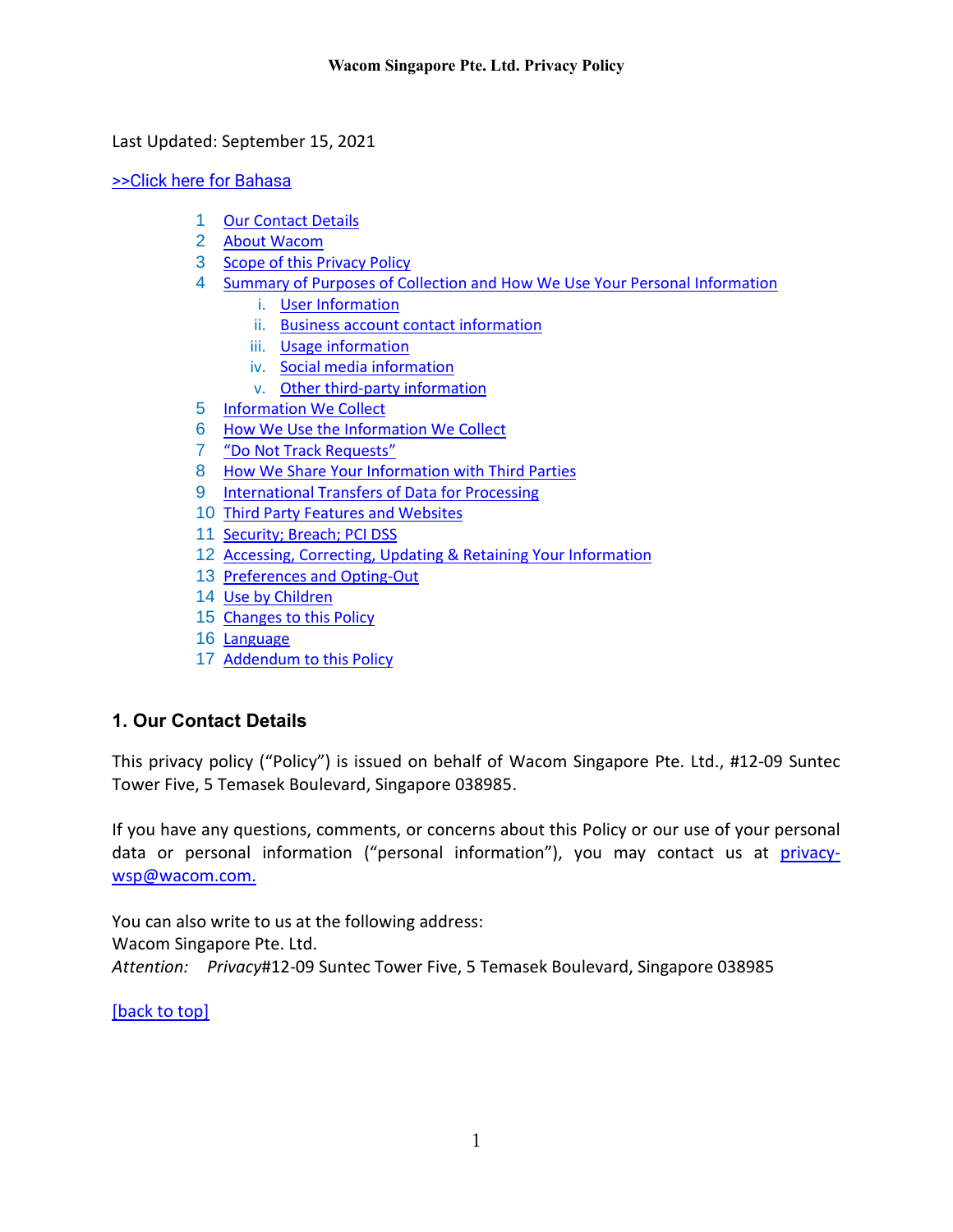# <span id="page-1-0"></span>**2. About Wacom**

Wacom ("Wacom", "we", "us" or "our") provides customers with pen tablets, interactive pen displays, digital interface technologies, cloud storage, and software applications. We also provide guidance, services, and support on these products. Wacom respects your privacy and takes our responsibility to protect your privacy seriously.

A list of our subsidiaries and corporate affiliates under common control with us (our "Affiliates") can be found [here.](https://www.wacom.com/about-wacom) We and our Affiliates are collectively referred to as the "Wacom Group."

## [\[back to top\]](#page-0-1)

# <span id="page-1-1"></span>**3. Scope of this Privacy Policy**

This Policy explains how we use information that relates to you when you:

- use our websites, which include our websites listed [here](https://www.wacom.com/websites) ("Websites")
- use our mobile applications ("Apps"), including Inkspace App, Bamboo Paper, Bamboo Note, Wacom Ink Note, and Sign Pro PDF
- use our other software and products
- interact with us through our Websites, phone, email, live chat, social media presences on platforms like Facebook and Twitter, fax, postal mail, courier, or face-to-face.

Collectively, we refer to these uses and interactions as our "Services."

Although we may link to third-party websites, software, or services, this Policy applies only to our Services. Please refer to the privacy policies on any third-party websites, software, or services to learn how they use your personal information.

We encourage you to read this Policy carefully to understand our policies and practices regarding your information and how we will treat it if you elect to use our Services. We understand your use of our Services to mean that you accept and consent to the use of your information as described here.

We maintain separate privacy policies that address the privacy of applicants for employment and members of our workforce, respectively.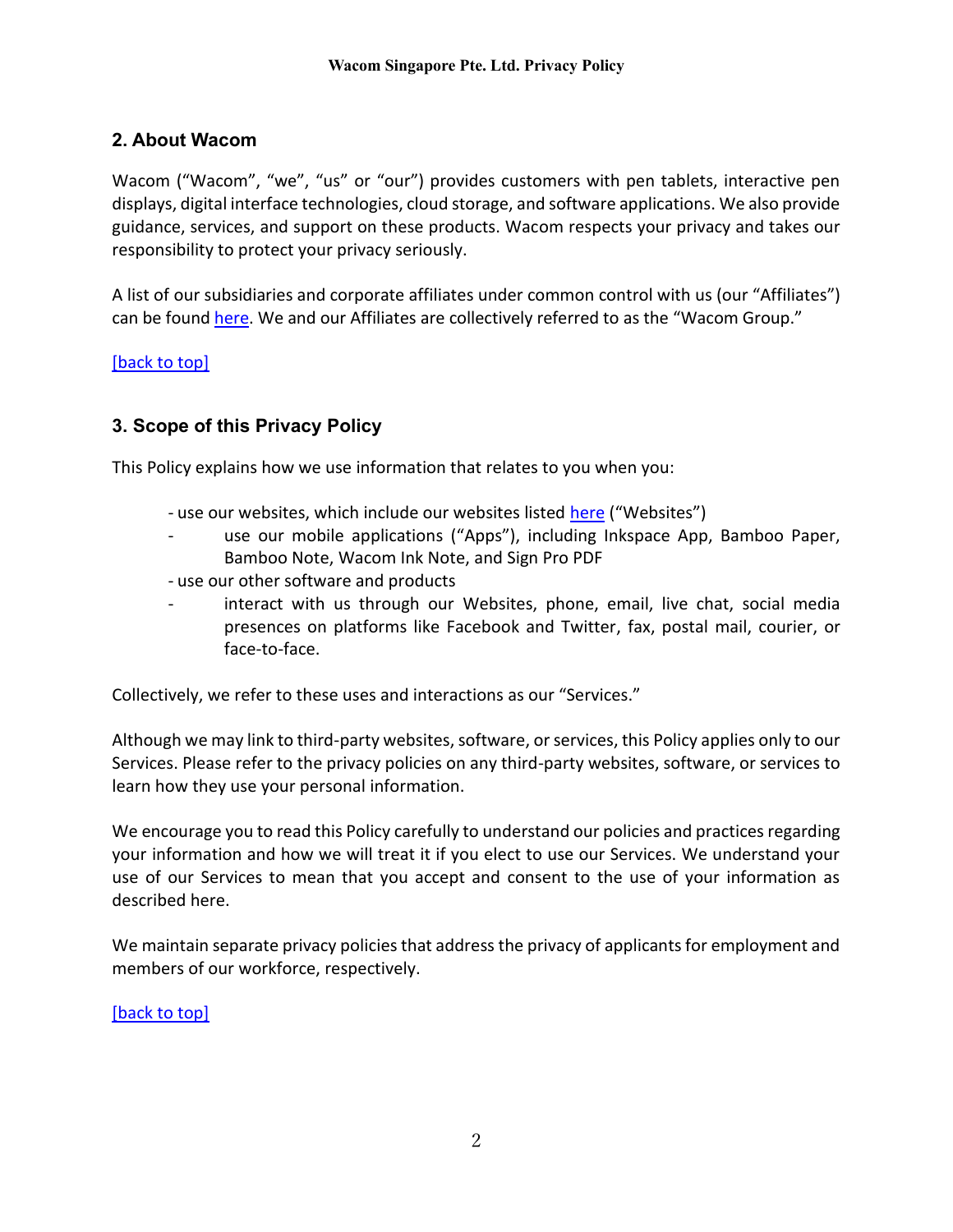# <span id="page-2-0"></span>**4. Summary of Purposes of Collection And How We Use Your Personal Information**

The table below summarizes the purposes of the collection of and how we use and share your personal information. If you do not provide such personal information to us, you may not be able to take advantage of our Services or certain features of our Services. Although we share your information as described below, we do not sell or rent your personal information to third parties.

The detailed information that follows the table explains the information summarized in the table in further detail. If you still have questions after reading the information below, we welcome your questions. Please send them using the contact information set out in Section 1 of this Policy.

<span id="page-2-4"></span><span id="page-2-3"></span><span id="page-2-2"></span><span id="page-2-1"></span>

| <b>Information</b><br>we   | Purposes of the collection of and how we        | Who we share it with          |
|----------------------------|-------------------------------------------------|-------------------------------|
| collect                    | use it                                          |                               |
| User information           | (1) to provide our products and Services        | (a)<br>with<br>service<br>our |
|                            | (2) to communicate with you about our           | providers,<br>including       |
|                            | products and services                           | analytics providers, to help  |
|                            | (3) to authenticate you and tailor content      | us deliver and improve the    |
|                            | (4) to improve our products and create new      | Services                      |
|                            | products                                        | (b) our Affiliates            |
|                            | (5) for our internal accounting, security,      |                               |
|                            | and operational purposes                        |                               |
|                            | (6) for purposes required by law                |                               |
| <b>Business</b><br>account | (1) to provide our products and Services        | (a)<br>with<br>service<br>our |
| contact                    | (2) to communicate with you about our           | including<br>providers,       |
| information                | products and services                           | analytics providers, to help  |
|                            | (3) to authenticate you and tailor content      | us deliver and improve the    |
|                            | (4) to improve our products and create new      | <b>Services</b>               |
|                            | products                                        | (b) with business partners    |
|                            | (5) for our internal accounting, security,      | and resellers for support     |
|                            | and operational purposes                        | and our marketing purposes    |
|                            | (6) for purposes required by law                | (c) our Affiliates            |
| Usage information          | (1) to improve our products and create new      | (a)<br>with<br>service<br>our |
|                            | products                                        | including<br>providers,       |
|                            | (2) to provide targeted advertising             | analytics providers, to help  |
|                            | (3)<br>better<br>understand<br>to<br>how<br>our | us deliver and improve the    |
|                            | customers use our Services                      | Services, and to provide      |
|                            | (4) for our internal accounting, security,      | targeted advertising          |
|                            | and operational purposes                        | (b) our Affiliates            |
|                            | (5) for purposes required by law                |                               |
| Social<br>media            | (1) to provide our products and Services        | (a)<br>with<br>service<br>our |
| information                | (2) to communicate with you about our           | including<br>providers,       |
|                            | products and services                           | analytics providers, to help  |
|                            | (3) to authenticate you and tailor content      |                               |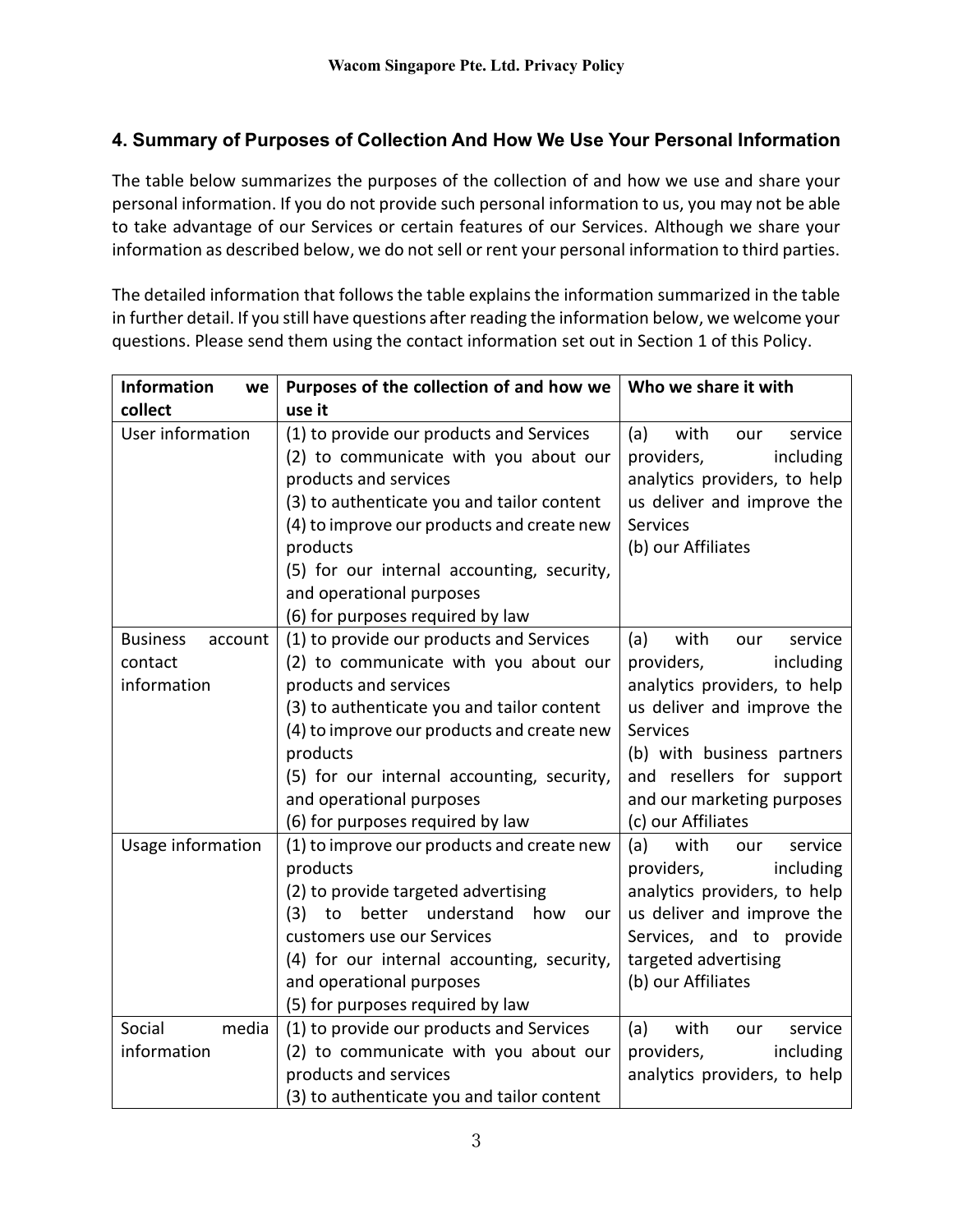<span id="page-3-0"></span>

|             |             | (4) to improve our products and create new | us deliver and improve the    |
|-------------|-------------|--------------------------------------------|-------------------------------|
|             |             | products                                   | <b>Services</b>               |
|             |             | (5) for our internal accounting, security, | (b) our Affiliates            |
|             |             | and operational purposes                   |                               |
|             |             | (6) for purposes required by law           |                               |
| Other       | third-party | (1) to provide our products and Services   | (a)<br>with<br>service<br>our |
| information |             | (2) to communicate with you about our      | including<br>providers,       |
|             |             | products and services                      | analytics providers, to help  |
|             |             | (3) to authenticate you and tailor content | us deliver and improve the    |
|             |             | (4) to improve our products and create new | <b>Services</b>               |
|             |             | products                                   | (b) our Affiliates            |
|             |             | (5) for our internal accounting, security, |                               |
|             |             | and operational purposes                   |                               |
|             |             | (6) for purposes required by law           |                               |

[\[back to top\]](#page-0-1)

# <span id="page-3-1"></span>**5. Information We Collect**

In general, the information we collect consist of two types: (a) user information and (b) usage information. We also collect business account information and social media information from some persons under the circumstances described below.

We collect information from you in several ways. You provide us with certain identifiable information when you create a Wacom account or access our Services. We also collect certain information automatically as you interact with our Services. We may also receive information about you from other sources. We may collect personal information from you when you register as a user or to learn more about our products, request a demo or evaluation period, provide comments and suggestions, sign up for newsletters, enter competitions and promotions, interact with us on our social media channels, order Apps, products or services, request and utilize maintenance and support services, request white papers, sign up for events or seminars, submit content or send us feedback. *If you do not want us to collect, use or disclose this information, please do not provide it, but you may not be able to take advantage of our Services or certain features of our Services*. *You may also not be able to take advantage of our Services or certain features of our Services if you have once consented to us on collection, use or disclosure of your personal information but thereafter withdrew such consent.* For example, where we need to collect information to perform our contractual duties to you and you fail to provide that information when requested or if you have once provided but thereafter withdrew such consent, we may not be able to provide you with the agreed-upon products or services. Examples of information we directly collect from you include: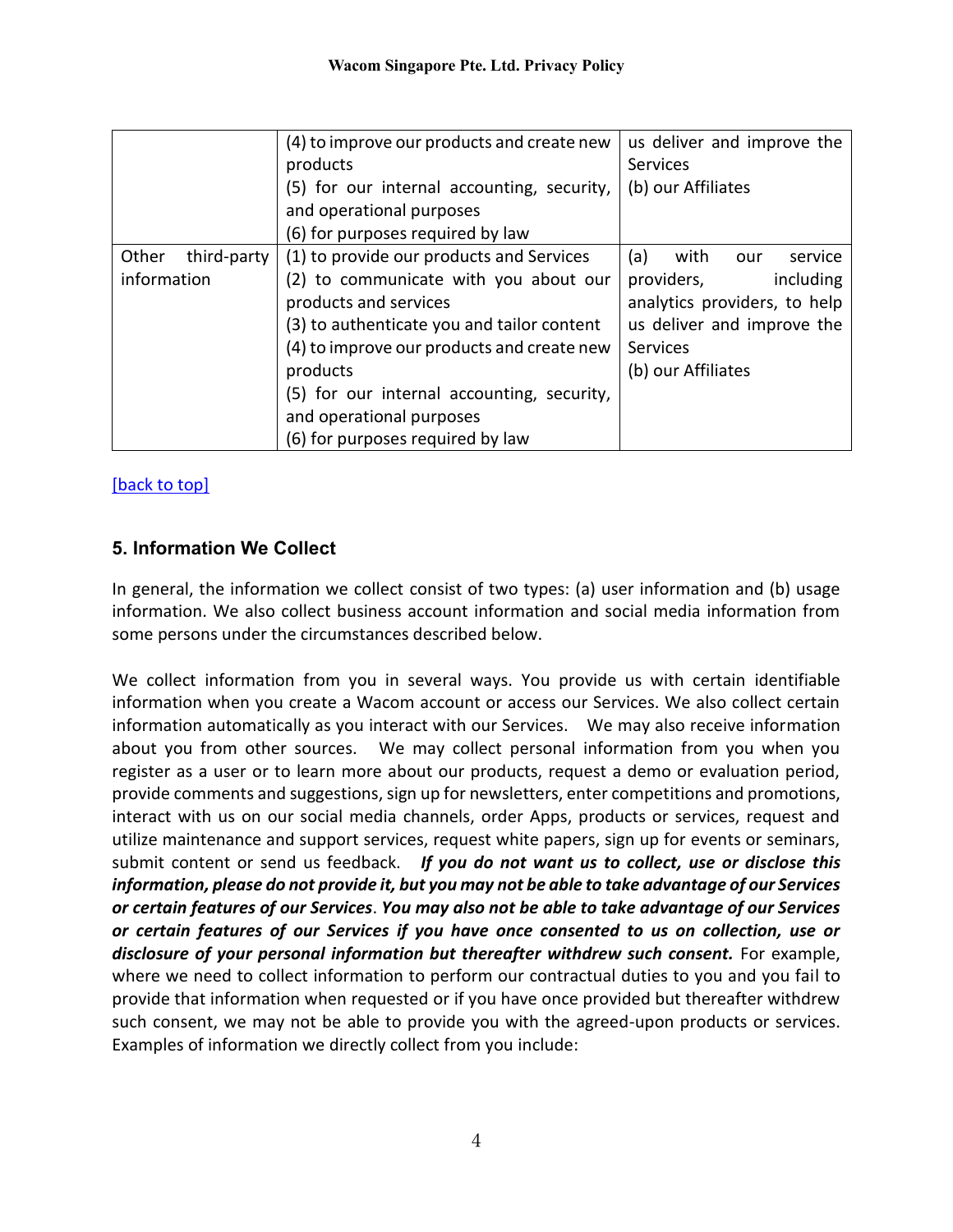**User information.** This means information collected about users of the Services and includes contact information. It also includes any content you store on our Services, including requests, questions, comments or reviews you share with us or others who use our Services. "User information" also includes information that you provide to us to make purchases, such as payment information, personally identifiable information, information required for the settlement of payment (e.g. credit card number) and delivery address. If you contact our customer support, the user information we collect will also include recordings of your communications with customer support. Users may create and store their content data including, without limitation, handwritten text, designs and graphics in our Services, and such content data could be "User information" as well. Due to the nature of the content data being a type of data that is created by the users rather than by Wacom, such content data may also contain sensitive personal information.

**Business account contact information.** This means business contact information such as name, title, job function, business name, business address, business e-mail address, and business phone number that we collect about people we serve or work with, including actual and prospective customers, alliance and channel partners, contractors, vendors and other parties interested in Wacom or its products and services.

**Usage Information.** We collect information about your interactions with our Services. This includes or can relate to your personal information. This information enables us to, among other things, improve our Services and your experience, see which areas and features of our Services are popular and count visits, provide you targeted advertising based upon your interests and to analyze trends, administer our Websites, track how you engage with our Websites and other Services, learn about the systems, browsers, and apps you use to interact with our Services, gather demographic information about our user base as a whole. We also use analysis tools and methods to allow us to better understand how our customers use our Services. This includes how often the Services are used, the events that occur within the application, aggregated usage, performance data, any exceptions that occur within the software and the source from which the application was downloaded.

To do this, we use cookies and similar technologies, such as web beacons, to help us collect this information. Our collection and processing of cookies is described in greater detail in our Cookie Notice which may be found [here.](https://www.wacom.com/en-sg/cookie-notice) We also compile certain information automatically and store it in log files. This information includes information such as:

- internet protocol (IP) addresses
- browser type,
- browser language,
- device identifier,
- device type,
- internet service provider (ISP),
- referring/exit pages,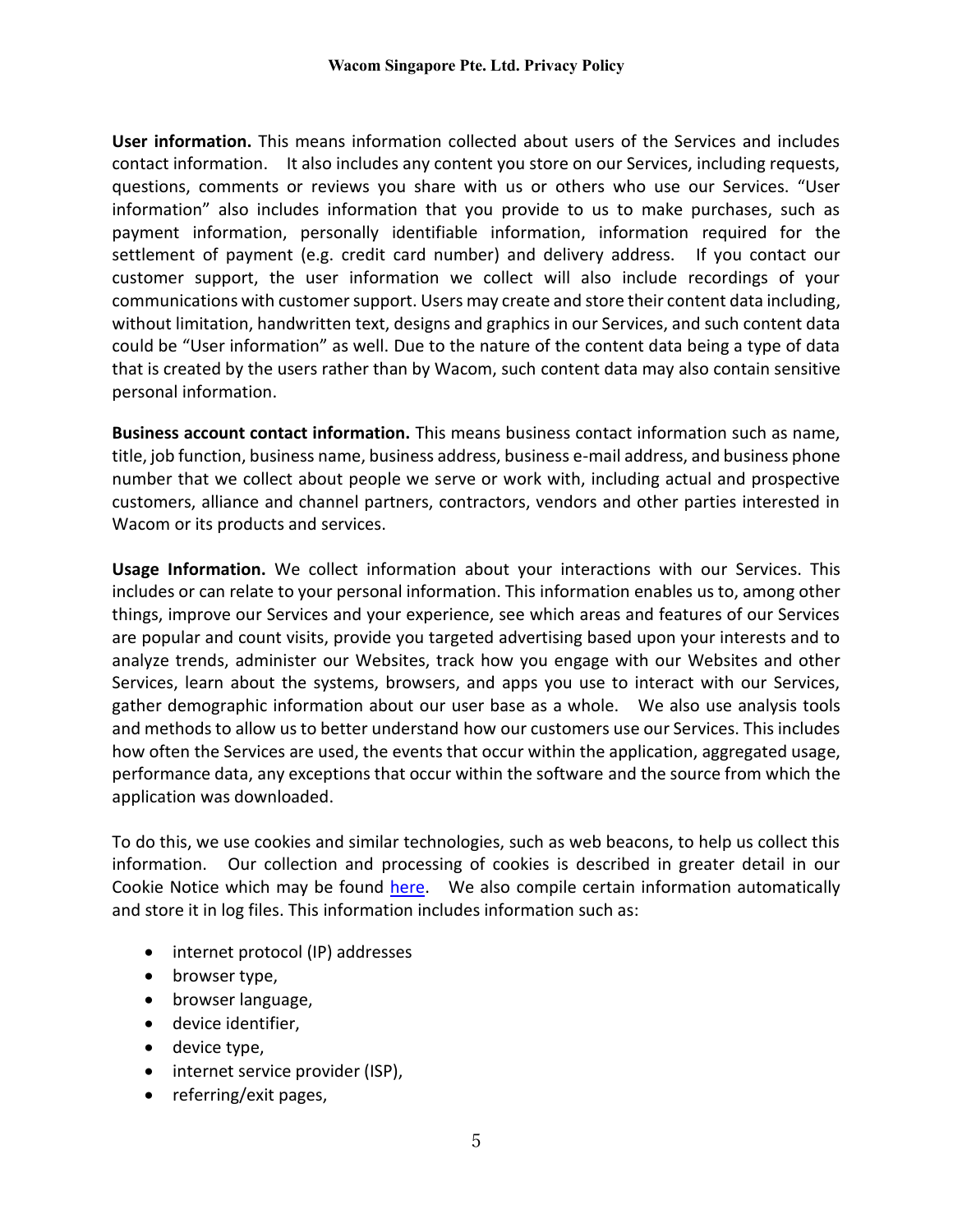- length of visit,
- pages viewed,
- operating system,
- date/time stamp,
- clickstream data,
- crashes,
- system activity,
- hardware settings,
- time zone,
- the date and time of requests, and
- referral URL

We may combine this automatically collected log information with other information we collect about you. If you reach out to us over the telephone or via facsimile, we may also log information such as your phone number, forwarding calls, SMS routing information, and types of calls.

**Social media information.** If you choose to login to our Services using social media accounts, we will receive your name, email address, and, generally, your social media identifier (sometimes also referred to as a user name or handle). We also sometimes receive, when the platform allows, your profile images and historical information about your interaction with our social media presences. We also monitor social media sites for engagement with our products and services, particularly including our social media presence. We may receive, consistent with the privacy practices of the social media platforms that we monitor, public information about interactions (such as retweets, re-posts, likes, and other reactions) with our social media platform, mentions of our products or services, information about our social medial followers, and information sent to us in direct messages or replies. When you send us direct message or replies, we receive and process any personal information in those message. So, for instance, if you mention that you received one of our products for your birthday, we would receive and store that information as part of our records of our support interactions with you.

We also use third-party social media tools to identify journalists and influencers relevant to our products and services. These tools may provide public biographical information on journalists and influencers. We use this information to make information about our products and services available to influencers, to measure the impact of influencers' own social media profiles, and to communicate with influencers about our products.

**Other third-party information**. We receive information about you from third parties who support our Services including our payment processor, third-party marketplaces, and our sales channel partners. We may add this third-party-provided information to the information we collect on you from our Websites.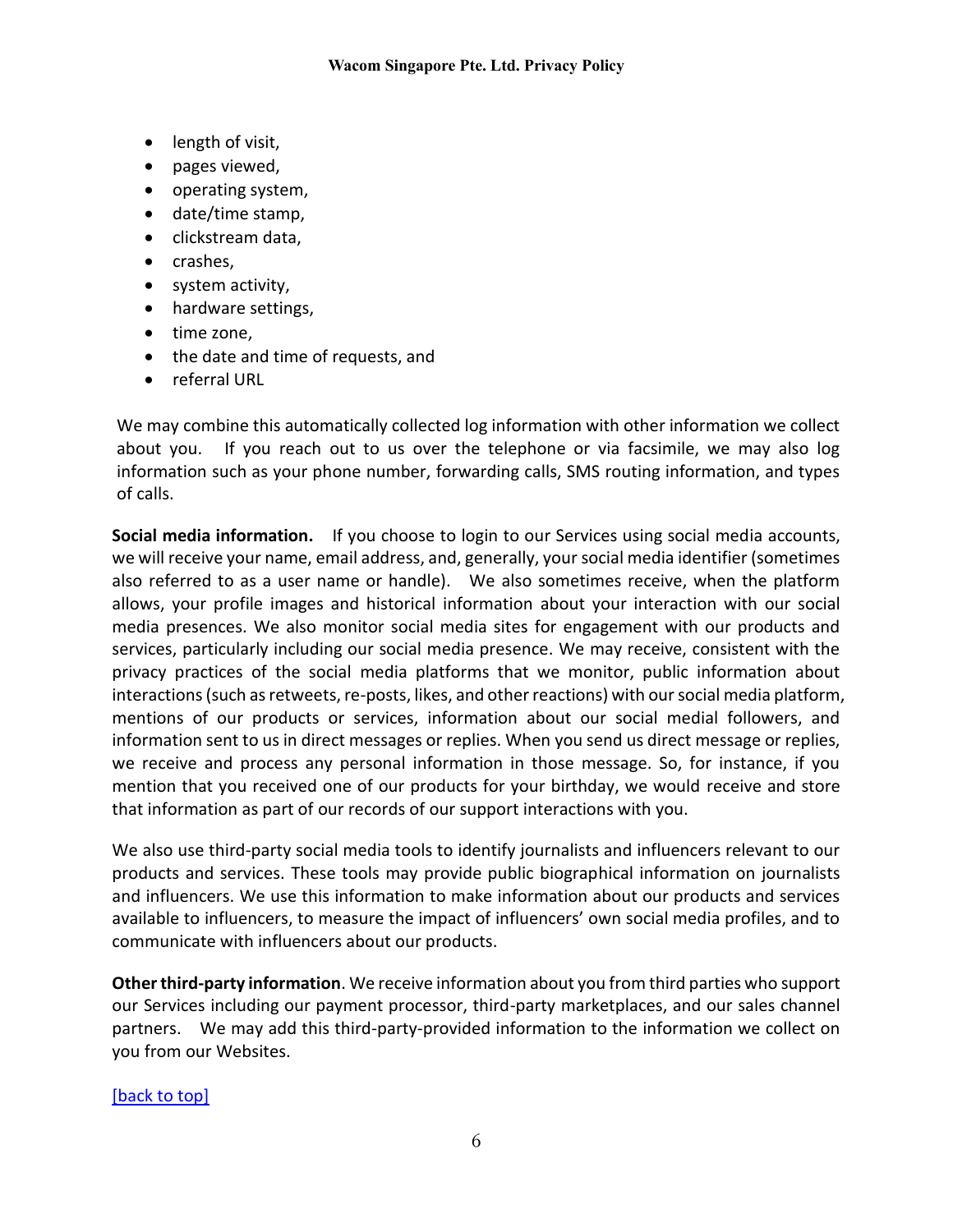# <span id="page-6-0"></span>**6. How We Use the Information We Collect**

We use your personal information for a number of purposes that we believe to be consistent with your expectations when you interact with us and our Services and/or that any applicable law permits for the use without your consent:

- **To provide Services and support***.* We use your personal information to provide and manage the Services, communicate with you about our Services, and fulfill any contractual obligations we otherwise have with you. In addition, we use your personal information to support your use of the Services and to ensure the quality and security of the Services.
	- o In response to your inquiry, request, or purchase, we use your personal information to provide reports, consulting services, educational services, training, maintenance, technical support, customer support, or other support services.
	- o We use your personal information, including information stored on your systems, to implement our Software or Apps. We keep any temporary copies of data that we access, use, or create to do so only for the time period necessary.
	- $\circ$  We may also use your personal information to provide you updates, notices, and security alerts along with support and administrative messages.
	- $\circ$  We record all calls for support and keep records of your communications and ours to provide and improve customer service to you and others.
	- $\circ$  We also use personal information to manage your account and verify your identity.
	- $\circ$  We use your personal information to otherwise support your account.
	- $\circ$  We use your personal information when needed to perform accounting functions.
	- o We use your personal information to provide relevant product information via our Websites. We may also provide you with information about third parties and their terms of use and privacy policies when you purchase their applications on the Websites.
	- $\circ$  We may also use your information to customize your interaction with our Websites and carry out any other purpose for you provided us with your personal information (subject to applicable data protection laws).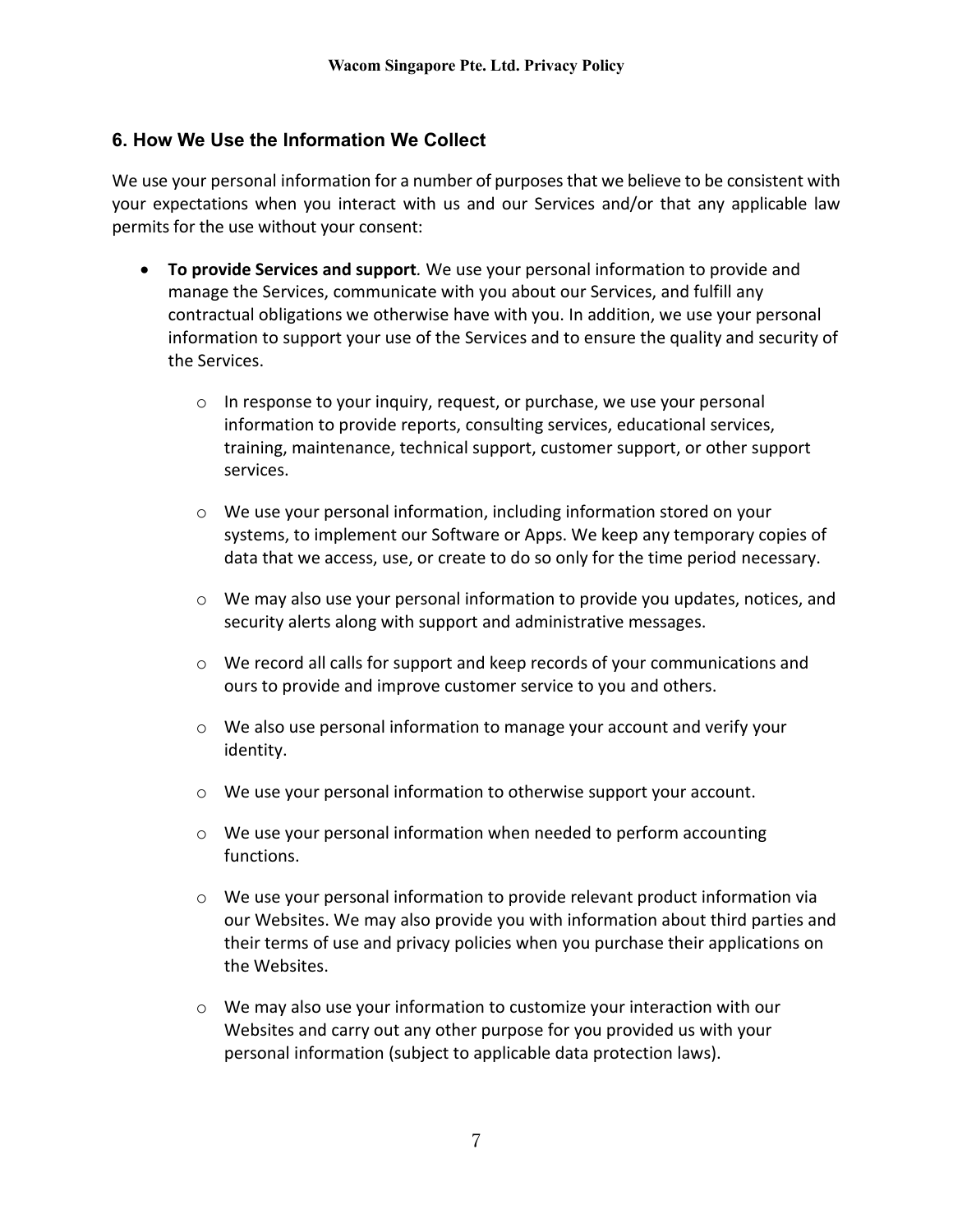- **To authenticate you and to tailor content.** When you create or login to an account with Wacom, we use your personal information for the purpose of providing you a login to the Services. We use personal information to verify your identity and manage access to your Wacom account. This account enables us to provide a verifiable way for us to respond to your requests or inquiries, including processing your orders, accepting orders and payments, sending confirmations, providing invoices, processing requests for information about our products, processing downloads for whitepapers or product demonstrations/evaluations, and processing warranty requests). And, if you elect to link your Wacom account to your personal social media account, we use personal information relating to your social network accounts you have elected to use (*e.g.*, Facebook, Twitter or Google+) to create or access your Wacom account.
- **For online forums, online events, and in-person events***.* We may use your information to facilitate your participation on our online forums such as user groups and bulletin boards. We may also do so to facilitate your participation in live or online events such as training seminars or conferences.
- **Prevent improper or illegal activity.** We use personal information to protect, investigate, and deter against fraudulent, unauthorized, or illegal activity on or relating to our Services.
- **To meet legal requirements***.* Wacom use and discloses your personal information when necessary to comply with applicable laws, legally mandated reporting, subpoenas, court orders, or other legal process requirements.
- **To market and improve our products and services and to create new products and services***.* We use your personal information to:
	- $\circ$  conduct marketing activities to inform you about our products, services, and events;
	- o conduct surveys about our Services and your use of our Services; and
	- $\circ$  administer, contests or sweepstakes, to send promotional emails, process entries, notify participants of the winners, comply with applicable laws and regulations for the contests, sweepstakes and rewards, and to deliver rewards.
- Further, we may use information for analytics purposes and to operate, maintain and improve our products and services. We may also use information to create new products and services.
- **Other purposes.** We may use your information for any other legal, business or marketing purposes that are compatible with this Policy.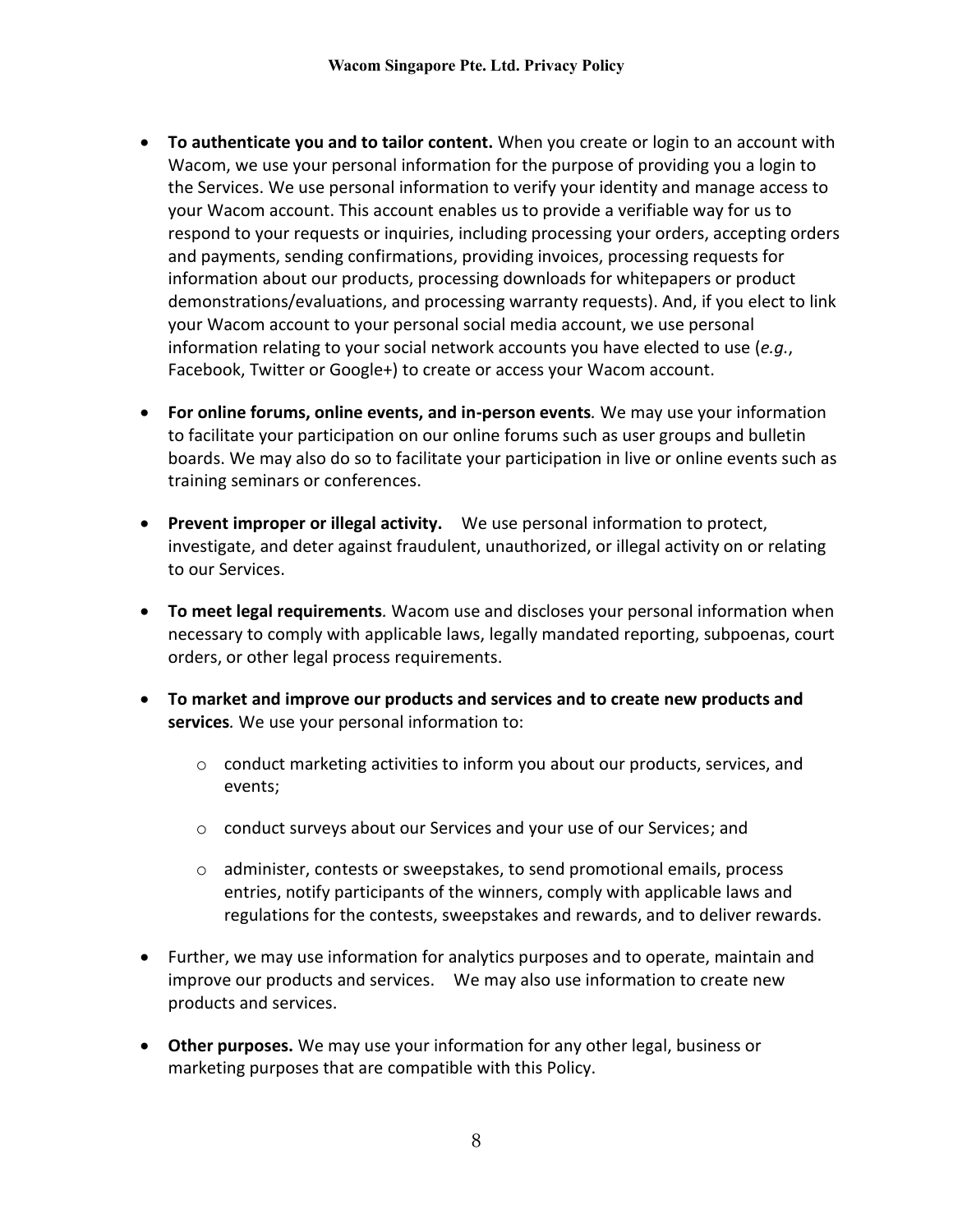• **But not for sale or rent.** Wacom does not sell or rent your information to third parties.

### [\[back to top\]](#page-0-1)

<span id="page-8-0"></span>**7. "Do Not Track Requests."** Your web browser and mobile device may allow you to adjust your browser settings so that "do not track" (DNT) requests are sent to the websites you visit. Wacom respects your wishes and will not track user activity once DNT signals have been activated. *However*, our third party service providers may not respond to DNT signals.

### [\[back to top\]](#page-0-1)

# <span id="page-8-1"></span>**8. How We Share Your Information with Third Parties.**

Wacom may disclose your information in the following circumstances:

• **Business Partners, Resellers and Subcontractors.** Wacom may share your personal information with business partners, resellers and subcontractors (such as third-party distributors and resellers, vendors, suppliers and other service providers), who may use the information to fulfill product orders, process payments, develop and improve products, contact you about product orders or in connection with the performance, operation, and support of the Services or solutions, performing marketing or consulting services, respond to your requests or as otherwise appropriate in connection with a legitimate business need. Further, we may disclose personal information to service providers who host or facilitate the delivery of online training, seminars and webinars; email-delivery services and other technology providers; and third parties that may assist in the delivery of marketing materials, technical support services or other products, services or information. We also share information with our third party payment processor.

Onward transfers to third-party service providers who are our processors will be made in accordance with applicable data protection laws. These third-party processors are only authorized to use your information as necessary to provide the respective service. We may also share your information at your request or as a consequence of your choices with (i) business partners, resellers and independent software vendors from which you purchase products or services or license mobile applications, software or a software service via our Websites; (ii) the operator of a social media network (*e.g.*, YouTube, Facebook, Twitter, Tumblr, Pinterest, LinkedIn and Instagram) with whom you share content; or (iii) the operator of a third-party communications or storage provider with whom you share content via email, cloud storage, photo storage, or any other third party with whom you have chosen to export your content.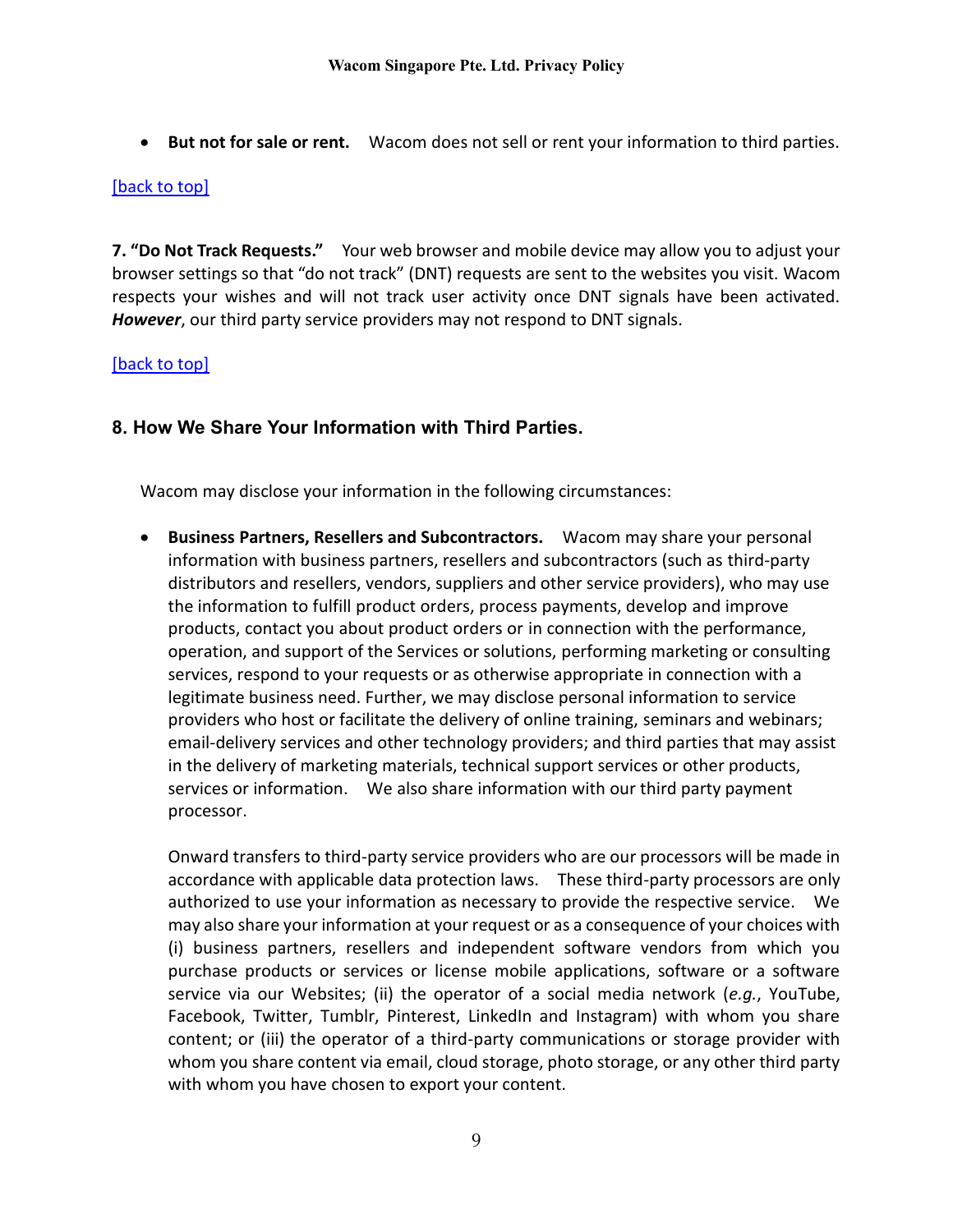- **Analytics Providers.** To third parties who conduct marketing studies and data analytics, including those that provide tools or code which facilitates our review and management of our Services, such as Google Analytics or similar software products from other providers. For example, we use Google Analytics to analyze usage to our Services (e.g., our products, Websites and Apps). We may also use Google Analytics in conjunction with Google's advertising services, such as those using the DoubleClick cookie. With this capability, we or Google may link Google Analytics information with information about visits to multiple sites. We use these tracking technologies to provide tailored advertising and evaluate our marketing efforts. For more information about how Google collects and processes data when you visit websites or use apps that use Google technologies, please see "How Google uses data when you use our partners' sites or apps" at [www.google.com/policies/privacy/partners.](http://www.google.com/policies/privacy/partners)
- **Transfer or Assignment in Connection with Business Transfers or Bankruptcy.** In the event of a business transition, such as a merger, acquisition, reorganization, bankruptcy or other sale of all or a portion of our assets, any information owned or controlled by us may be one of the assets transferred to third parties. Wacom shall provide notice of such a business transition via prominent notice on our Websites. We reserve the right, as part of this type of transaction, to transfer or assign your information and other information we have collected from customers and users of the Services to third parties. Other than to the extent ordered by a bankruptcy or other court, or as otherwise agreed to by you, the use and disclosure of all transferred information will be subject to this Policy. However, any information you submit or that is collected after this type of transfer may be subject to a new privacy policy adopted by the successor entity in compliance with applicable laws and regulations.
- **Response to Subpoenas or Court Orders; Protection of Our Rights; Safety.** As required or permitted by law, regulation, legal process or other legal requirement, or when we believe in our sole discretion that disclosure is necessary or appropriate, to respond to an emergency or to protect our rights, protect your safety or the safety of others, investigate fraud, comply with a judicial proceeding or subpoenas, court order, lawenforcement or government request, including without limitation to meet national security or law enforcement requirements, or other legal process and to enforce our agreements, policies and terms of use.
- **To Our Affiliates**. We may share some or all of your information with our Affiliates. We will require all entities to comply with the terms of this Policy with regard to their use of your information.
- **Publicly Posted Content**. If you post comments, images, and other content to a location which is public-facing, including any public-facing Websites, Apps, storage locations, or social media, your posted information will be publicly viewable.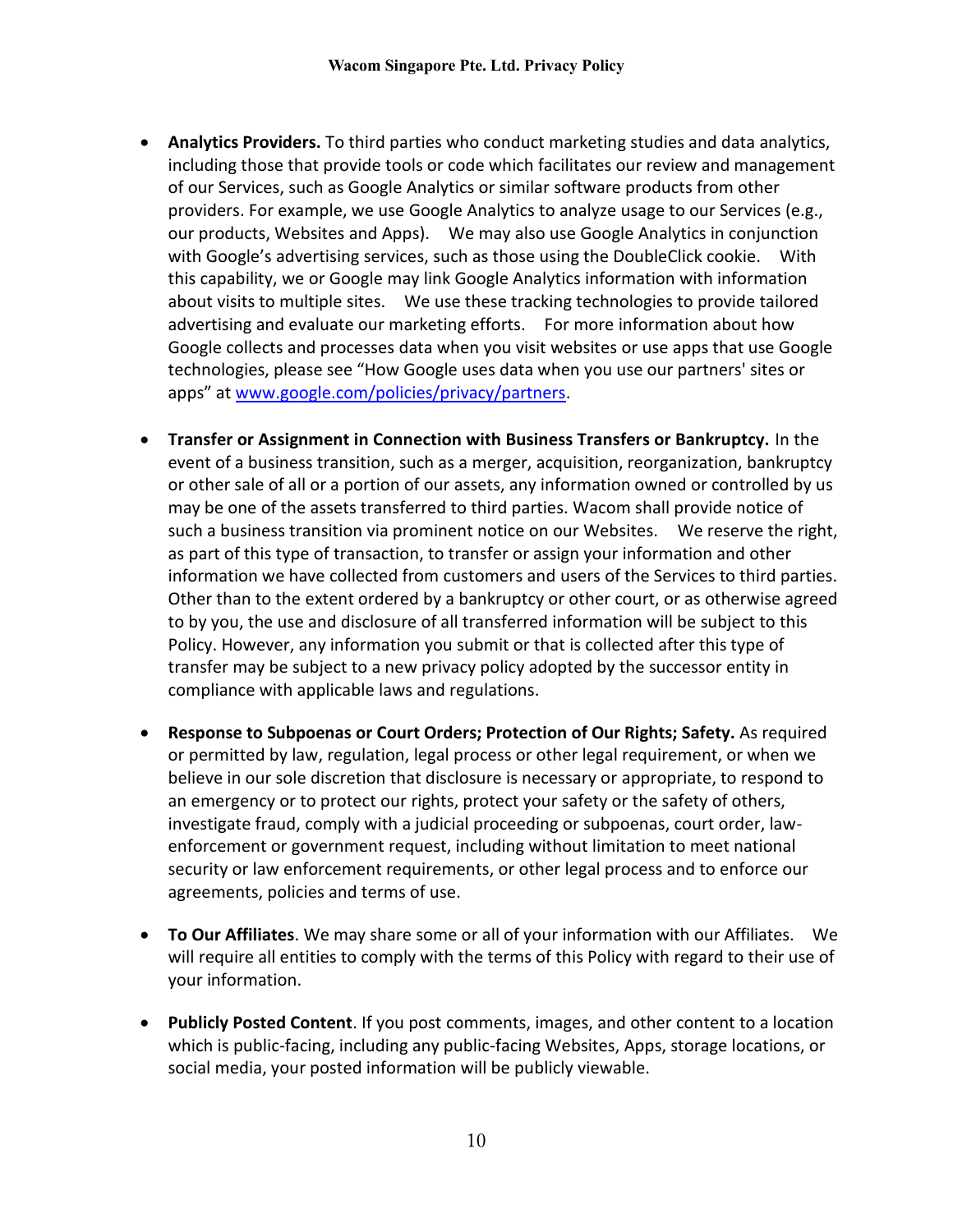- **With Your Consent**. We may share some or all of your information to any other third party with your affirmative consent. For instance, we display personal testimonials of satisfied customers on our Websites in addition to other endorsements. With your consent we may post your testimonial along with your name. If you wish to update or delete your testimonial, you can contact us at the address shown in Section 1 of this Policy.
- **Anonymized Data.** We may share information that has been anonymized with others for their own uses, in accordance with applicable laws and regulations.

## [\[back to top\]](#page-0-1)

# <span id="page-10-0"></span>**9. International Transfers of Data for Processing.**

Please be aware that any information processed under this Policy may be transferred to or from another country or territory which provides different or less comprehensive privacy and/or security protections for the information.

Because of the global nature of our business, a co-operation among the Affiliates in the Wacom Group with respect to certain parts of the Services is established. As a consequence, when certain information is shared within the Wacom Group, information relating to you might be processed outside of your local jurisdiction, including without limitation in the United States, the European Economic Area (EEA) and/or Japan. All information collected and transferred under this Policy to other Affiliates in the Wacom Group will remain subject to this Policy and applicable data protection laws.

Also, many of our third-party processors are based in different jurisdictions, including the United States, the EEA and/or Japan. Information transferred to our processors will contractually be required to comply with the obligations set forth in this Policy.

Where we transfer your information to a country or territory which provides less comprehensive privacy and/or security protections for the information, we will continue to ensure that all such transfers of your information shall be performed in a manner compliant with applicable data protection laws (including entering into contracts with recipients to protect your information in a manner that is required by applicable laws).

By your use of the Services and acknowledgement of our Policy, you consent to your information being transferred to and processed by Wacom, the Wacom Group, Wacom's service providers and third parties outside of your local jurisdiction.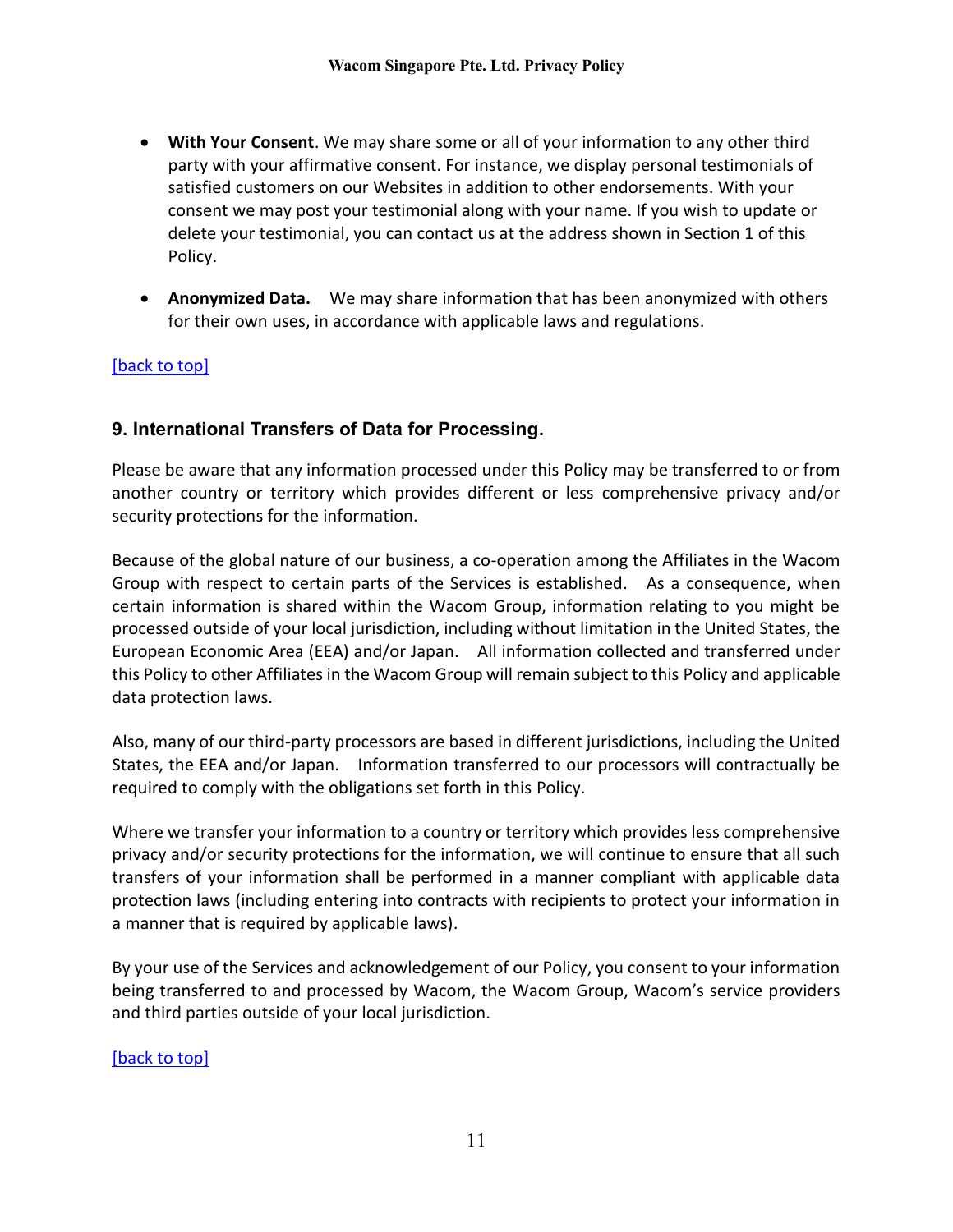# <span id="page-11-0"></span>**10. Third-party Features and Websites**

As stated above, the Websites may contain links to or features from other websites. This Policy covers the processing of information by Wacom for our Services, and does not cover the processing of information by such third-party websites or features. Wacom is not responsible for the privacy policies, cookie policies, terms of use and/or practices of third parties that you have accessed from our Services. We encourage you to be aware when you leave our Services and to read the privacy policy, cookie policy, terms of use and other statements on that third-party site or for that third-party service.

### [\[back to top\]](#page-0-1)

# <span id="page-11-1"></span>**11. Security; Breach; PCI DSS**

Wacom takes reasonable and appropriate precautions to help protect your information. We believe that these precautions take into due account the risks involved in the processing and the nature of the information. However, given the nature of the internet and the fact that network security measures are not infallible, we cannot guarantee the security of your information or the internet or telecommunications network used to access our Services.

When registering for access to a secure area of one of our Services, we will ask you to select a username and password. We recommend that you do not divulge your password to anyone. We will never ask you for your password in an unsolicited phone call or in an unsolicited email. Also, remember to sign out of the Service and close your browser window, your software, application or other Service when you have finished your work. This is to ensure that others cannot access your information and correspondence when accessing your computer.

When you make a payment at our Websites, we comply with our obligations under the Payment Card Industry Data Security Standard (PCI DSS), and we ensure that any third-party service providers to our Services who process customer credit cards also comply with the requirements set forth in the PCI DSS.

Any sharing of your information with third-party processors who are operating at our instruction will be made in accordance with applicable data protection laws. These third-party processors will be required to comply with appropriate security and breach notification measures to protect your information.

We have put in place procedures to deal with any suspected personal information breach and will notify you and any applicable regulator of a breach where we are legally required to do so.

If you have any questions about the security of our Services, you can contact us using the contact information set out in Section 1 of this Policy.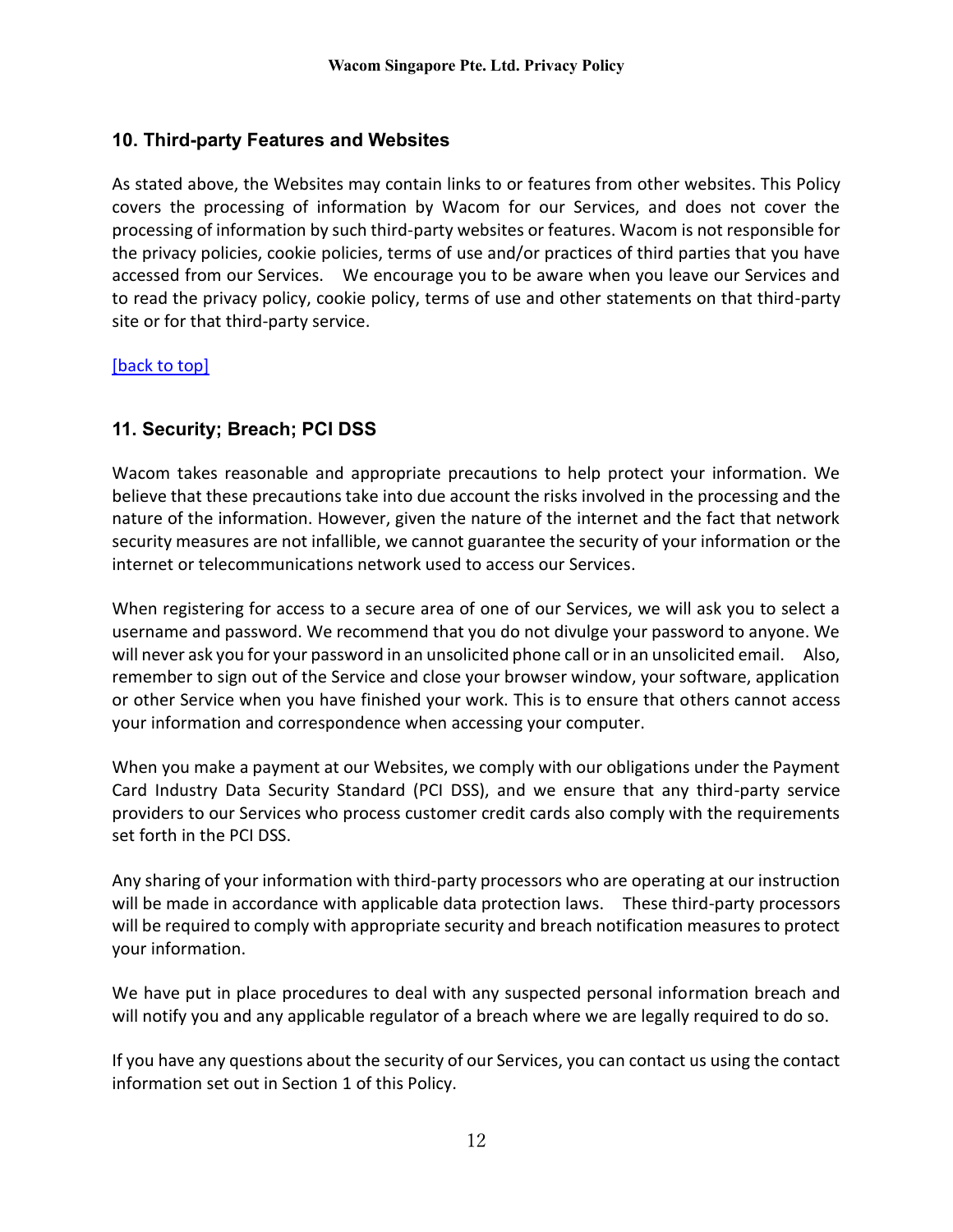# [\[back to top\]](#page-0-1)

# <span id="page-12-0"></span>**12. Accessing, Correcting, Updating & Retaining Your Information**

You may access, modify, amend, restrict or remove your Wacom account information by logging into your Wacom account and accessing your Wacom account information.

Furthermore, you are entitled to request information about the personal information we store about you at any time. You may also request to correct, update or remove information about yourself at any time. For any such request you may contact us at the address shown in Section 1 of this Policy. If your information is provided to us by your employer, you should direct your requests to your employer.

You will not have to pay a fee to access your information; however, we may charge a reasonable fee if your request is clearly unfounded, repetitive or excessive. Alternatively, we may refuse to comply with your request in these circumstances.

We will retain your information and the data we process on behalf of our customers as necessary to fulfill the purposes for which we have collected the information, for as long as your Wacom account is active, as needed to provide you our Services or to comply with legal or regulatory obligations. We will retain and use this information as necessary to comply with our legal obligations, resolve disputes, and enforce our agreements. If you delete any of your Wacom account information, we may retain certain information if required by law or for legitimate business purposes or to complete our contractual obligations to you.

If you become an inactive customer, or if we close or suspend your Wacom account, we will continue to adhere to the privacy policy which was in effect when we collected your information so long as we continue to retain your information in our possession. We may delete any or all of your information at any time without notice to you for any reason or no reason, unless otherwise required by law or contract to retain it.

We may need to request specific information from you to help us confirm your identity and ensure your right to access your information (or to exercise any of your other rights). This is a security measure to ensure that your information is not disclosed to any person who has no right to receive it. We may also contact you to ask you for further information in relation to your request to speed up our response.

We will attempt to respond to any request to access your information within 30 days. It may take us longer if your request is complex or you have made multiple requests in which circumstances we will notify you and keep you apprised of our progress.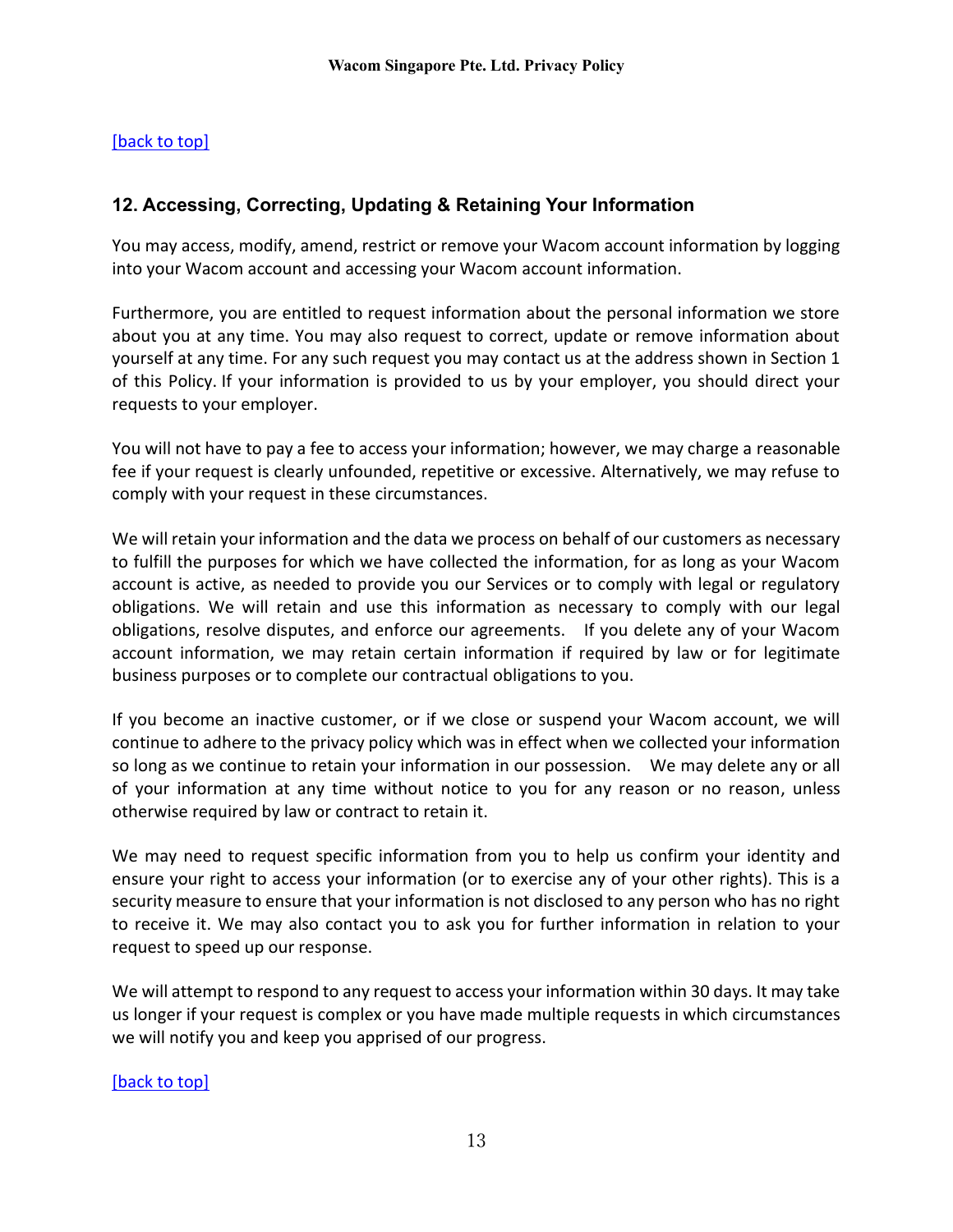# <span id="page-13-0"></span>**13. Preferences and Opting-Out**

Our Services provide visitors and customers the opportunity to opt-out of receiving specific types of communications from us and our partners at the point where we request information about the visitor or customer. In addition, if you have previously signed up to receive information about our Services, you may unsubscribe or opt out of all future marketing communications from us that do not relate to products or services you have already ordered by removing your contact and other information from our marketing and communications databases by (a) e-mailing us or (b) clicking the unsubscribe link on any email marketing communication you receive.

We partner with a third party to display advertising on our Websites or to manage our advertising on other sites. Our third-party partner may use cookies or similar technologies to provide you advertising based upon your browsing activities and interests. For more information on our use of cookies and how you may choose to opt-out of accepting cookies, please review our [Cookie](https://www.wacom.com/en-sg/cookie-notice)  [Notice.](https://www.wacom.com/en-sg/cookie-notice)

[\[back to top\]](#page-0-1)

# <span id="page-13-1"></span>**14. Use by Children**

We do not knowingly process personal information for which we determine the purposes and means of processing about children under the age of 13 or equivalent minimum age in the relevant jurisdiction ("Minor") without advance parental or guardian's consent. If you are the parent or guardian of a Minor and believe that the Minor has directly disclosed personal information to us, then please contact us so that we may delete the Minor's personal information. In the event that such personal information is provided to us, you, as the parent or guardian hereby consent to the processing of the Minor's personal information and personally accept and agree to be bound by this Policy and take responsibility for the Minor's actions.

[\[back to top\]](#page-0-1)

# <span id="page-13-2"></span>**15. Changes to this Policy**

We reserve the right to modify this Policy at any time, so we encourage you to review it frequently. If we make a material change to this Policy, we will notify you by email or by means of a notice on our Websites prior to the changes taking effect. We will post any modifications or changes to the Policy on our Websites. It is your responsibility to keep current your contact information that we have on file.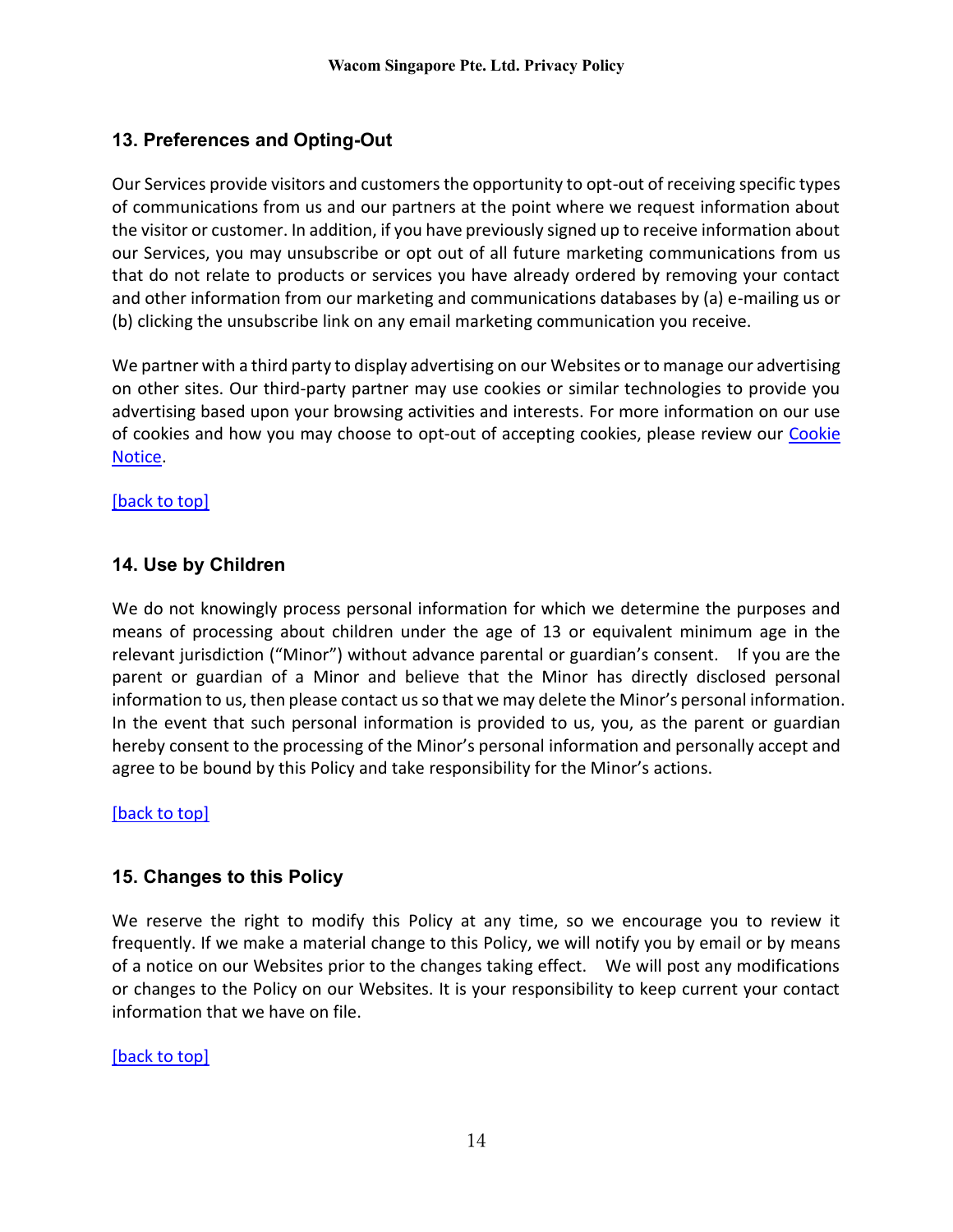# <span id="page-14-0"></span>**16. Language**

This Policy shall be governed and construed using the English language. Accordingly, the English version of this Policy controls in the event of any discrepancy with other translated versions of this Policy.

A notice given by or to us or any communication between you and us in connection with this Policy shall be in the English language.

[\[back to top\]](#page-0-1)

# <span id="page-14-1"></span>**17. Addendum to this Policy**

Where applicable, the provisions in the Addendum shall apply to the categories of data subjects specified therein. The Addendum shall form an integral part of this Policy and reference to "this Policy" shall include the Addendum. In the event of any inconsistencies between the provisions of this Policy and the provisions in the Addendum, the provisions in the Addendum shall prevail only to the extent of such inconsistencies.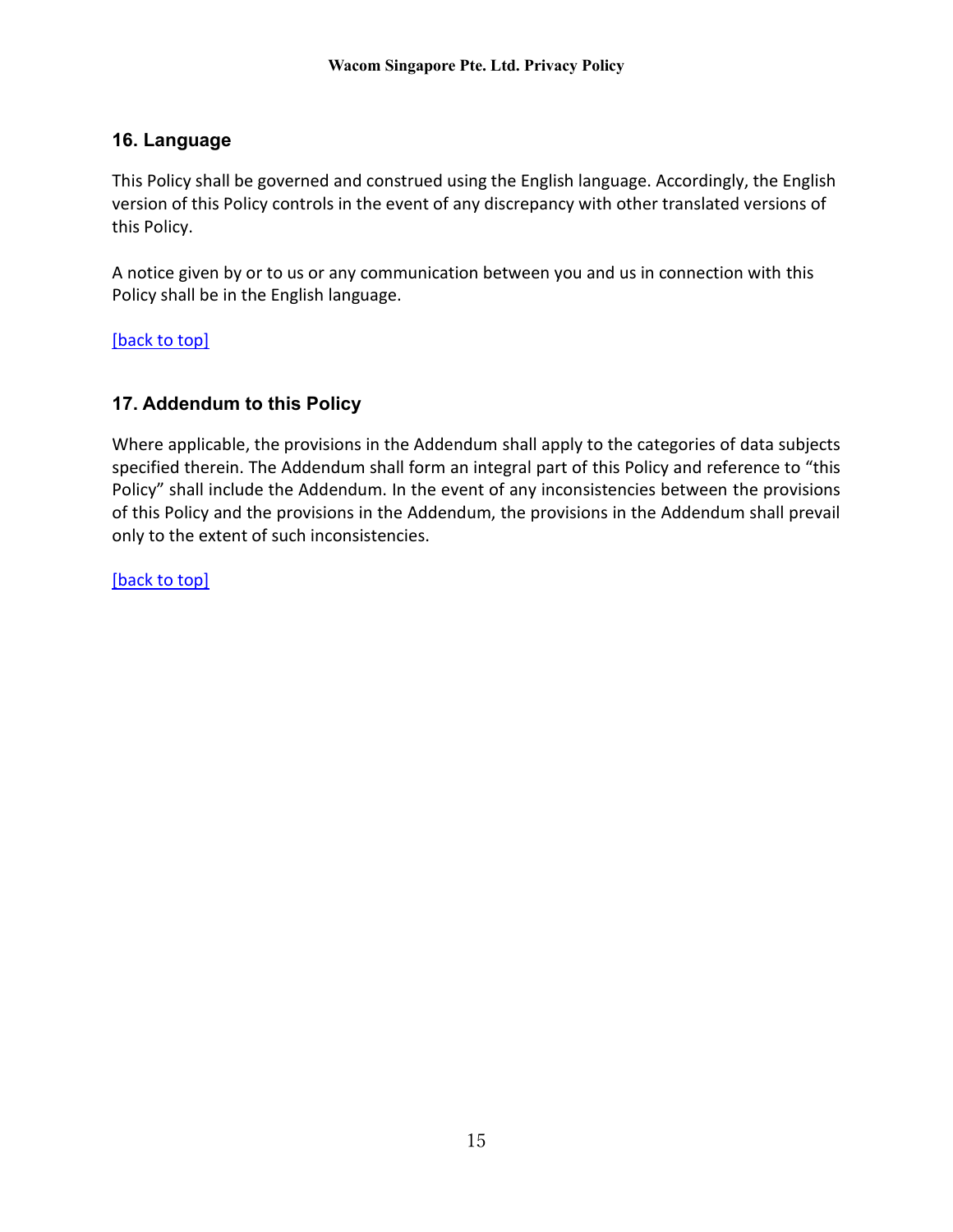# **ADDENDUM**

# **A. Additional Provisions Applicable to Malaysia Only**

- 1. The provisions of Paragraph A of this Addendum shall only apply to data subjects accessing or using the Services from Malaysia.
- 2. For purposes of Section 5 of this Policy, sensitive personal information shall refer to any personal data, consisting of information as to the physical or mental or conditions of a data subject, his political opinions, his religious beliefs or other beliefs of similar nature, the commission or alleged commission by him of any offense or any other personal data as may be specified under any order issued under the Personal Data Protection Act 2010.
- 3. Section 14 of the Policy is amended by replacing "13" with "18".

# **B. Additional Provisions Applicable to Thailand Only**

- 1. The provisions of Paragraph B of this Addendum shall only apply to data subjects accessing or using the Services from Thailand.
- 2. Section 14 of the Policy is amended by replacing "13" with "20".
- 3. As a data subject, you have the following rights relating to the personal information under the PDPA:
	- a. Right to withdraw consent;
	- b. Right to access and request the copy;
	- c. Right to data portability;
	- d. Right to object to the collection, use or disclosure;
	- e. Right to erase, destroy or anonymize;
	- f. Right to restrict the use;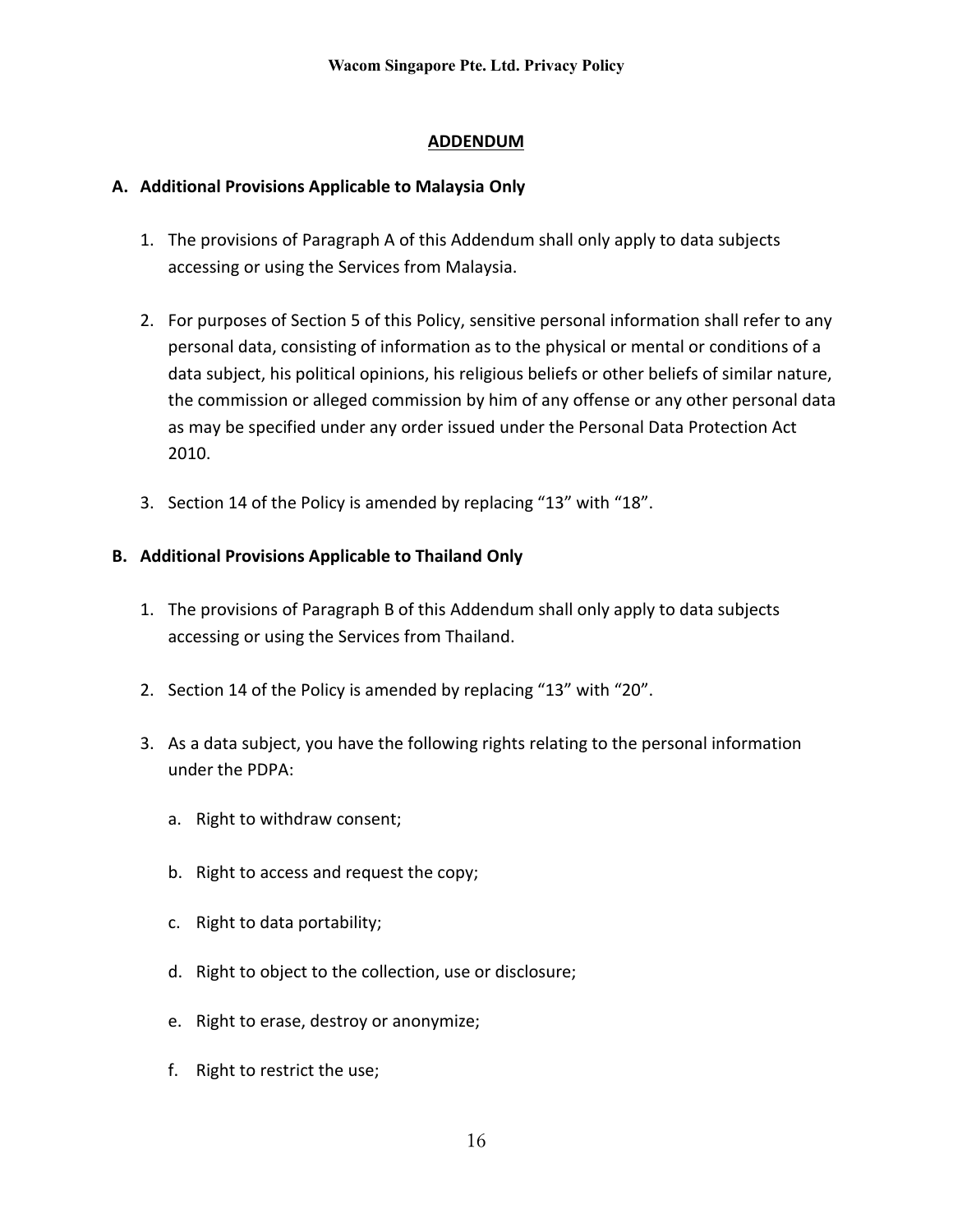- g. Right to correct, update, complete and to make it not misleading; and
- h. Right to lodge a complaint for violation of the PDPA to the relevant authority.

If you have any concerns or would like to exercise any of your rights above aside from h., you may contact us at the address set out in Section 1 of this Policy.

# **C. Additional Provisions Applicable to Indonesia Only**

- 1. The provisions of Paragraph C of this Addendum shall only apply to data subjects accessing or using the Services from Indonesia or to data subjects who are citizens or residents of the Indonesia.
- 2. Section 14 of the Policy is amended by replacing "13" with "21".
- 3. In compliance with Indonesian Law No. 24 of 2009 on Flag, Language, National Emblem, and National Anthem, this Policy shall be prepared in both Indonesian language and the English language version which shall both be effective. In the event of any inconsistency between the Indonesian language and English language texts or should there be any dispute on the meaning or interpretation of certain provisions, the English language text shall prevail and the Indonesian language text will be deemed to be amended to conform with and to make the relevant Indonesian language text consistent with the relevant English language text.

## **D. Additional Provisions Applicable to Vietnam Only**

- 1. The provisions of Paragraph D of this Addendum shall only apply to data subjects accessing or using the Services from Vietnam.
- 2. Regarding "User Information" in Section 5 of this Policy, you represent and warrant that the User Content does not include State secret.
- 3. Section 14 of this Policy is amended by replacing "13" with "16". In addition, if the Minor is 7 years old or more, you confirm that the Minor also consents to the provisions of this Policy.
- **E. Additional Provisions Applicable to Philippines Only**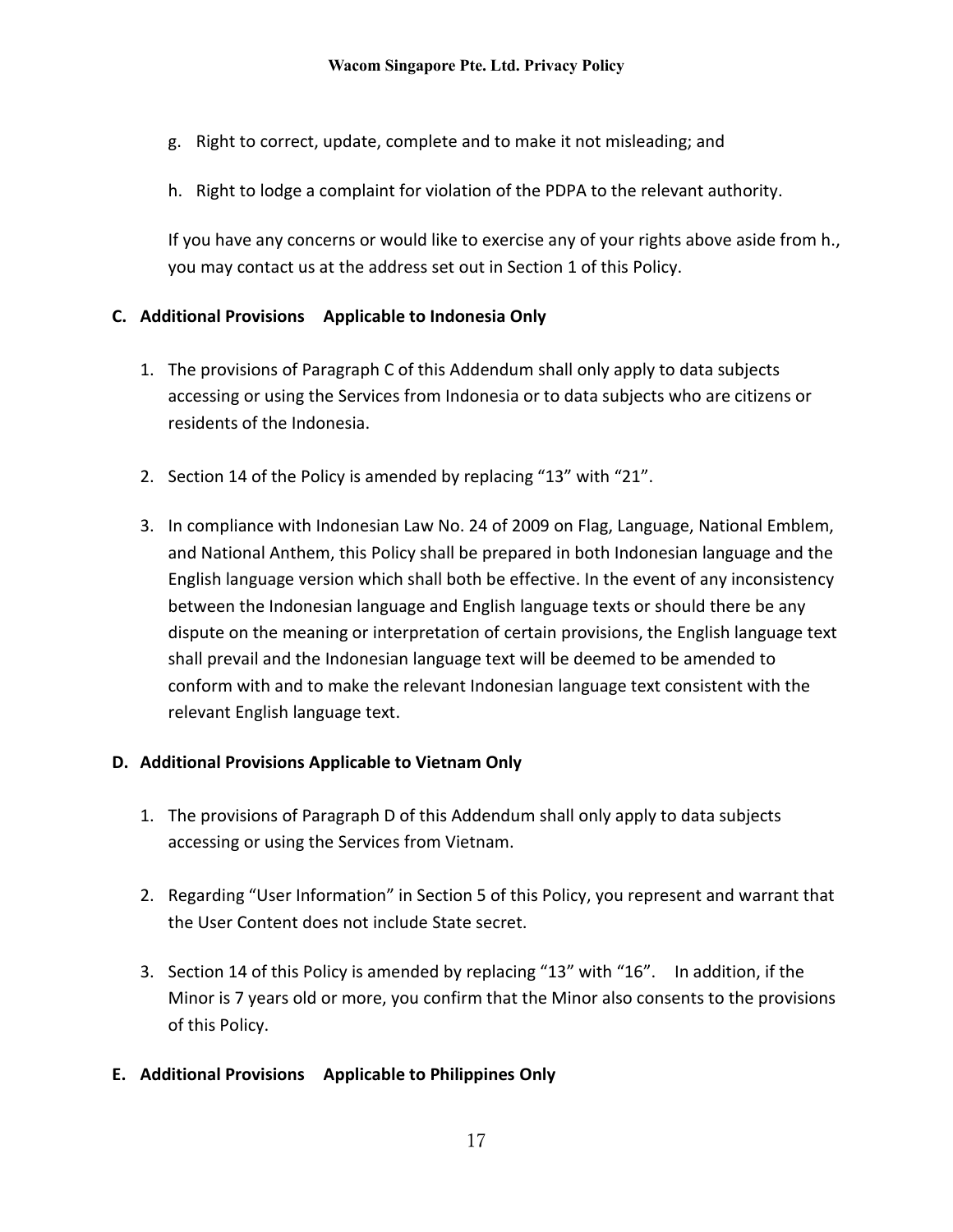- 1. The provisions of Paragraph E of this Addendum shall only apply to data subjects accessing or using the Services from the Philippines, or to data subjects who are citizens or residents of the Philippines.
- 2. For purposes of Section 5 of this Policy, sensitive personal information shall refer, among others, to personal information:
	- a. about an individual's race, ethnic origin, marital status, age, color, and religious, philosophical or political affiliations;
	- b. about an individual's health, education, genetic or sexual life, or to any proceeding for any offense committed or alleged to have been committed by such; or
	- c. issued by government agencies peculiar to an individual.

We will only process your sensitive personal information with your express consent and for purposes expressly stated in this Policy, or in accordance with applicable law.

- 3. Section 14 of the Policy is amended by replacing "13" with "18".
- 4. As a data subject, you have following rights under the Philippine Data Privacy Act of 2012 (R.A. No. 10173):
	- a. Right to be informed;
	- b. Right to object;
	- c. Right to access;
	- d. Right to rectification of erroneous data;
	- e. Right to erasure of your personal information;
	- f. Right to be indemnified for damages;
	- g. Right to data portability; and
	- h. Right to lodge a complaint for violation of your data privacy rights.

If you have any concerns or would like to exercise any of your data privacy rights, you may contact us at the address set out in Section 1 of this Policy. If you are not satisfied with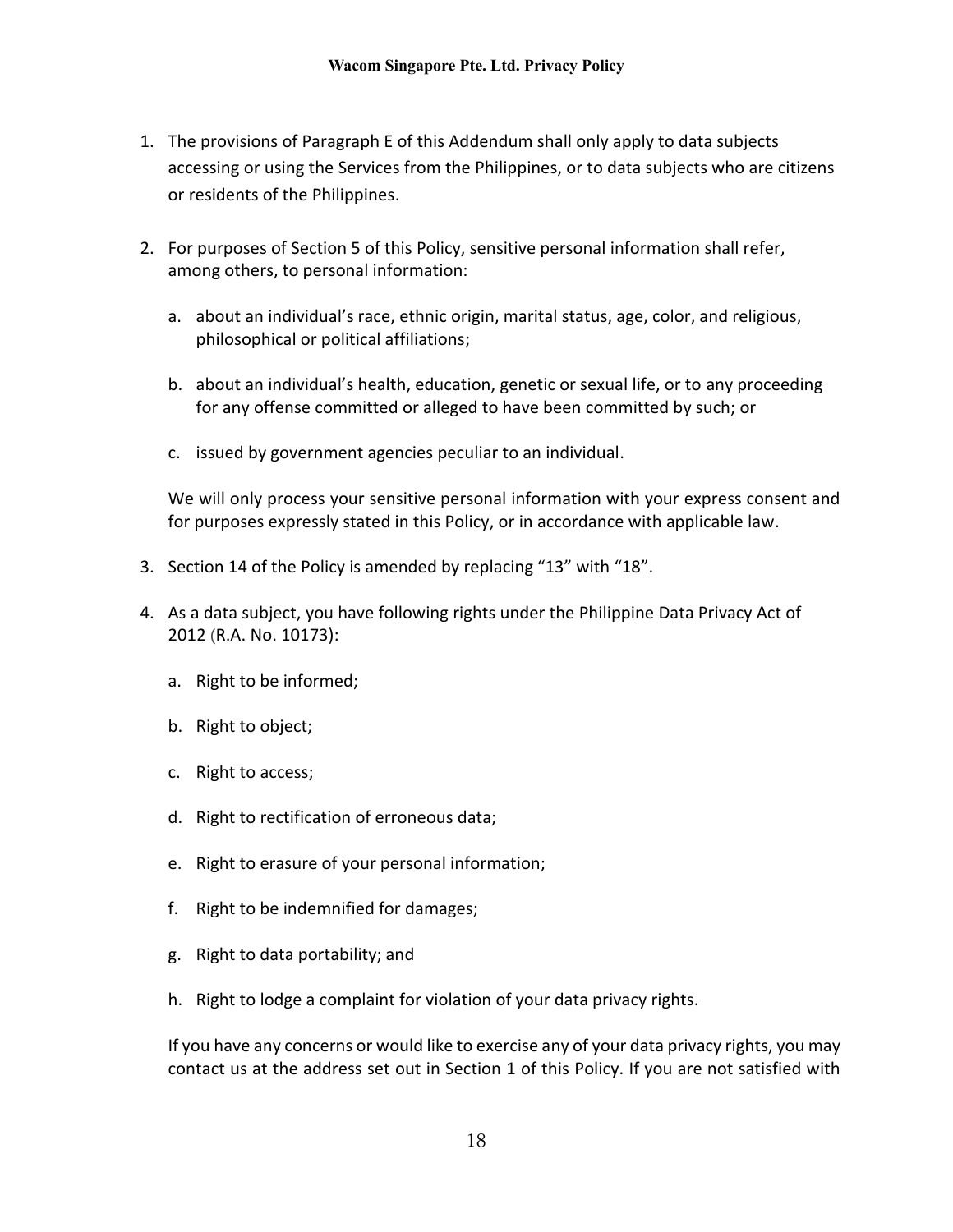our response, you are also entitled to lodge a complaint with the National Privacy Commission. For further information, please refer to [https://www.privacy.gov.ph/.](https://www.privacy.gov.ph/)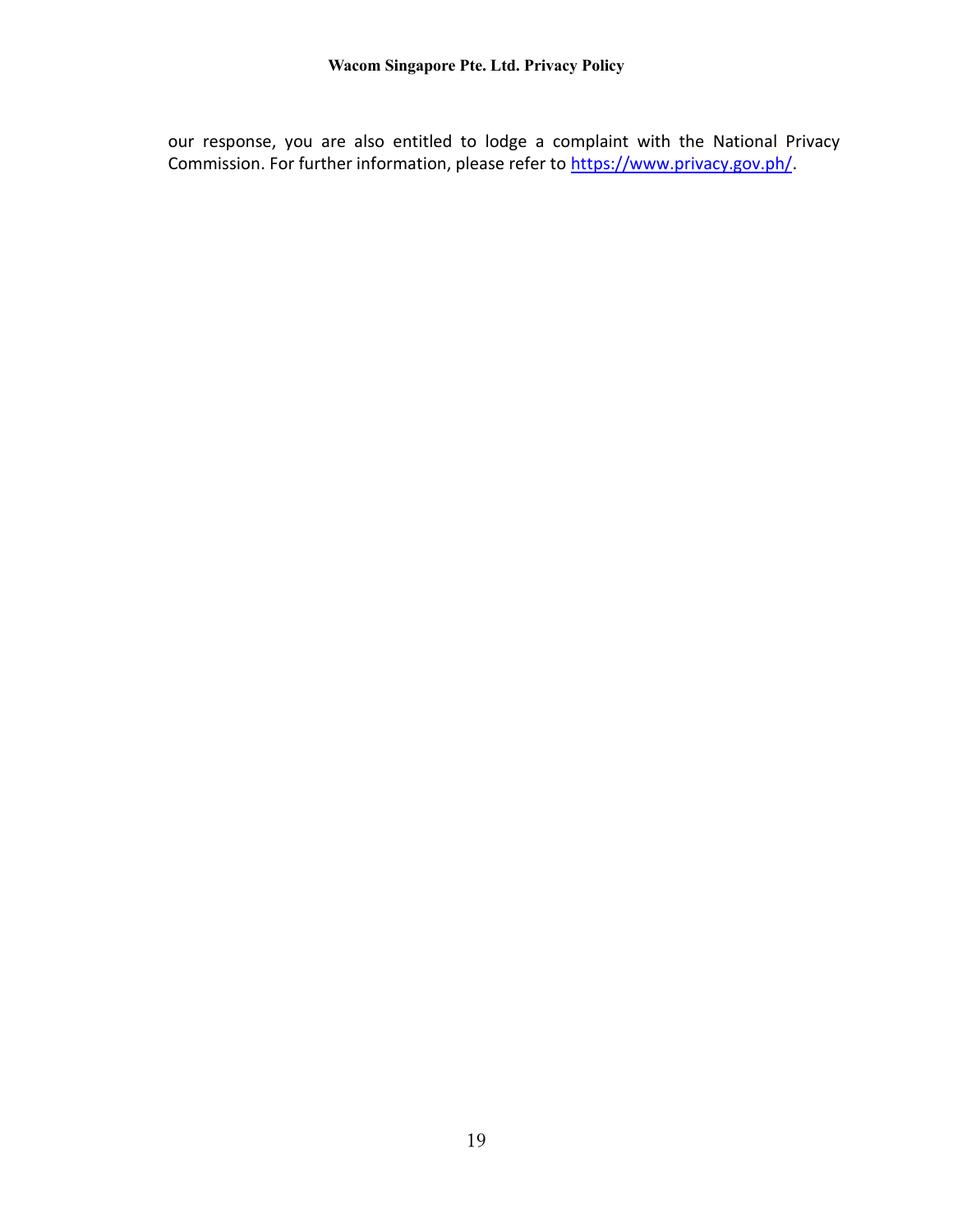#### <span id="page-19-0"></span>**Perubahan Terakhir: 15 September 2021**

- 1 [Informasi Kontak Kami](#page-19-1)
- 2 [Tentang Wacom](#page-20-0)
- 3 [Ruang Lingkup Kebijakan Privasi Ini](#page-20-1)
- 4 [Ringkasan Mengenai Tujuan Pengumpulan dan Bagaimana Kami Menggunakan](#page-21-0)  [Informasi Pribadi Anda](#page-21-0)
	- i. [Informasi Pengguna](#page-21-1)
	- ii. [Informasi Kontak Akun Bisnis](#page-21-2)
	- iii. [Informasi Penggunaan](#page-22-0)
	- iv. [Informasi Media Sosial](#page-22-1)
	- v. [Informasi Pihak Ketiga Lainnya](#page-22-2)
- 5 [Informasi Yang Kami Kumpulkan](#page-23-0)
- 6 [Bagaimana Kami Menggunakan Informasi Yang Kami Kumpulkan](#page-26-0)
- 7 ["Permintaan Untuk Tidak Melacak"](#page-28-0)
- 8 [Bagaimana Kami Membagikan Informasi Anda Kepada Pihak Ketiga](#page-28-1)
- 9 [Pengiriman Data Ke Luar Negeri Untuk Pemrosesan](#page-30-0)
- 10 [Fitur dan Situs Web Pihak Ketiga](#page-31-0)
- 11 [Keamanan; Pelanggaran; PCI DSS](#page-31-1)
- 12 [Pengaksesan, Pembetulan, Pembaruan](#page-32-0) & Penyimpanan Informasi Anda
- 13 [Pilihan dan Penolakan](#page-33-0)
- 14 [Penggunaan oleh Anak-Anak](#page-34-0)
- 15 [Perubahan Kebijakan Ini](#page-34-1)
- 16 [Bahasa](#page-35-0)
- 17 [Adendum Terhadap Kebijakan Ini](#page-35-1)

#### <span id="page-19-1"></span>**1. Informasi Kontak Kami**

Kebijakan privasi ini ("Kebijakan") diterbitkan atas nama **Wacom Singapore Pte. Ltd.**, #12-09 Suntec Tower Five, 5 Temasek Boulevard, Singapura. 038985

Apabila anda memiliki pertanyaan, komentar, atau perhatian mengenai Kebijakan ini atau penggunaan kami atas data pribadi atau informasi pribadi anda ("Informasi Pribadi"), anda dapat menghubungi kami di [privacy-wsp@wacom.com.](mailto:privacy-wsp@wacom.com)

Anda dapat juga mengirimkan surat kepada kami melalui alamat di bawah ini: **Wacom Singapore Pte. Ltd.** *U.P: Privacy* #12-09 Suntec Tower Five, 5 Temasek Boulevard, Singapura 038985

[\[kembali ke atas\]](#page-19-0)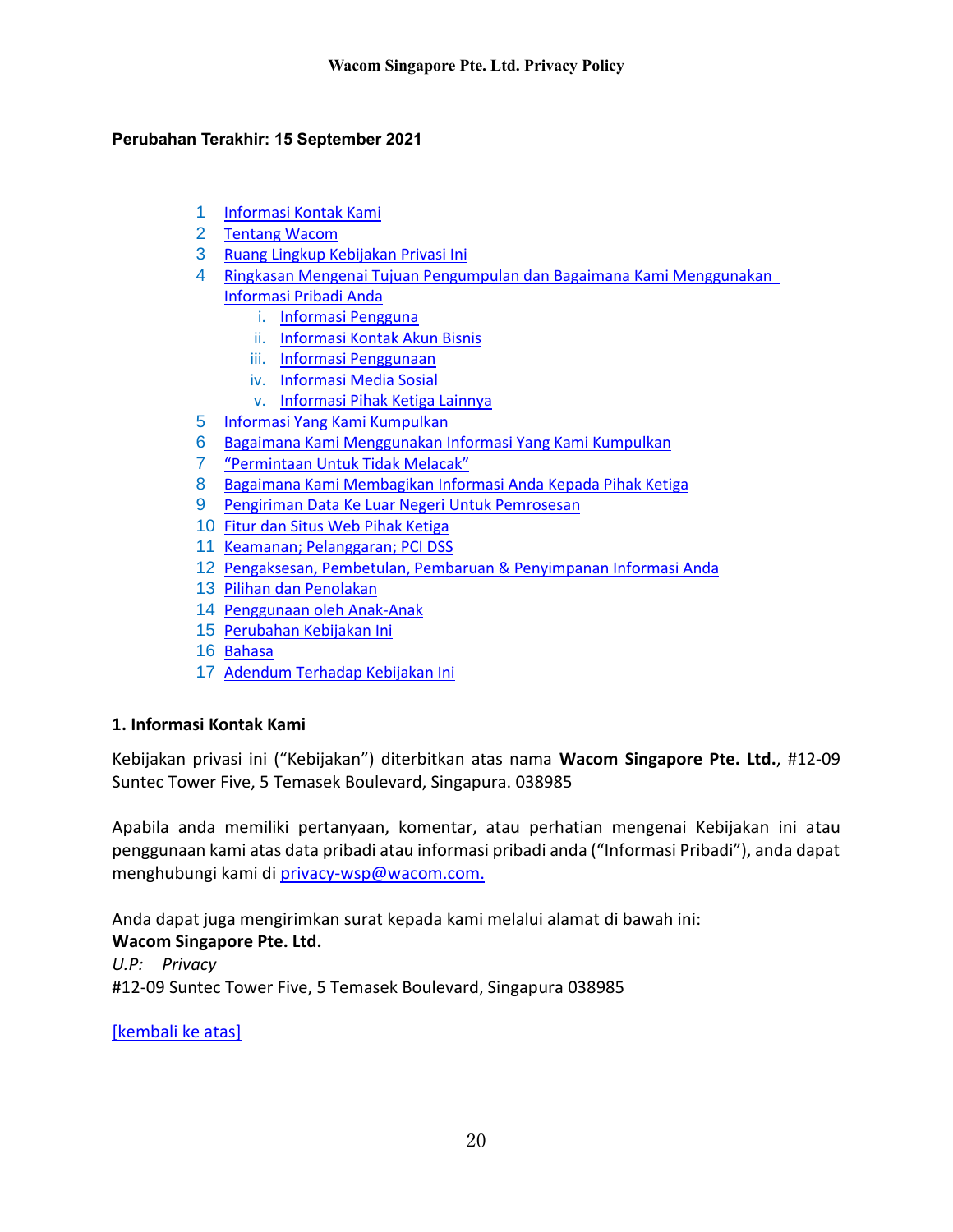# <span id="page-20-0"></span>**2. Tentang Wacom**

Wacom ("Wacom", "kami", "kita" atau "milik kami") menyediakan *pen tablets, interactive pen displays, digital interface technologies,* penyimpanan cloud*,* dan aplikasi perangkat lunak kepada konsumen. Kami juga menyediakan petunjuk, layanan, dan bantuan terhadap produk-produk tersebut. Wacom menghormati privasi anda dan bertanggung jawab untuk menjaga privasi anda secara sungguh-sungguh.

Daftar anak perusahaan dan perusahaan afiliasi kami di bawah pengendalian yang sama dengan kami ("Afiliasi" kami) dapat ditemukan **disini**. Kami dan Afiliasi kami secara bersama-sama disebut "Grup Wacom".

# [\[kembali ke atas\]](#page-19-0)

## <span id="page-20-1"></span>**3. Ruang Lingkup Kebijakan Privasi Ini**

Kebijakan ini menjelaskan bagaimana kami menggunakan informasi terkait dengan anda ketika anda:

- menggunakan situs web kami, termasuk situs web-situs web kami yang terdaftar **[disini](https://www.wacom.com/en-sg/websites)** ("Situs Web");
- menggunakan aplikasi kami ("Aplikasi"), termasuk aplikasi *Inkspace App, Bamboo Paper, Bamboo Note, Wacom Ink Note,* dan *Sign Pro PDF*;
- menggunakan perangkat lunak dan produk kami lainnya;
- berinteraksi dengan kami melalui Situs Web, telepon, email, *live chat*, media sosial kami di berbagai platform seperti *Facebook* dan *Twitter*, faksimili, pos, kurir atau pertemuan langsung.

Secara bersama-sama kami merujuk penggunaan dan interaksi ini sebagai "Layanan" kami.

Walaupun kami dapat tersambung dengan situs web, perangkat lunak, atau layanan pihak ketiga, Kebijakan ini hanya berlaku untuk Layanan kami. Silahkan merujuk kepada kebijakan privasi situs web, perangkat lunak, atau layanan pihak ketiga untuk mempelajari bagaimana mereka menggunakan informasi pribadi anda.

Kami merekomendasikan anda untuk membaca Kebijakan ini secara seksama untuk memahami kebijakan dan praktik kami sehubungan dengan informasi anda dan bagimana kami memperlakukannya apabila anda memilih menggunakan Layanan kami. Kami memahami bahwa dengan menggunakan Layanan kami, anda menerima dan menyetujui penggunaan informasi anda sebagaimana diatur dalam Kebijakan ini.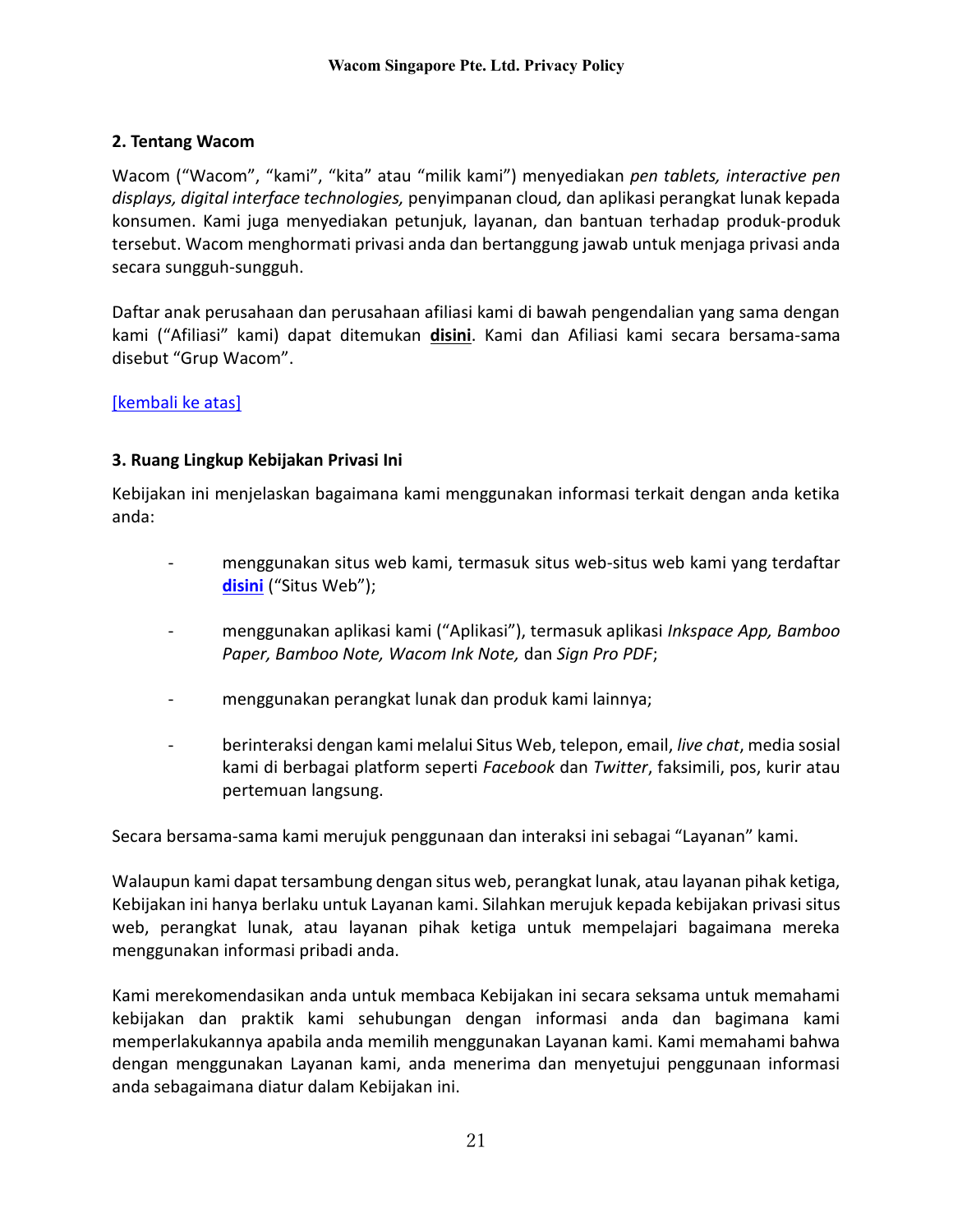Kami mempunyai kebijakan privasi terpisah mengenai privasi pelamar kerja dan karyawan kami.

# [\[kembali ke atas\]](#page-19-0)

### <span id="page-21-0"></span>**4. Ringkasan Mengenai Tujuan Pengumpulan dan Bagaimana Kami Menggunakan Informasi Pribadi Anda**

Tabel di bawah ini adalah ringkasan atas tujuan pengumpulan dan bagaimana kami menggunakan dan membagikan informasi pribadi anda. Apabila anda tidak memberikan informasi pribadi tersebut kepada kami, anda mungkin tidak dapat untuk mendapatkan manfaat dari Layanan Kami atau fitur-fitur tertentu dari Layanan Kami. Walaupun kami membagikan informasi anda sebagaimana dijelaskan di bawah ini, kami tidak menjual atau menyewakan informasi pribadi anda kepada pihak ketiga.

Rincian informasi sebagaimana disebutkan di bagian bawah tabel adalah penjelasan lebih lanjut mengenai ringkasan informasi di dalam tabel. Apabila anda masih memiliki pertanyaan setelah membaca informasi di bawah ini, kami siap menerima pertanyaan anda. Silahkan mengirimkan pertanyaan anda melalui informasi kontak sebagaimana diatur dalam Bagian 1 Kebijakan ini.

<span id="page-21-2"></span><span id="page-21-1"></span>

| <b>Informasi</b><br>yang<br>kami kumpulkan | Tujuan pengumpulan dan<br>bagaimana<br>kami menggunakannya                                                                                                                                                                                                                                                                                                                                                                                            | kami<br>Kepada<br>siapa<br>membagikannya                                                                                                              |
|--------------------------------------------|-------------------------------------------------------------------------------------------------------------------------------------------------------------------------------------------------------------------------------------------------------------------------------------------------------------------------------------------------------------------------------------------------------------------------------------------------------|-------------------------------------------------------------------------------------------------------------------------------------------------------|
| Informasi<br>pengguna                      | (1)<br>untuk menyediakan Layanan<br>dan<br>produk kami<br>(2) untuk melakukan komunikasi dengan<br>anda sehubungan dengan Layanan dan<br>produk kami<br>(3) untuk melakukan otentikasi terhadap<br>anda dan menyesuaikan konten<br>(4) untuk meningkatkan produk kami dan<br>membuat produk yang baru<br>(5) untuk keperluan pembukuan internal<br>kami, keamanan, tujuan operasional<br>(6) Untuk tujuan sebagaimana diwajibkan<br>berdasarkan hukum | (a) dengan penyedia jasa<br>kami, termasuk analis, untuk<br>membantu<br>kami<br>melaksanakan<br>dan<br>meningkatkan Layanan kami<br>(b) Afiliasi kami |
| Informasi<br>kontak<br>akun bisnis         | (1) untuk menyediakan<br>dan<br>Layanan<br>produk kami<br>(2) untuk melakukan komunikasi dengan<br>anda sehubungan dengan Layanan dan<br>produk kami                                                                                                                                                                                                                                                                                                  | (a) dengan penyedia jasa<br>kami, termasuk analis, untuk<br>membantu<br>kami<br>melaksanakan<br>dan<br>meningkatkan Layanan kami                      |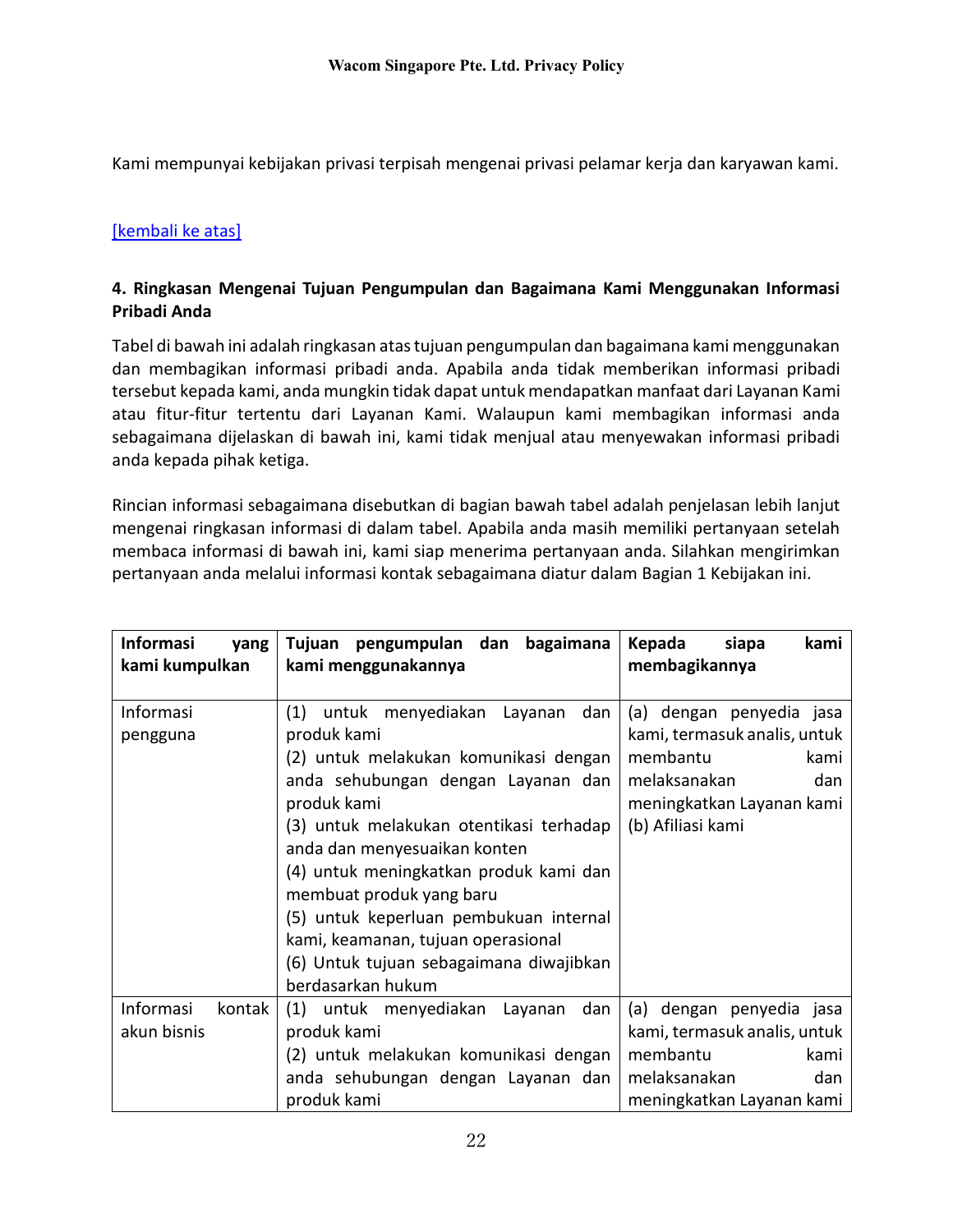<span id="page-22-2"></span><span id="page-22-1"></span><span id="page-22-0"></span>

|                                      | (3) untuk melakukan otentikasi terhadap<br>anda dan menyesuaikan konten<br>(4) untuk meningkatkan produk kami dan<br>membuat produk yang baru<br>(5) untuk keperluan pembukuan internal<br>kami, keamanan, tujuan operasional<br>(6) Untuk tujuan sebagaimana diwajibkan<br>berdasarkan hukum                                                                                                                                                    | (b) Afiliasi kami                                                                                                                                                                                          |
|--------------------------------------|--------------------------------------------------------------------------------------------------------------------------------------------------------------------------------------------------------------------------------------------------------------------------------------------------------------------------------------------------------------------------------------------------------------------------------------------------|------------------------------------------------------------------------------------------------------------------------------------------------------------------------------------------------------------|
| Informasi<br>Penggunaan              | (1) untuk meningkatkan produk kami dan<br>membuat produk yang baru<br>Untuk<br>(2)<br>menyediakan<br>iklan<br>yang<br>ditargetkan<br>(3) Untuk lebih memahami bagaimana<br>konsumen menggunakan Layanan kami<br>(4) untuk keperluan pembukuan internal<br>kami, keamanan, tujuan operasional<br>(5) Untuk tujuan sebagaimana diwajibkan<br>berdasarkan hukum                                                                                     | (a) dengan penyedia jasa<br>kami, termasuk analis, untuk<br>membantu<br>kami<br>melaksanakan<br>dan<br>meningkatkan Layanan kami<br>serta yntuk menyediakan<br>iklan yang ditargetkan<br>(b) Afiliasi kami |
| Informasi<br>media<br>sosial         | (1) untuk menyediakan Layanan dan<br>produk kami<br>(2) untuk melakukan komunikasi dengan<br>anda sehubungan dengan Layanan dan<br>produk kami<br>(3) untuk melakukan otentikasi terhadap<br>anda dan menyesuaikan konten<br>(4) untuk meningkatkan produk kami dan<br>membuat produk yang baru<br>(5) untuk keperluan pembukuan internal<br>kami, keamanan, tujuan operasional.<br>(6) Untuk tujuan sebagaimana diwajibkan<br>berdasarkan hukum | (a) dengan penyedia jasa<br>kami, termasuk analis, untuk<br>membantu<br>kami<br>melaksanakan<br>dan<br>meningkatkan Layanan kami<br>(b) Afiliasi kami                                                      |
| Informasi<br>pihak<br>ketiga lainnya | (1)<br>untuk<br>menyediakan<br>dan<br>Layanan<br>produk kami<br>(2) untuk melakukan komunikasi dengan<br>anda sehubungan dengan Layanan dan<br>produk kami<br>(3) untuk melakukan otentikasi terhadap<br>anda dan menyesuaikan konten<br>(4) untuk meningkatkan produk kami dan<br>membuat produk yang baru<br>(5) untuk keperluan pembukuan internal<br>kami, keamanan, tujuan operasional.                                                     | (a) dengan penyedia jasa<br>kami, termasuk analis, untuk<br>membantu<br>kami<br>melaksanakan<br>dan<br>meningkatkan Layanan kami<br>(b) Afiliasi kami                                                      |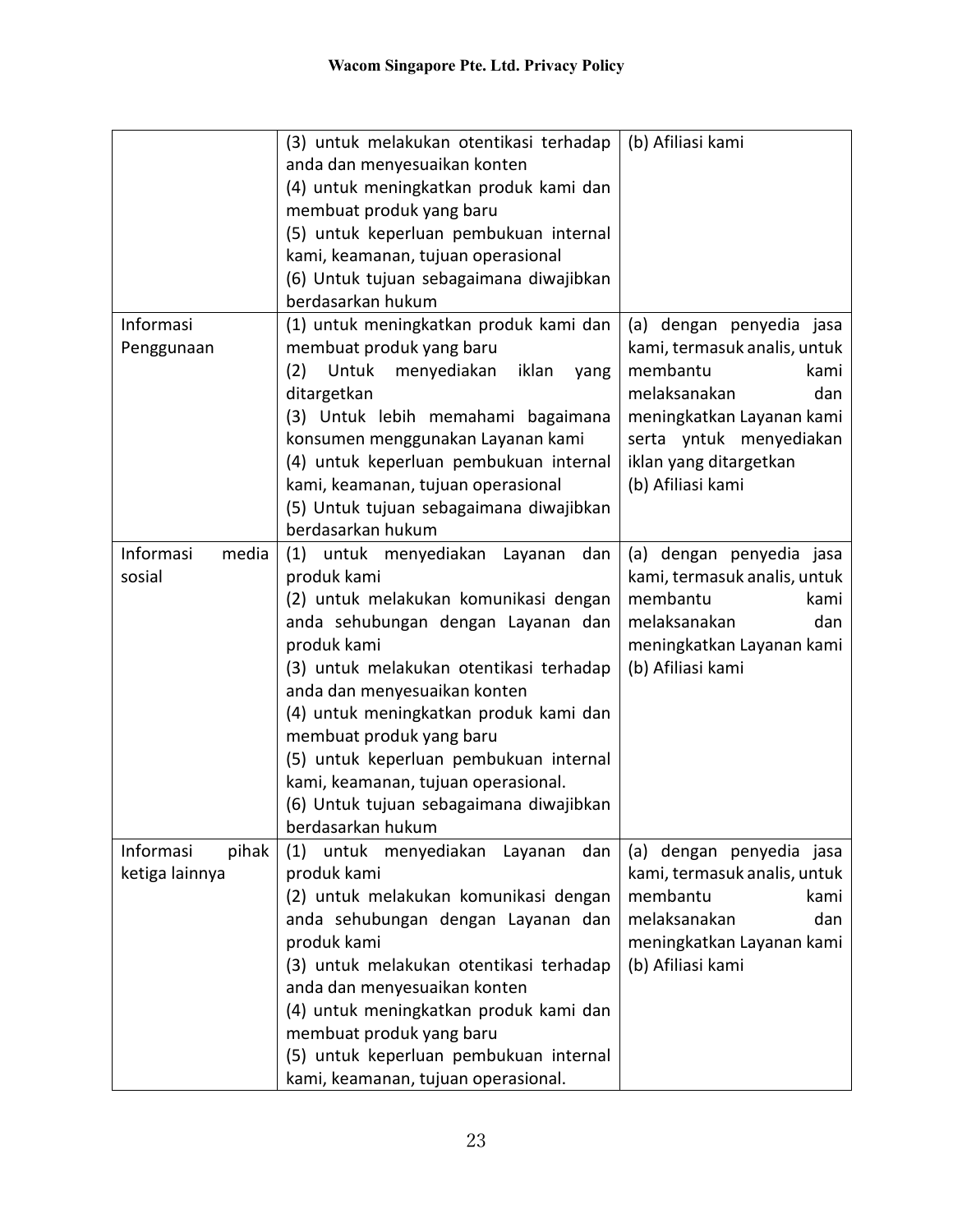| (6) Untuk tujuan sebagaimana diwajibkan |  |
|-----------------------------------------|--|
| berdasarkan hukum                       |  |

### [\[kembali ke atas\]](#page-19-0)

#### <span id="page-23-0"></span>**5. Informasi Yang Kami Kumpulkan**

Secara umum, informasi yang kami kumpulkan dari anda terdiri dari dua jenis: (a) informasi pengguna dan (b) informasi penggunaan. Kami juga mengumpulkan informasi akun bisnis dan informasi media sosial dari beberapa pihak berdasarkan kondisi sebagaimana disebutkan di bawah ini.

Kami mengumpulkan informasi dari anda dalam berbagai cara. Anda memberikan kami suatu informasi yang dapat diidentifikasi ketika anda membuat akun Wacom atau mengakses Layanan kami. Kami juga mengumpulkan informasi tertentu secara otomatis karena anda melakukan interaksi dengan Layanan kami. Kami dapat juga menerima informasi mengenai anda dari sumber lainnya. Kami dapat mengumpulkan informasi pribadi dari anda ketika anda mendaftarkan diri sebagai pengguna atau saat anda mempelajari produk kami lebih lanjut, meminta suatu demonstrasi atau evaluasi, memberikan komentar dan saran, mendaftarkan diri untuk menerima artikel berita, berpartisipasi dalam kompetisi dan promosi, berinteraksi dengan kami melalui media sosial, memesan Aplikasi, produk, atau layanan, meminta dan menggunakan layanan pemeliharaan dan bantuan, meminta informasi, mendaftarkan diri untuk suatu acara atau seminar, memasukkan konten atau mengirimkan tanggapan kepada kami. *Apabila anda tidak menginginkan kami mengumpulkan, menggunakan atau mengungkapkan informasi ini, mohon untuk tidak memberikannya, akan tetapi anda mungkin tidak dapat mendapatkan manfaat dari Layanan kami atau fitur-fitur tertentu dari Layanan kami. Anda juga mungkin tidak dapat mendapatkan manfaat dari Layanan kami atau fitur-fitur tertentu dari Layanan kami apabila anda pernah memberikan persetujuan kepada kami untuk mengumpulkan, menggunakan atau mengungkapkan informasi pribadi anda akan tetapi setelahnya menarik kembali persetujuan tersebut*. Sebagai contoh, ketika kami perlu untuk mengumpulkan informasi untuk melaksanakan kewajiban kontraktual kami kepada anda dan anda gagal untuk memberikan informasi ketika diminta atau apabila anda pernah memberikan izin akan tetapi kemudian anda menarik izin tersebut, kami mungkin tidak dapat memberikan anda suatu produk atau layanan yang harus menggunakan persetujuan anda. Contoh informasi yang kami kumpulkan secara langsung dari anda adalah:

**Informasi Pengguna.** Hal ini berarti informasi yang dikumpulkan mengenai pengguna Layanan yang mencakup informasi kontak. Hal ini termasuk juga setiap konten yang anda simpan dalam Layanan kami, termasuk permintaan, pertanyaan, komentar atau ulasan yang anda bagikan dengan kami atau pihak lain yang menggunakan Layanan kami. "Informasi Pengguna" juga termasuk informasi yang anda berikan kepada kami untuk melakukan pembelian, seperti informasi pembayaran, informasi pribadi yang dapat teridentifikasi, informasi yang dibutuhkan untuk penyelesaian pembayaran (misalnya nomor kartu kredit), dan alamat pengiriman. Apabila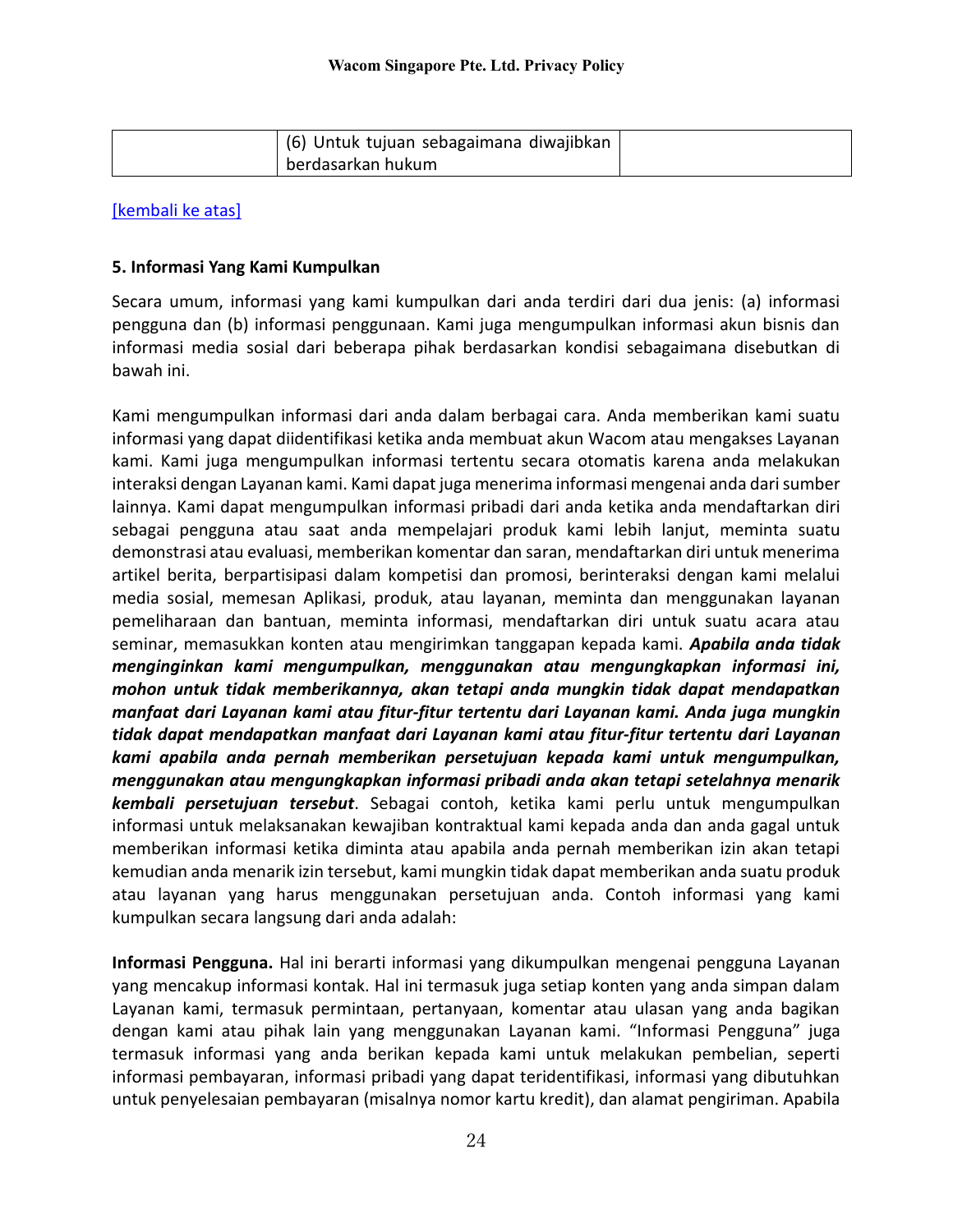anda menghubungi layanan bantuan konsumen kami, informasi pengguna yang kami kumpulkan juga termasuk rekaman komunikasi anda dengan tim bantuan konsumen kami. Pengguna dapat membuat dan menyimpan data konten termasuk namun tidak terbatas pada teks tulis tangan, desain dan grafis di Layanan kami, dan data konten tersebut dapat juga merupakan "Informasi Pengguna". Dikarenakan sifat dari data konten sebagai jenis data yang dibuat oleh konsumen dan bukan oleh Wacom, data konten tersebut dapat juga berisi informasi pribadi yang sensitif.

**Informasi kontak akun bisnis.** Hal ini berarti informasi kontak bisnis seperti nama, jabatan, fungsi pekerjaan, nama perusahaan, alamat perusahaan, alamat email perusahaan, dan nomor telepon perusahaan yang kami kumpulkan dari orang-orang yang kami layani atau bekerja sama dengan kami, termasuk konsumen, mitra dan aliansi, kontraktor, vendor saat ini atau di masa mendatang, serta pihak ketiga yang memiliki kepentingan terhadap Wacom atau produk serta layanannya.

**Informasi Penggunaan.** Kami mengumpulkan informasi mengenai interaksi anda dengan Layanan kami. Hal ini termasuk atau dapat terkait dengan informasi pribadi anda. Informasi ini memungkinkan anda untuk, antara lain, meningkatkan Layanan kami dan pengalaman anda, melihat bidang dan fitur mana dari Layanan kami yang popular dan mengitung jumlah kunjungan, memberikan anda iklan yang ditargetkan berdasarkan ketertarikan anda dan untuk menganalisis tren, mengelola Situs Web kami, melacak bagaimana anda menggunakan Situs Web dan Layanan kami lainnya, mempelajari sistem, *browser*, dan Aplikasi yang anda gunakan untuk berinteraksi dengan Layanan kami, mengumpukan informasi demografi mengenai lokasi pengguna kami secara keseluruhan. Kami juga menggunakan metode dan perlengkapan analisis untuk mengizinkan kami memahami dengan lebih baik bagaimana konsumen kami menggunakan Layanan kami. Hal ini termasuk seberapa sering Layanan digunakan, kejadian yang terjadi di dalam Aplikasi, jumlah penggunaan, kinerja data, setiap permasalahan yang terjadi di dalam perangkat lunak dan sumber darimana aplikasi tersebut diunduh.

Untuk melaksanakan hal tersebut, kami menggunakan *cookies* atau teknologi serupa, seperti *web beacons*, untuk membantu kami mengumpulkan informasi. Pengumpulan dan pemrosesan *cookies* oleh kami diatur secara lengkap di Pemberitahuan *Cookie* kami yang dapat diakses **disini**. Kami juga mengumpulkan informasi tertentu secara otomatis dan menyimpannya dalam catatan kami. Informasi ini termasuk informasi berikut:

- Alamat internet protokol (IP)
- Jenis *browser*.
- Bahasa *browser*,
- Pengenal perangkat,
- Jenis perangkat,
- Penyedia jasa internet (ISP),
- Halaman rujukan / pengakhiran,
- Lama waktu kunjungan,
- Halaman yang dikunjungi,
- Sistem operasi,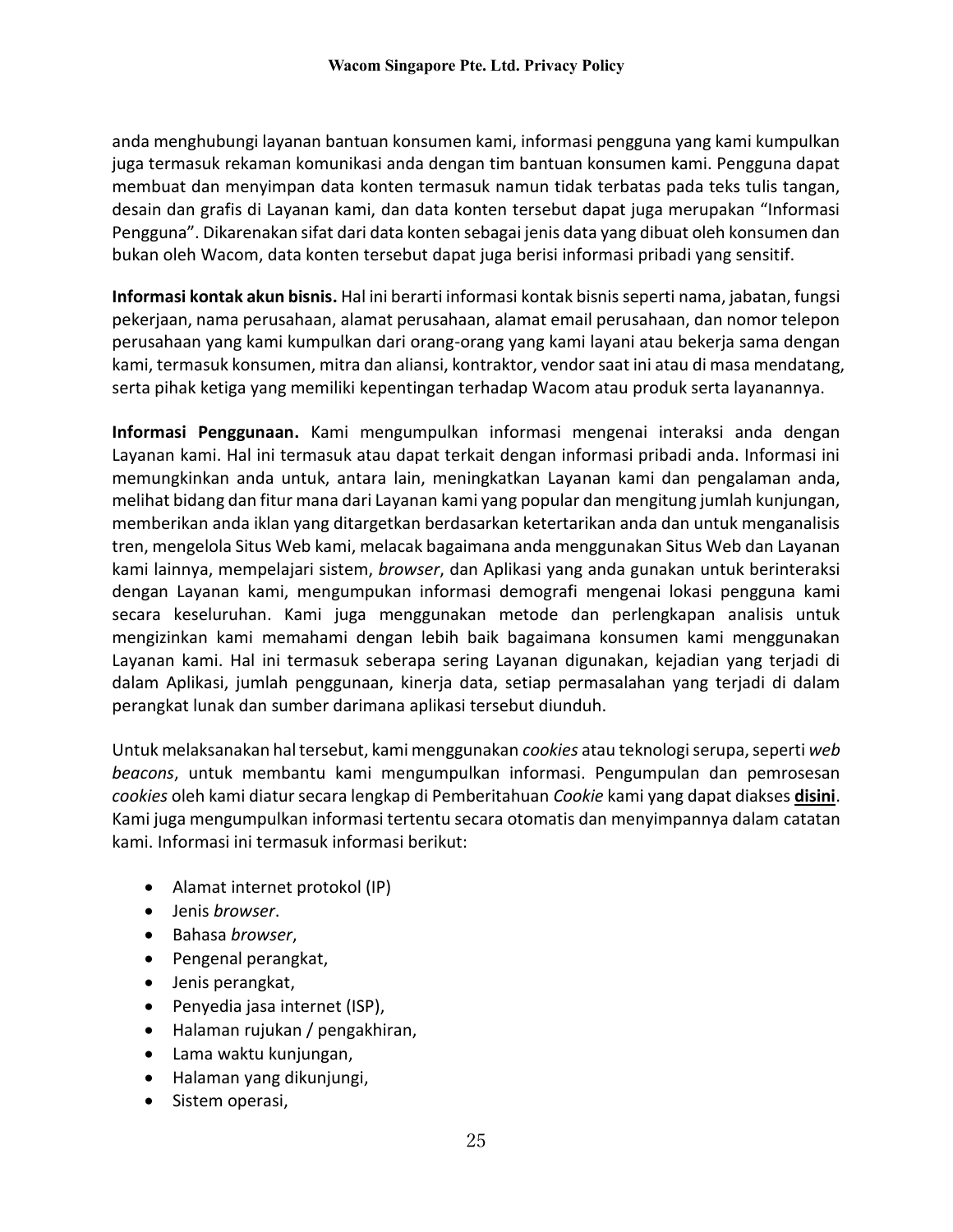- Informasi mengenai waktu dan tanggal kunjungan,
- *Clickstream data*,
- Kerusakan,
- Aktivitas sistem,
- Pengaturan perangkat keras,
- Zona waktu,
- Waktu dan tanggal permintaan, dan
- Rujukan URL

Kami dapat menggabungkan catatan informasi yang dikumpulkan secara otomatis ini dengan informasi yang kami kumpulkan mengenai anda. Apabila anda menghubungi kami melalui telepon atau faksimili, kami juga dapat mencatat informasi seperti nomor telepon anda, panggilan yang dteruskan, informasi SMS, dan jenis panggilan.

**Informasi Media Sosial.** Apabila anda memilih untuk mengakses Layanan kami dengan menggunakan akun media sosial, kami akan menerima nama anda, alamat email, dan secara umum pengenal media sosial anda (terkadang merujuk kepada nama pengguna atau nama). Kami terkadang juga menerima, apabila platform mengizinkan, foto profil anda dan informasi riwayat mengenai interaksi anda dengan keberadaan media sosial kami. Kami juga melihat situs media sosial untuk keterikatan dengan produk dan layanan kami, termasuk keberadaan media sosial kami. Kami dapat menerima, sesuai dengan praktik privasi platform media sosial yang kami awasi, informasi publik mengenai interaksi (seperti *retweet, repost, likes*, dan reaksi lainnya) dengan platform media sosial kami, penyebutan produk atau layanan kami, informasi mengenai pengikut media sosial kami, dan informasi yang dikirim kepada kami melalui pesan langsung atau balasan. Ketika anda mengirimkan kami pesan langsung atau balasan, kami menerima dan memproses setiap informasi pribadi di dalam pesan tersebut. Sehingga, sebagai contoh, apabila anda menyebut bahwa anda menerima salah satu produk kami untuk ulang tahun anda, kami akan menerima dan menyimpan informasi sebagai catatan kami sehubungan dengan interaksi bantuan kami dengan anda.

Kami juga menggunakan perangkat media sosial pihak ketiga untuk mengidentifikasi jurnalis atau *influencer* untuk produk dan layanan kami. Perngkat ini dapat memberikan informasi biografi publik mengenai jurnalis atau *influencer*. Kami menggunakan informasi ini untuk membuat informasi mengenai produk dan layanan kami kepada *influencer*, untuk mengukur pengaruh profil media sosial *influencer*, dan untuk berkomunikasi dengan *influencer* mengenai produk kami.

**Informasi pihak ketiga lainnya**. Kami menerima informasi mengenai anda dari pihak ketiga yang mendukung Layanan kami termasuk prosesor pembayaran kami, *market place* pihak ketiga, dan rekan penjualan kami. Kami dapat menambahkan informasi yang diberikan oleh pihak ketiga ini kepada informasi yang kami terima sehubungan dengan anda dari Situs Web kami.

[\[kembali ke atas\]](#page-19-0)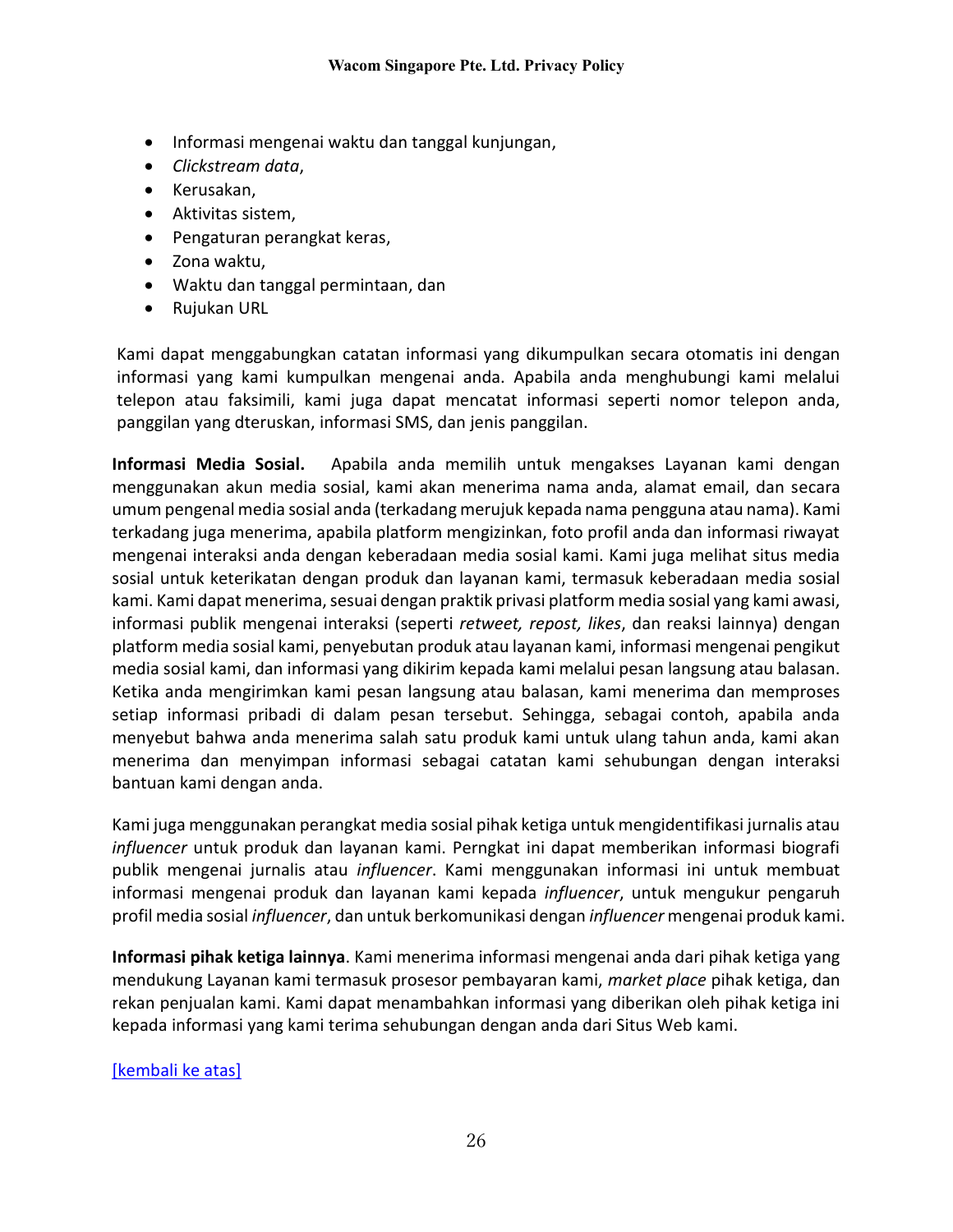### <span id="page-26-0"></span>**6. Bagaimana Kami Menggunakan Informasi Yang Kami Kumpulkan**

Kami menggunakan informasi pribadi anda untuk berbagai tujuan yang kami percayai sesuai dengan harapan anda ketika anda berinteraksi dengan kami dan Layanan kami dan/atau penggunaan yang diizinkan oleh hukum tanpa persetujuan anda:

- **Untuk menyediakan Layanan dan bantuan***.* Kami menggunakan informasi pribadi anda dan mengelola Layanan, berkomunikasi dengan anda mengenai Layanan kami, serta memenuhi kewajiban kontraktual kami lainnya dengan anda. Selain itu, kami menggunakan informasi pribadi anda untuk membantu penggunaan anda terhadap Layanan dan memastikan kualitas dan keamanan Layanan.
	- $\circ$  Tanggapan terhadap pertanyaan, permintaan, atau pembelian anda, kami menggunakan informasi pribadi anda untuk memberikan laporan, layanan konsultasi, layanan pendidikan, pelatihan, pemeliharaan, bantuan teknis, bantuan konsumen, atau layanan bantuan lainnya,
	- $\circ$  Kami menggunakan informasi pribadi anda, termasuk informasi yang disimpan di dalam sistem anda, untuk mengimplementasikan Perangkat Lunak atau Aplikasi. Kami menyimpan setiap salinan sementara atas data yang kami akses, gunakan, atau buat hanya untuk suatu jangka waktu yang diperlukan.
	- o Kami dapat juga menggunakan informasi pribadi anda untuk memberikan anda pembaruan, pemberitahuan dan peringatan keamanan bersama dengan pesan bantuan dan administrasi.
	- $\circ$  Kami merekam seluruh telepon sehubungan dengan permintaan bantuan dan menyimpan rekaman komunikasi anda dan kami untuk memberikan dan meningkatkan layanan konsumen kepada anda dan pihak lainnya.
	- $\circ$  Kami juga menggunakan informasi pribadi anda untuk mengelola akun anda dan melakukan verifikasi identitas anda.
	- $\circ$  Kami menggunakan informasi pribadi anda untuk bantuan lainnya sehubungan dengan akun anda.
	- o Kami menggunakan informasi pribadi anda ketika diperlukan untuk melaksanakan fungsi pembukuan.
	- $\circ$  Kami menggunakan informasi pribadi anda untuk memberikan informasi produk yang sesuai melalui Situs Web kami. Kami juga dapat memberikan anda informasi mengenai ketentuan penggunaan dan kebijakan privasi pihak ketiga ketika anda membeli aplikasi mereka melalui Situs Web.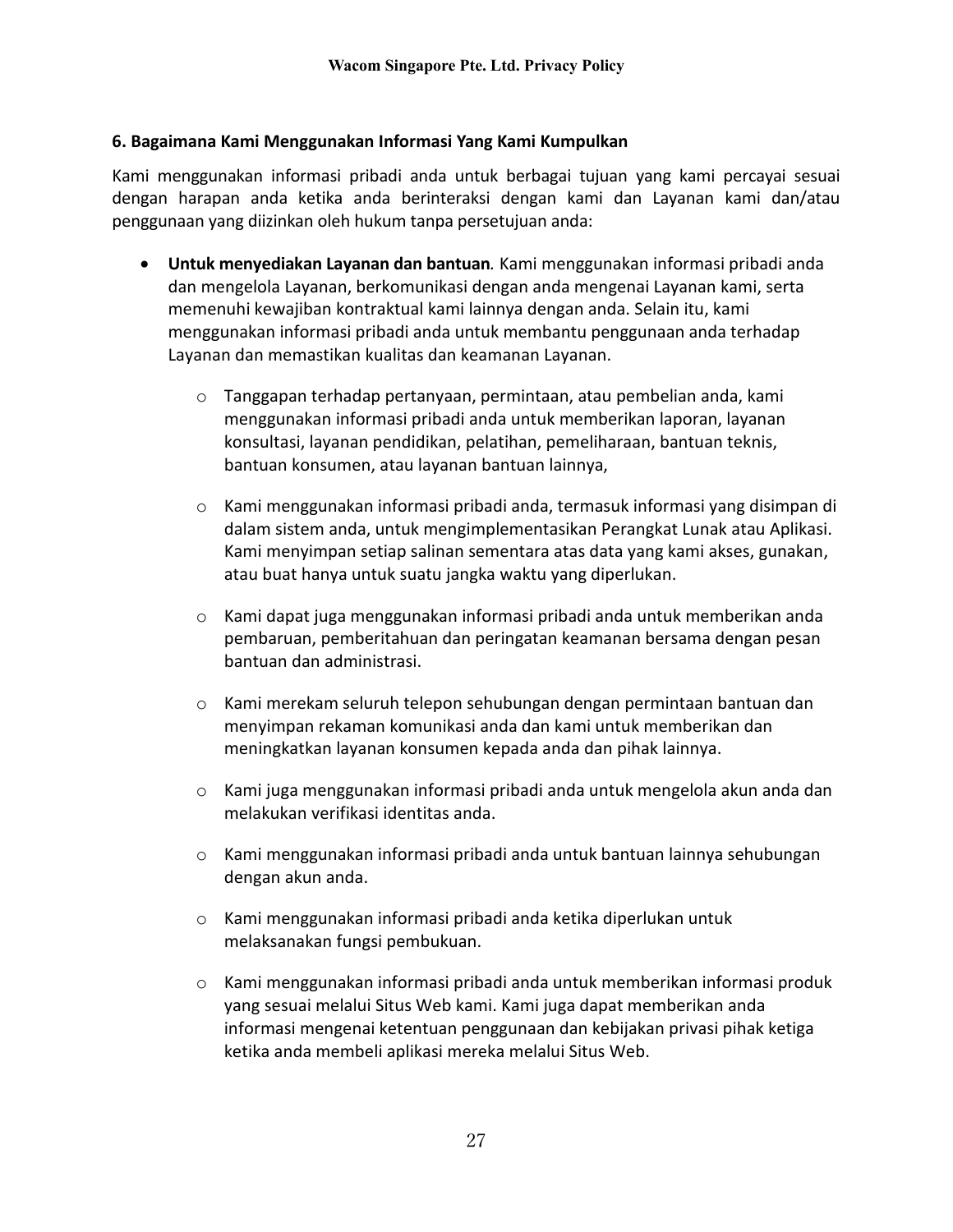- o Kami dapat juga menggunakan informasi pribadi anda untuk menyesuaikan interaksi anda dengan Situs Web kami dan melaksanakan tujuan lainnya untuk mana anda memberikan informasi pribadi anda kepada kamu (tunduk pada peraturan perlindungan data yang berlaku).
- **Untuk melakukan otentikasi terhadap anda dan menyesuaikan konten.** Ketika anda membuat atau masuk ke suatu akun Wacom, kami menggunakan informasi pribadi anda untuk memberikan anda akses masuk ke Layanan. Kami menggunakan informasi pribadi anda untuk melakukan verifikasi identitas anda dan mengelola akses atas akun Wacom anda. Akun ini memungkinkan kami untuk memberikan suatu cara yang dapat terverifikasi untuk menjawab permintaan atau pertanyaan anda, termasuk memproses pesanan anda, menerima pesanan dan pembayaran, mengirimkan konfirmasi, memberikan faktur, memproses permintaan untuk informasi mengenai produk kami, memproses unggahan atas berkas atau demonstrasi/evaluasi produk, dan memproses permintaan garansi. Dan, apabila anda memilih untuk menghubungkan akun Wacom anda ke akun media sosial anda, kami menggunakan informasi pribadi sehubungan dengan akun jaringan sosial anda yang anda pilih untuk gunakan (misalnya *Facebook, Twitter* atau *Google+*) untuk membuat atau mengakses akun Wacom anda.
- **Untuk forum** *online,* **acara** *online***, dan acara pertemuan tatap muka***.* Kami dapat menggunakan informasi anda untuk memfasilitasi partisipasi anda dalam forum *online* kami seperti group pengguna dan *bulletin boards*. Kami dapat juga menggunakan informasi anda untuk memfasilitasi partisipasi anda dalam acara tatap muka atau *online* seperti seminar, pelatihan atau konferensi.
- **Mencegah tindakan tidak patut atau bertentangan dengan hukum.** Kami menggunakan informasi anda untuk melindungi, melakukan investigasi, dan mencegah tindakan penipuan, tindakan tidak sah, atau tindakan bertentangan dengan hukum pada atau sehubungan dengan Layanan kami.
- **Untuk mematuhi kewajiban hukum***.* Wacom menggunakan dan mengungkapkan informasi pribadi anda ketika diperlukan untuk mematuhi peraturan perundangundangan yang berlaku, kewajiban pelaporan, panggilan, perintah pengadilan atau kewajiban hukum lainnya.
- **Untuk memasarkan dan meningkatkan produk dan layanan kami serta untuk membuat produk dan layanan baru***.* Kami menggunakan informasi pribadi anda untuk:
	- o Melakukan kegiatan pemasaran untuk menginformasikan anda tentang produk, layanan dan acara kami;
	- o Melakukan survei mengenai Layanan kami dan penggunaan anda terhadap Layanan kami; dan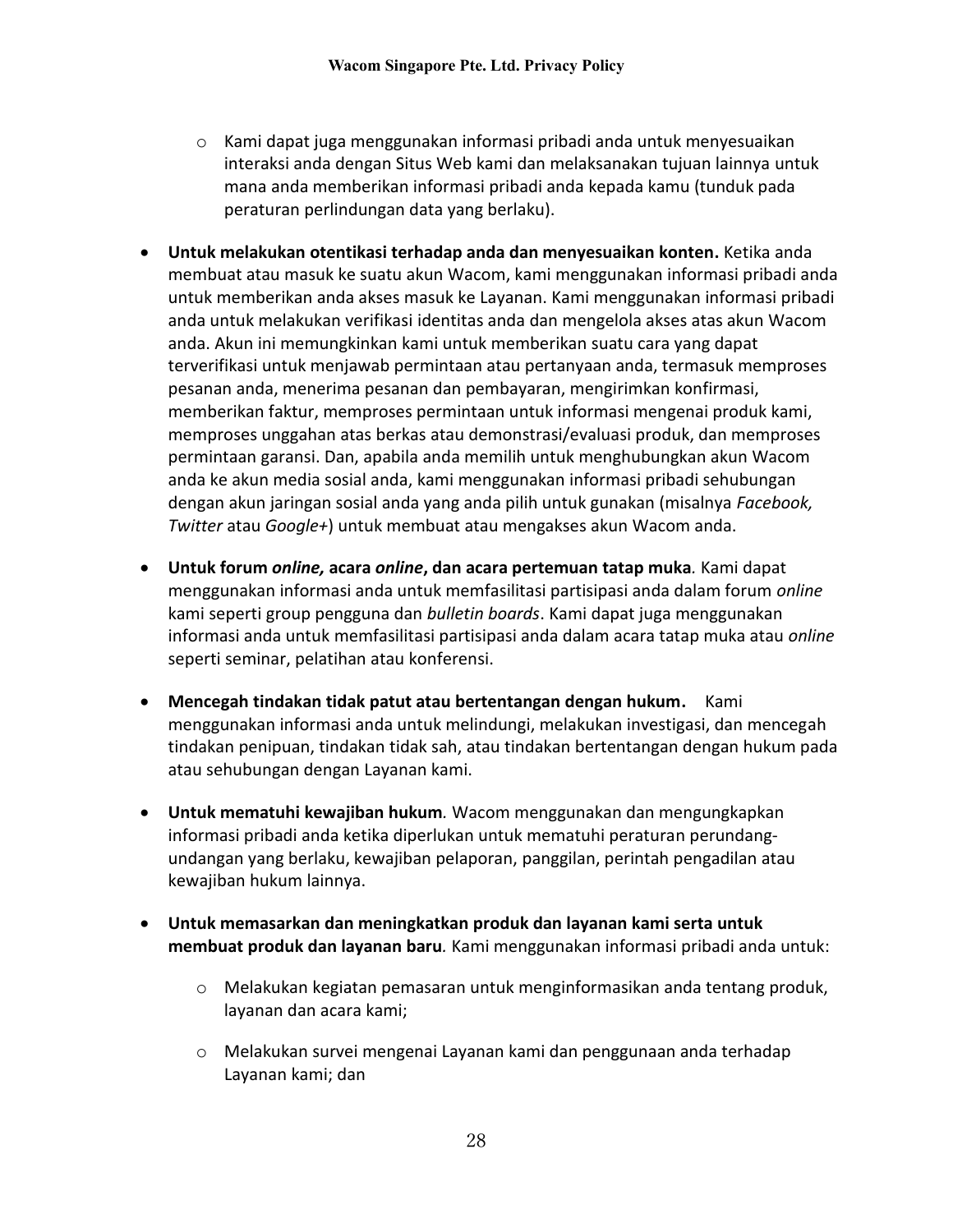- o Mengelola kontes atau undian, mengirimkan email bersifat promosi, memproses peserta, memberitahukan peserta tentang pemenang, mematuhi peraturan perundang-undangan yang berlaku mengenai kontes, undian, dan hadiah, serta untuk mengirimkan hadiah.
- Lebih lanjut, kami dapat menggunakan informasi untuk tujuan analisis dan untuk mengoperasikan, memelihara dan meningkatkan produk dan layanan kami. Kami dapat juga menggunakan informasi untuk membuat produk dan layanan yang baru.
- **Tujuan lainnya.** Kami dapat menggunakan informasi anda untuk tujuan hukum, usaha, atau pemasaran lainnya yang sesuai dengan kebijakan ini.
- **Tetap tidak untuk dijual atau disewakan.** Wacom tidak menjual atau menyewakan informasi anda kepada pihak ketiga.

# [\[kembali ke atas\]](#page-19-0)

<span id="page-28-0"></span>**7. "Permintaan Untuk Tidak Melacak."** Web browser anda dan perangkat genggam anda dapat memperbolehkan anda menyesuaikan pengaturan browser sehingga "permintaan untuk tidak melacak" / do not track (DNT) dikirimkan kepada situs web yang anda kunjungi. Wacom menghormati permintaan anda dan tidak akan melacak kegiatan pengguna ketika tanda DNT diaktivasi. Akan tetapi, penyedia jasa pihak ketiga kami mungkin tidak dapat menanggapi tanda DNT tersebut.

## [\[kembali ke atas\]](#page-19-0)

## <span id="page-28-1"></span>**8. Bagaimana Kami Membagikan Informasi Anda Kepada Pihak Ketiga**

Wacom dapat mengungkapkan informasi anda dalam keadaan di bawah ini:

• Mitra Usaha, Reseller dan Subkontraktor. Wacom dapat membagikan informasi pribadi anda kepada mitra usaha, reseller dan subkontraktor (seperti reseller dan distributor, vendor, pemasok dan penyedia layanan pihak ketiga lainnya) yang dapat menggunakan informasi untuk memenuhi pesanan produk, memproses pembayaran, mengembangkan dan meningkatkan produk, menghubungi anda mengenai pesanan produk atau sehubungan dengan pelaksanaan, operasional dan dukungan Layanan atau solusi, melaksanakan pemasaran atau layanan konsultasi, menjawab permintaan anda atau hal lainnya yang patut sesuai dengan keperluan usaha yang sah. Lebih lanjut, kami dapat mengungkapkan informasi pribadi kepada penyedia layanan yang memfasilitasi penyelenggaran pelatihan, seminar dan webinar online; jasa pengiriman email dan penyedia jasa teknologi lainnya; dan pihak ketiga yang dapat membantu pengiriman materi pemasaran, layanan bantuan teknis atau informasi layanan produk lainnya. Kami juga membagikan informasi kepadan prosesor pembayaran pihak ketiga kami.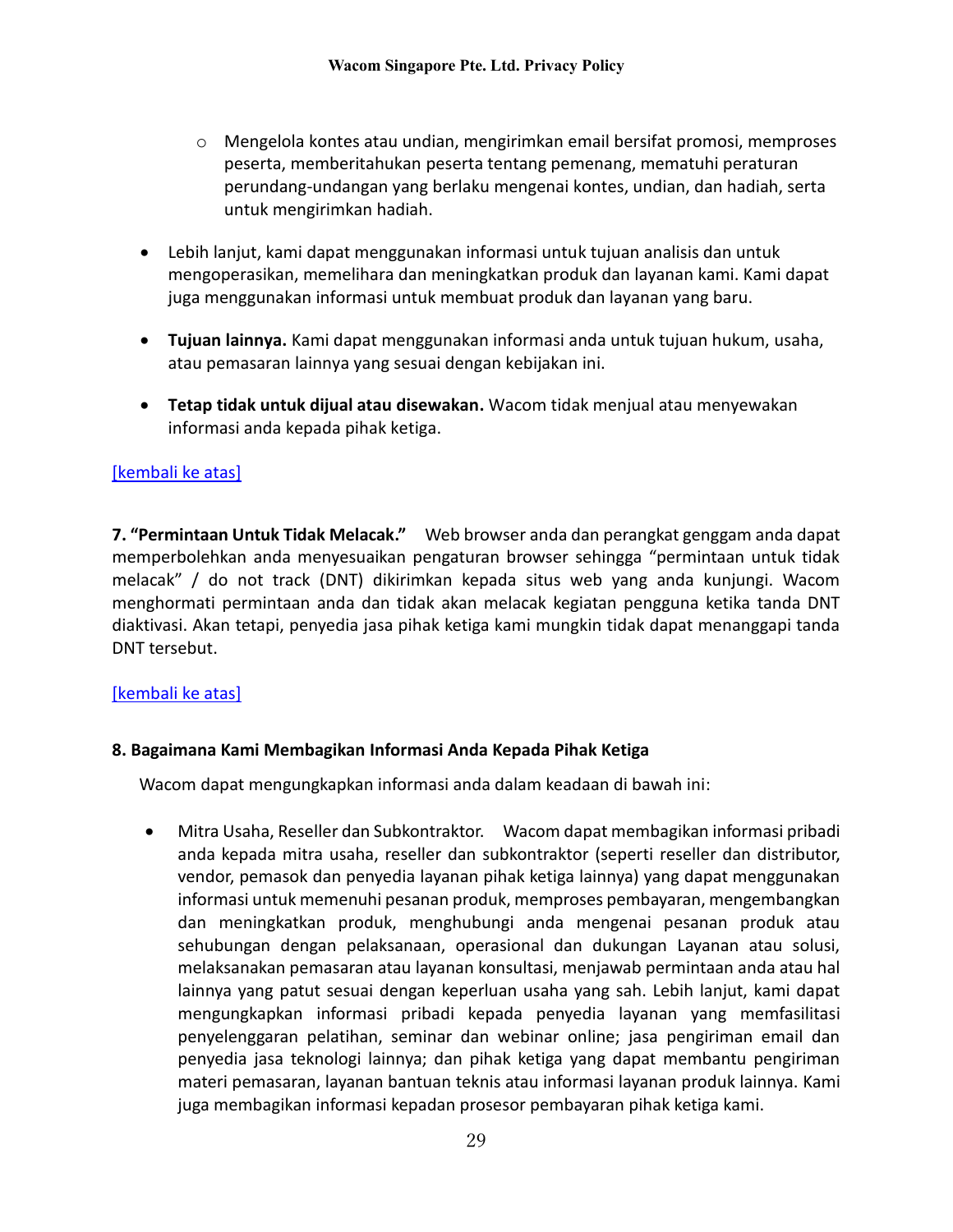Pengiriman kepada penyedia jasa pihak ketiga yang merupakan prosesor kami akan dilakukan sesuai dengan peraturan perlindungan data yang berlaku. Prosesor pihak ketiga ini hanya berhak menggunakan informasi anda sebagaimana diperlukan untuk menyediakan layanan. Kami dapat juga membagikan informasi anda atas permintaan anda atau sebab pilihan anda dengan (i) mitra usaha, reseller dan vendor perangkat lunak independen darimana anda membeli produk atau layanan atau aplikasi lisensi, perangkat lunak atau layanan perangkat lunak melalui Situs Web kami; (ii) operator jaringan media sosial (seperti YouTube, Facebook, Twitter, Tumblr, Pinterest, LinkedIn dan Instagram) dengan mana anda membagikan konten; atau (iii) operator penyedia komunikasi atau penyimpanan pihak ketiga dengan mana anda membagikan konten melalui email, penyimpanan cloud, penyimpanan foto, atau pihak ketiga lain dengan mana anda telah memilih untuk mengirimkan konten anda.

- **Penyedia Jasa Analisis.** Kepada pihak ketiga yang melakukan studi pemasaran dan analisis data, termasuk pihak yang menyediakan perangkat atau kode yang memfasilitasi peninjauan dan pengelolaan kami atas Layanan kami, seperti Google Analytics atau produk perangkat lunak yang serupa dari penyedia lainnya. Contohnya, kami menggunakan Google Analytics untuk menganalisis penggunaan anda atas Layanan kami (misalnya produk, Situs Web dan Aplikasi kami). Kami juga dapat menggunakan Google Analytics bersama dengan layanan iklan Google, seperti fitur yang menggunakan DoubleClick cookie. Dengan kemampuan ini, kami atau Google dapat menghubungkan informasi Google Analytics dengan informasi mengenai kunjungan ke beberapa situs. Kami menggunakan teknologi penelusuran untuk memberikan iklan yang sesuai dan mengevaluasi kegiatan pemasaran kami. Untuk informasi lebih lanjut bagaimana Google mengumpulkan dan memproses data ketika ada mengunjungi situs web atau menggunakan aplikasi yang menggunakan teknologi Google, silahkan lihat bagian "How Google uses data when you use our partners' sites or apps" pada [www.google.com/policies/privacy/partners.](http://www.google.com/policies/privacy/partners)
- **Transfer atau Pengalihan Sehubungan Dengan Pengalihan Usaha atau Kepailitan.** Dalam hal pengalihan usaha, seperti penggabungan, akuisisi, reorganisasi, kepailitan atau penjualan sebagian atau seluruh aset kami lainnya, setiap informasi yang dimiliki atau dikuasai oleh kami mungkin merupakan salah satu aset yang dialihkan kepada pihak ketiga. Wacom akan memberikan pemberitahuan mengenai pengalihan usaha melalui pemberitahuan yang patut pada Situs Web kami. Kami berhak, sebagai bagian dari jenis transaksi ini, untuk mengalihkan atau mentransfer informasi anda dan informasi lainnya yang kami kumpulkan dari konsumen dan pengguna Layanan kepada pihak ektiga. Selain sepanjang diperintahkan oleh pengadilan kepailitan atau pengadilan lainnya, atau apabila disepakati lain oleh anda, penggunaan dan pengungkapan seluruh informasi yang dialihkan akan tunduk pada Kebijakan ini. Akan tetapi, setiap informasi yang anda berikan atau dikumpulkan setelah pengalihan ini tunduk pada kebijakan privasi yang baru yang dimplementasikan oleh entitas penerima pengalihan sesuai dengan peraturan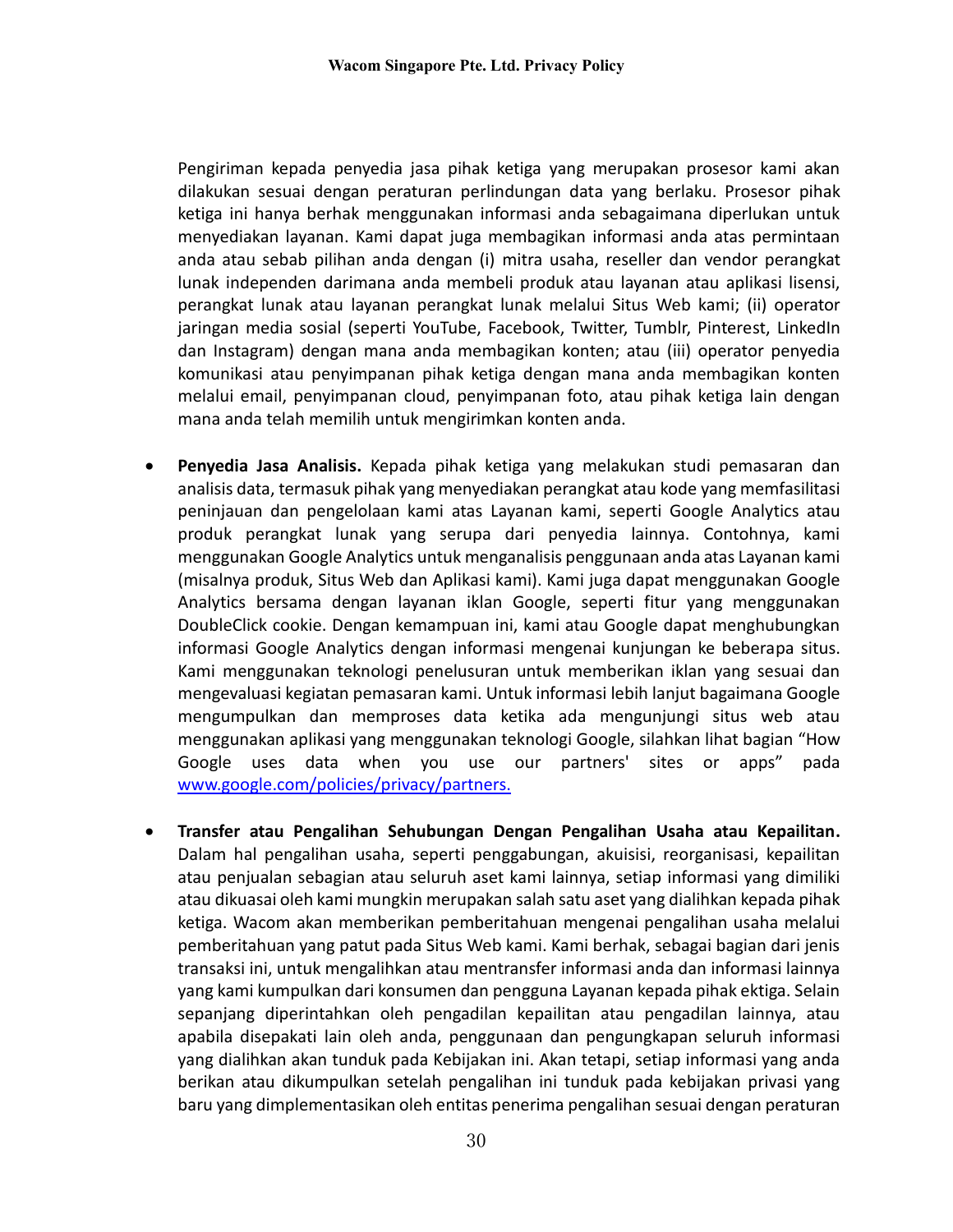perundang-undangan yang berlaku.

- **Tanggapan terhadap Pemanggilan atau Perintah Pengadilan; Perlindungan Hak Kami; Keamanan.** Sebagaimana diwajibkan atau diizinkan oleh hukum, peraturan, proses hukum atau kewajiban hukum lainnya atau ketika kami percaya berdasarkan kebijakan kami bahwa pengungkapan diperlukan atau patut, untuk menanggapi keadaan bahaya atau untuk melindungi hak kami, melindungi keamanan anda atau keamanan pihak lain, investigasi, mematuhi proses atau panggilan hukum, penetapan pengadilan, permintaan penegak hukum atau pemerintah, termasuk namun tidak terbatas untuk mematuhi kewajiban keamanan nasional atau penegakan hukum, atau proses hukum lainnya dan untuk memberlakukan perjanjian, kebijakan dan ketentuan penggunaan kami.
- **Kepada Afiliasi Kami.** Kami dapat membagikan sebagian atau seluruh informasi anda kepada Afiliasi kami. Kami akan mewajibkan seluruh entitas untuk mematuhi ketentuan dalam Kebijakan ini sehubungan dengan penggunaan mereka atas informasi anda.
- **Konten Yang Ditampilkan Di Publik.** Apabila anda menampilkan komentar, gambar, dan konten lainnya pada suatu tempat yang dapat dilihat publik, termasuk Situs Web, Aplikasi, tempat penyimpanan atau media sosial yang dapat dilihat publik, informasi yang anda tampilkan akan dapat dilihat oleh publik.
- **Dengan Persetujuan Anda.** Kami dapat membagikan beberapa atau seluruh informasi anda kepada pihak ketiga lainnya dengan persetujuan anda. Sebagai contoh, kami menampilkan pernyataan personal dari konsumen pada Situs Web kami selain dari dukungan lainnya. Dengan persetujuan anda, kami dapat menampilkan pernyataan anda bersama dengan nama anda. Apabila anda berkeinginan untuk memperbarui atau menghapus pernyataan anda, anda dapat menghubungi kami di alamat sebagaimana tertulis dalam Bagian 1 Kebijakan ini.
- **Data Anonim.** Kami dapat membagikan informasi yang telah dibuat anonim dengan pihak lain untuk penggunaan oleh mereka, sesuai dengan peraturan perundangundangan yang berlaku.

## [\[kembali ke atas\]](#page-19-0)

#### <span id="page-30-0"></span>**9. Pengiriman Data Ke Luar Negeri Untuk Pemrosesan**

Mohon diperhatikan bahwa setiap informasi yang diproses berdasarkan Kebijakan ini dapat dikirimkan ke atau dari negara atau wilayah lain yang memberikan kebijakan dan/atau perlindungan keamanan terhadap informasi yang berbeda atau kurang komprehensif.

Dikarenakan usaha kami bersifat global, kami membuat kerjasama antara Afiliasi di Grup Wacom sehubungan dengan bagian tertentu dari Layanan. Akibatnya, ketika informasi tertentu dibagikan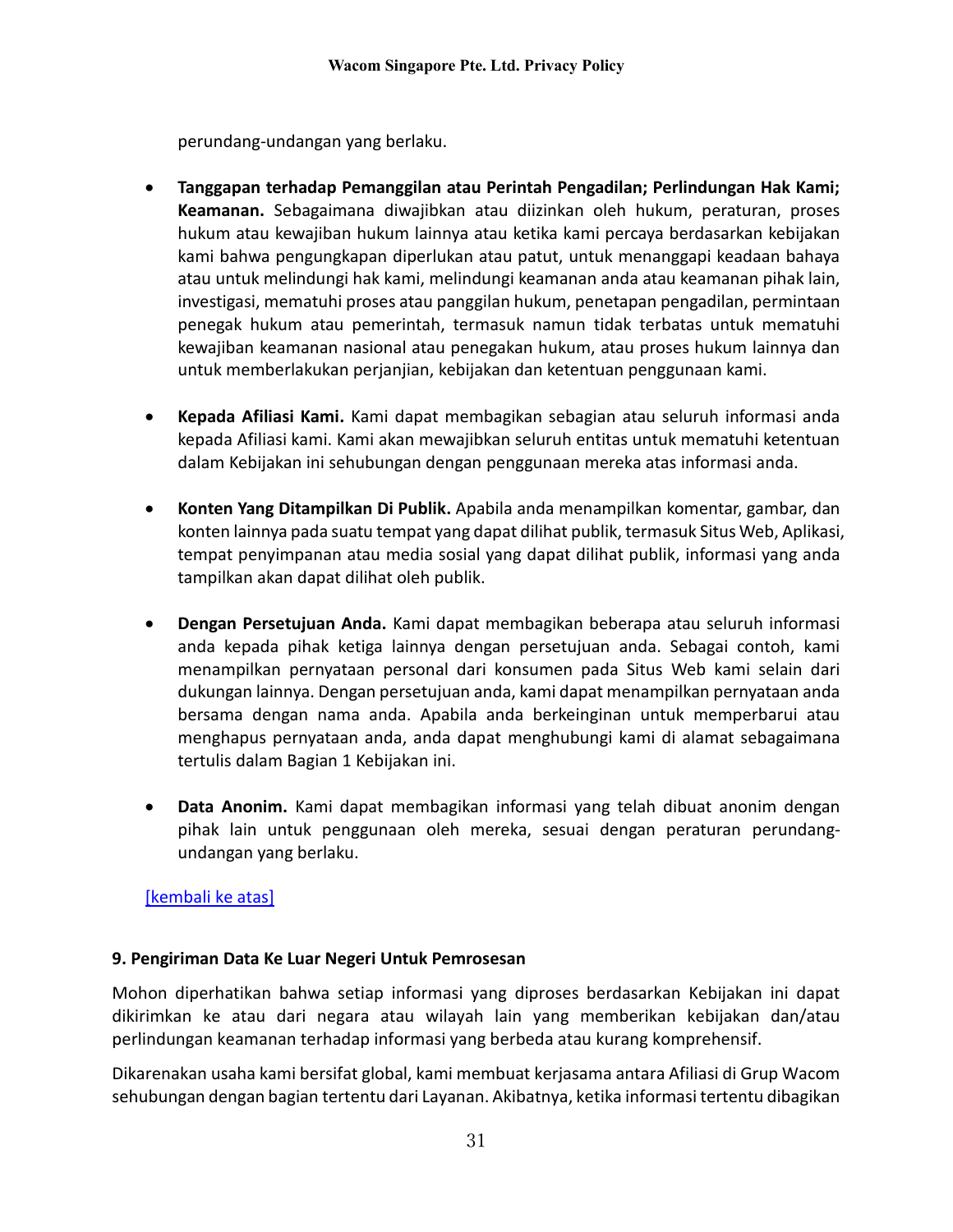kepada Grup Wacom, informasi mengenai anda mungkin diproses di luar wilayah anda, termasuk namun tidak terbatas di Amerika Serikat, Wilayah Ekonomi Eropa (EEA) dan/atau Jepang. Seluruh informasi yang dikumpulkan dan dikirimkan berdasarkan Kebijakan ini kepada Afiliasi lain di Grup Wacom tetap tunduk pada Kebijakan ini dan peraturan perlindungan data yang berlaku.

Di samping itu, banyak dari prosesor pihak ketiga kami yang berada di negara yang berbeda, termasuk Amerika Serikat, EEA, dan Jepang. Informasi yang dikirimkan kepada prosesor kami akan secara kontraktual wajib memenuhi kewajiban sebagaimana diatur di dalam Kebijakan ini.

Dalam hal kami mengirimkan informasi anda ke suatu negara atau wilayah yang memiliki kebijakan dan/atau perlindungan keamanan terhadap informasi yang kurang komprehensif, kami akan terus memastikan bahwa seluruh pengiriman informasi anda dilakukan sesuai dengan peraturan perlindungan data yang berlaku (termasuk mengadakan kontrak dengan penerima untuk melindungi informasi anda sesuai dengan kewajiban berdasarkan hukum yang berlaku).

Dengan penggunaan anda atas Layanan dan penerimaan Kebijakan kami, anda menyetujui pengiriman informasi anda ke dan diproses oleh Wacom, Grup Wacom, penyedia layanan Wacom dan pihak ketiga di luar negara anda.

# [\[kembali ke atas\]](#page-19-0)

# <span id="page-31-0"></span>**10. Fitur dan Situs Web Pihak Ketiga**

Sebagaimana dinyatakan di atas, Situs Web kami dapat mengadung tautan kepada atau fitur dari situs web lain. Kebijakan ini mencakup pemrosesan informasi oleh Wacom untuk layanan kami dan tidak mencakup pemrosesan informasi oleh situs web atau fitur pihak ketiga, Wacom tidak bertanggung jawab atas kebijakan privasi, kebijakan *cookie*, ketentuan penggunaan dan/atau pemakaian pihak ketiga yang anda akses dari Layanan kami. Kami merekomendasikan anda untuk memperhatikannya ketika anda meninggalkan Layanan kami dan membaca kebijakan privasi, kebijakan *cookie*, ketentuan penggunaan dan pernyataan lainnya pada situs pihak ketiga atau untuk layanan pihak ketiga tersebut.

## <span id="page-31-1"></span>[\[kembali ke atas\]](#page-19-0)

## **11. Keamanan; Pelanggaran; PCI DSS**

Wacom mengambil tindakan yang wajar dan patut untuk melindungi informasi anda. Kami percaya bahwa tindakan ini dilakukan dengan memperhatikan resiko dalam melakukan proses dan sifat dari informasi tersebut. Akan tetapi, mengingat sifat internet dan fakta bahwa keamanan jaringan tidak sempurna, kami tidak dapat menjamin keamanan informasi anda atau jaringan internet atau telekomunikasi yang digunakan untuk mengakses Layanan kami.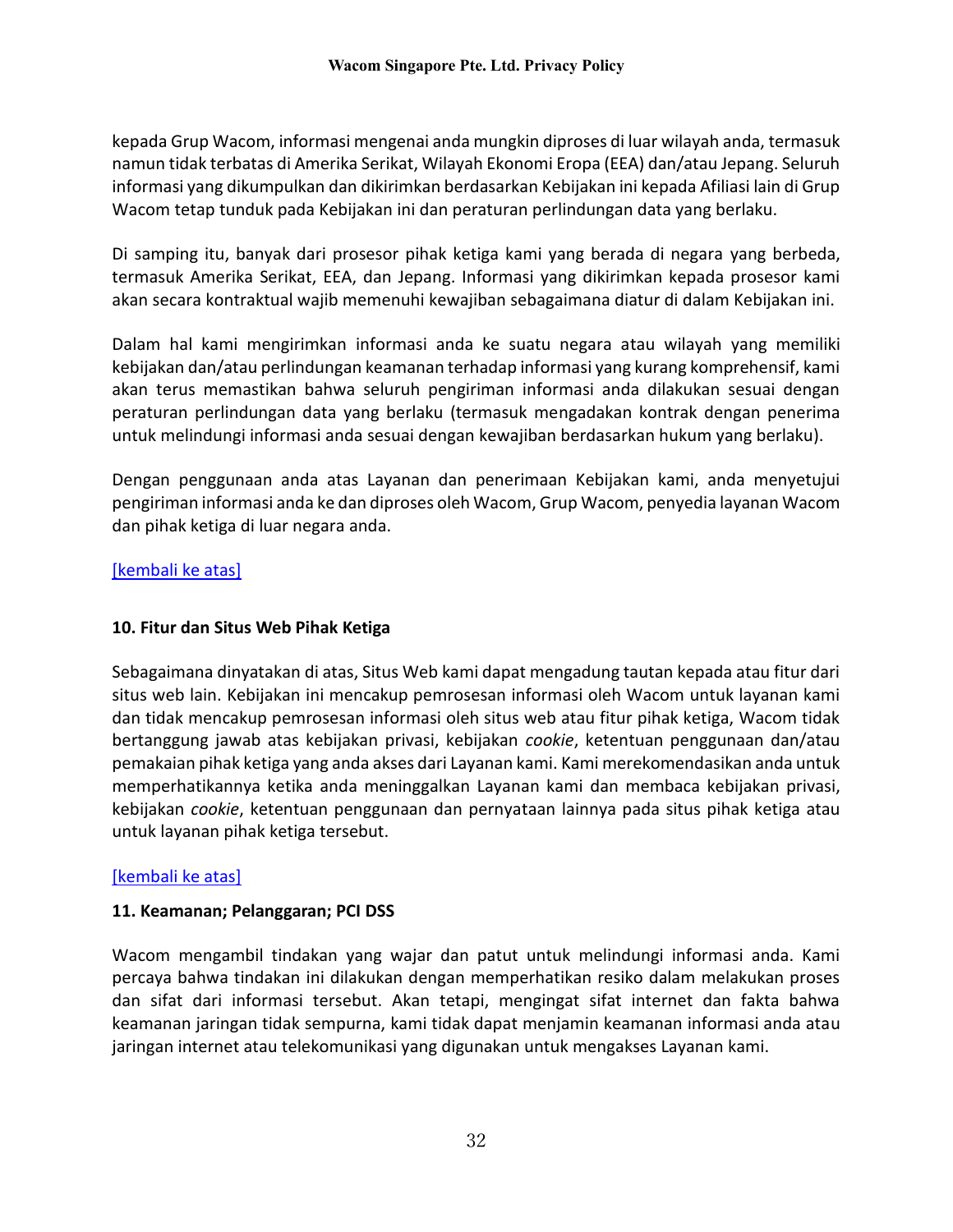Ketika anda mendaftar akses untuk keamanan dari salah satu Layanan kami, kami akan meminta anda memilih nama pengguna dan kata sandi. Kami merekomendasikan anda untuk tidak mengungkapkan kata sandi anda kepada siapapun. Kami tidak akan pernah menanyakan kata sandi anda melalui telepon atau email. Selain itu, mohon ingat untuk keluar dari Layanan kami dan menutup jendela *browser* anda, perangkat lunak anda, aplikasi atau Layanan lain ketika anda menyelesaikan pekerjaan anda. Hal ini untuk memastikan bahwa pihak lain tidak dapat mengakses informasi dan pembicaraan anda ketika mengakses komputer anda.

Ketika anda melakukan pembayaran pada Situs Web kami, kami mematuhi kewajiban kami berdasarkan Standar Keamanan Data Industri Pembayaran Kartu (PCI DSS), dan kami memastikan bahwa penyedia jasa pihak ketiga atas Layanan kami yang memproses kartu kredit konsumen juga mematuhi persyaratan yang diatur di dalam PCI DSS.

Setiap pembagian informasi anda kepada prosesor pihak ketiga yang beroperasi atas instruksi dari kami akan dilakukan sesuai dengan peraturan perlindungan data yang berlaku. Prosesor pihak ketiga ini akan diwajibkan untuk memenuhi tindakan keamanan dan pemberitahuan pelanggaran untuk melindungi informasi anda.

Kami telah membuat prosedur untuk berhubungan dengan setiap dugaan pelanggaran informasi pribadi dan akan memberitahukan anda serta pejabat yang berwenang atas pelanggaran tersebut apabila kami diwajibkan berdasarkan hukum untuk melakukannya.

Apabila anda memiliki pertanyaan mengenai keamanan Layanan kami, anda dapat menghubungi kami melalui informasi kontak yang tercantum dalam Bagian 1 Kebijakan ini.

## [\[kembali ke atas\]](#page-19-0)

## <span id="page-32-0"></span>**12. Pengaksesan, Pembetulan, Pembaruan & Penyimpanan Informasi Anda**

Anda dapat mengakses, memodifikasi, mengubah, membatasi atau menghapus informasi akun Wacom anda dengan masuk ke dalam akun Wacom anda dan mengakses informasi akun Wacom anda.

Lebih lanjut, anda berhak untuk meminta informasi mengenai informasi pribadi mengenai anda yang kami simpan setiap waktu. Anda juga dapat meminta untuk membetulkan, memperbarui, atau menghapus informasi mengenai anda setiap waktu. Untuk setiap permintaan tersebut anda dapat menghubungi kami pada alamat sebagaimana tercantum di Bagian 1 Kebijakan ini. Apabila informasi anda diberikan kepada kami oleh pemberi kerja anda, anda sebaiknya menyampaikan permintaan tersebut kepada pemberi kerja anda.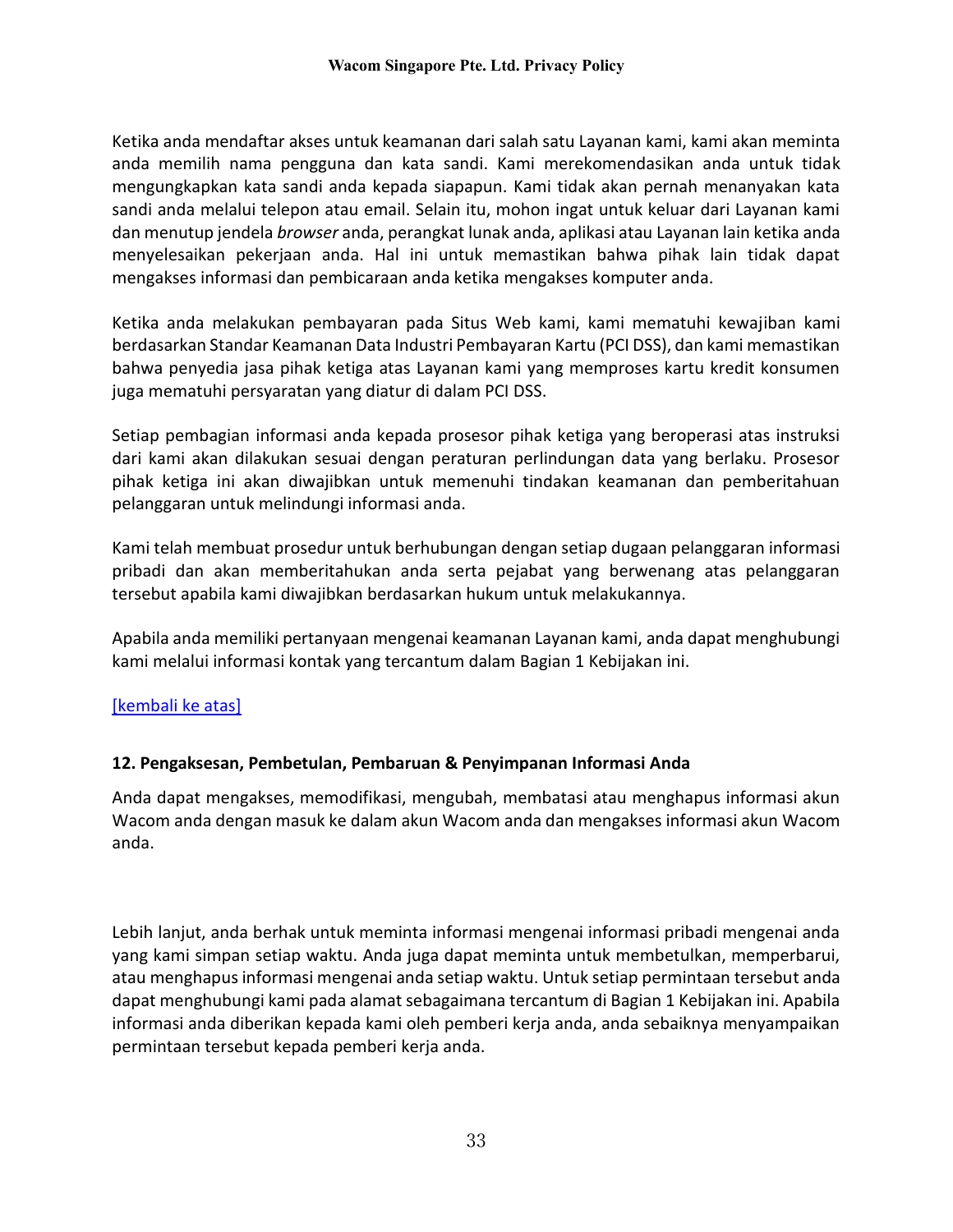Anda tidak perlu membayar biaya untuk mengakses informasi anda; akan tetapi, kami dapat membebankan biaya wajar apabila permintaan anda tidak berdasar, berulang-ulang atau berlebihan. Sebagai alternatif, kami dapat menolak untuk memenuhi permintaan anda dalam kondisi-kondisi tersebut.

Kami akan menyimpan informasi anda dan data yang kami proses atas nama konsumen kami sebagaimana diperlukan untuk memenuhi tujuan pengumpulan data oleh kami selama akun Wacom aktif, sebagaimana diperlukan untuk memberikan anda Layanan atau memenuhi kewajiban hukum atau peraturan perundang-undangan. Kami akan menyimpan dan menggunakan informasi ini sebagaimana diperlukan untuk memenuhi kewajiban hukum kami, menyelesaikan sengketa, dan memberlakukan perjanjian kami. Apabila anda menghapus informasi akun Wacom anda, kami dapat menyimpan informasi tertentu apabila diwajibkan oleh hukum atau untuk tujuan usaha yang sah atau untuk menyelesaikan kewajiban kontraktual kami terhadap anda.

Apabila anda menjadi konsumen tidak aktif, atau apabila kami menutup atau membekukan akun Wacom anda, kami akan terus mematuhi kebijakan privasi yang berlaku ketika kami mengumpulkan informasi anda selama kami terus menyimpan informasi anda pada kami. Kami dapat menghapus sebagian atau seluruh informasi anda setiap waktu tanpa pemberitahuan kepada anda baik dengan alasan atau tanpa alasan, kecuali diwajibkan lain oleh hukum atau kontrak untuk menyimpannya.

Kami mungkin perlu meminta informasi khusus dari anda untuk membantu kami mengkonfirmasi indentitas anda dan memastikan hak anda untuk mengakses informasi anda (atau untuk melaksanakan setiap hak anda yang lain). Hal ini merupakan tindakan keamanan untuk memastikan bahwa informasi anda tidak diungkapkan kepada pihak lain yang tidak berhak untuk menerimanya. Kami juga dapat menghubungi anda untuk meminta informasi tambahan sehubungan dengan permintaan anda untuk mempercepat tanggapan dari kami.

Kami akan berupaya untuk menanggapi setiap permintaan untuk mengakses informasi anda dalam waktu 30 hari. Jangka waktu tersebut dapat lebih lama apabila permintaan anda merupakan permintaan yang sulit atau apabila anda telah melakukan beberapa permintaan, dalam kondisi tersebut kami akan memberitahukan anda dan terus menyampaikan perkembangannya kepada anda.

#### <span id="page-33-0"></span>[\[kembali ke atas\]](#page-19-0)

#### **13. Pilihan dan Penolakan**

Layanan kami memberikan kesempatan kepada pengunjung dan konsumen untuk menolak menerima jenis komunikasi khusus dari kami dan rekan kami pada saat kami meminta informasi mengenai pengunjung atau konsumen. Selain itu, apabila anda sebelumnya mendaftarkan untuk menerima informasi mengenai Layanan kami, anda dapat berhenti berlangganan atau menolak seluruh komunikasi pemasaran di masa mendatang dari kami yang tidak berhubungan dengan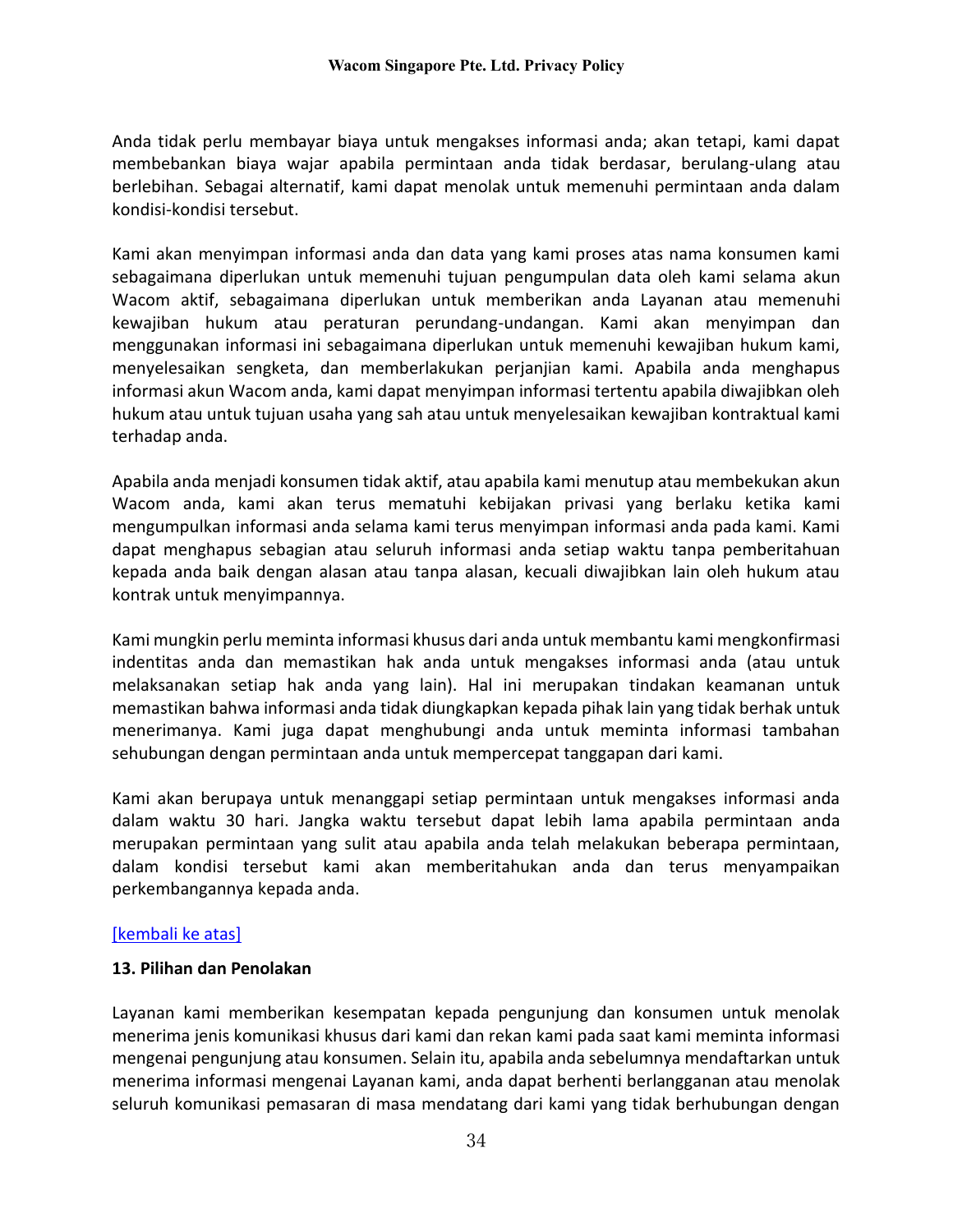produ atau layanan yang anda telah pesan dengan menghapuskan kontak anda dan informasi lainnya dari basis data pemasaran dan komunikasi kami dengan cara (a) mengirimkan email kepada kami atau (b) mengklik tautan tidak berlangganan/*unsubscribe* pada setiap komunikasi email pemasaran yang anda terima.

Kami bekerjasama dengan pihak ketiga untuk menampilkan iklan pada Situs Web kami atau untuk mengelola iklan kami di situs lain. Mitra pihak ketiga kami dapat menggunakan *cookies* atau teknologi yang serupa untuk memberikan anda iklan berdasarkan aktifitas *browser* dan ketertarikan anda. Untuk informasi lebih lanjut bagimana kami menggunakan *cookies* dan bagimana anda dapat menolak menerima *cookies*, silahkan membaca **Pemberitahuan** *Cookies* kami.

### [\[kembali ke atas\]](#page-19-0)

### <span id="page-34-0"></span>**14. Penggunaan oleh Anak-Anak**

Kami tidak mengetahui memproses informasi pribadi untuk suatu tujuan pemrosesan mengenai anak-anak di bawah usia 13 tahun atau batas usia minimal di negara yang relevan ("Anak") tanpa persetujuan terlebih dahulu dari wali atau orang tua. Apabila anda adalah orang tua atau wali dari Anak dan meyakini bahwa Anak telah mengungkapkan secara langsung informasi pribadi kepada kami, maka silahkan menghubungi kami sehingga kami dapat menghapus informasi pribadi tentang Anak tersebut. Apabila informasi pribadi tersebut diberikan kepada kami, anda sebagai orang tua atau wali dengan ini memberikan persetujuan untuk memproses informasi pribadi Anak dan menerima serta menyetujui untuk mengikatkan diri dengan Kebijakan ini dan bertanggung jawab atas tindakan yang dilakukan oleh Anak.

#### [\[kembali ke atas\]](#page-19-0)

## <span id="page-34-1"></span>**15. Perubahan Kebijakan Ini**

Kami berhak untuk melakukan perubahan atas Kebijakan ini setiap waktu, sehingga kami merekomendasikan anda untuk membacanya berulang kali. Apabila kami membuat perubahan penting atas Kebijakan ini, kami akan memberitahukan anda melalui email atau melalui pemberitahuan pada Situs Web kami sebelum perubahan tersebut berlaku. Kami akan menampilkan modifikasi atau perubahan dari Kebijakan ini pada Situs Web kami. Merupakan tanggung jawab anda untuk menjaga informasi kontak anda saat ini yang kami miliki pada sistem file kami.

#### [\[kembali ke atas\]](#page-19-0)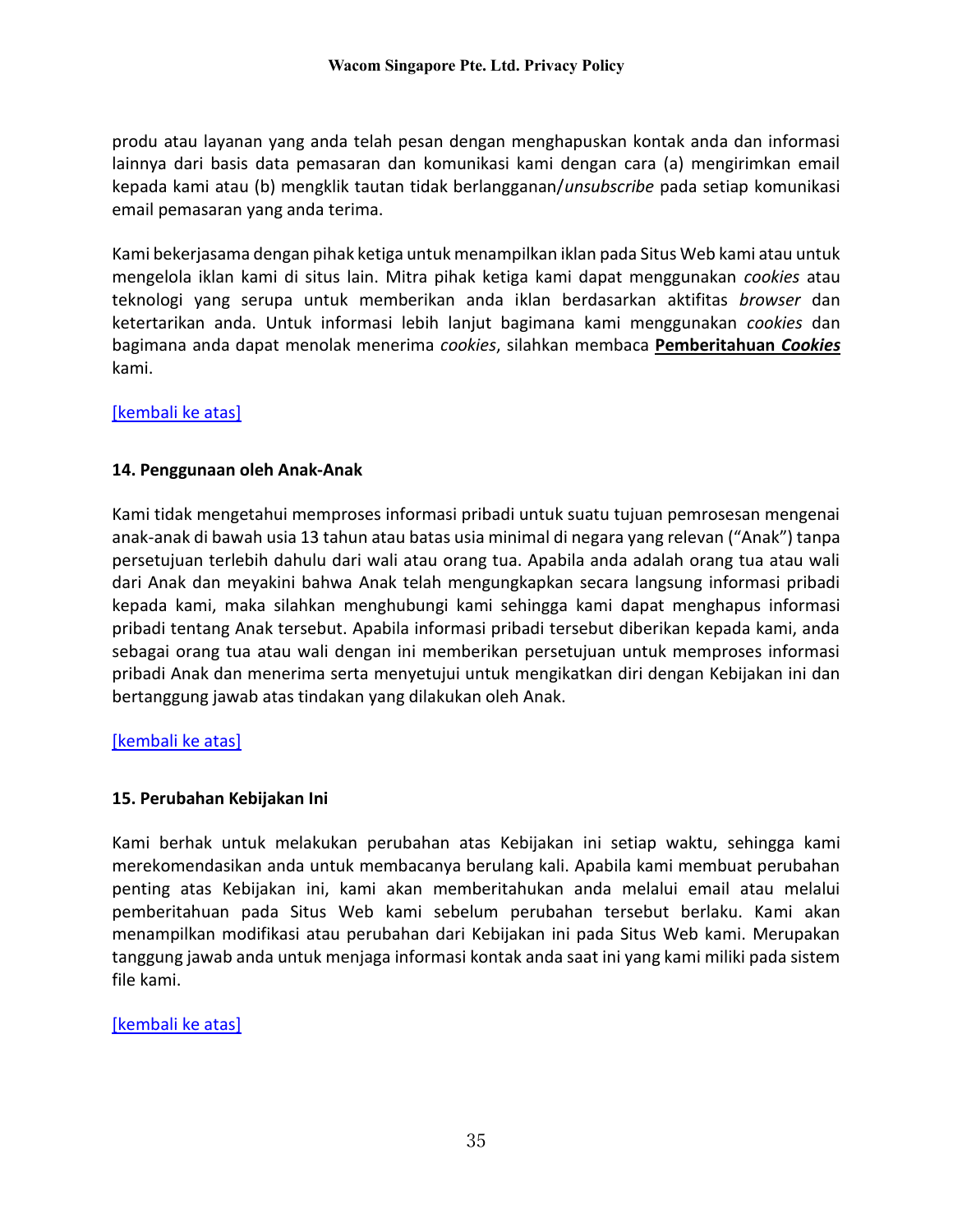### <span id="page-35-0"></span>**16. Bahasa**

Kebijakan ini diatur dan ditafsirkan menggunakan Bahasa Inggris. Oleh karenanya, versi Bahasa Inggris dari Kebijakan ini yang berlaku apabila terdapat perbedaan dengan versi terjemahan lain dari Kebijakan ini.

Pemberitahuan yang diberikan oleh atau kepada kami atau setiap komunikasi antara anda dan kami sehubungan dengan Kebijakan ini harus dilakukan dalam Bahasa Inggris.

[\[kembali ke atas\]](#page-19-0)

### <span id="page-35-1"></span>**17. Adendum Terhadap Kebijakan Ini**

Apabila berlaku, ketentuan di dalam Adendum akan berlaku untuk kategori pengguna sebagaimana dijelaskan dalam Adendum tersebut, Adendum merupakan kesatuan dari Ketentuan ini dan referensi "Kebijakan" termasuk juga Adendum nya. Apabila terdapat ketidaksesuaian antara ketentuan di dalam Kebijakan ini dan Adendum, ketentuan di dalam Adendum berlaku hanya untuk ketidaksesuaian tersebut.

[\[kembali ke atas\]](#page-19-0)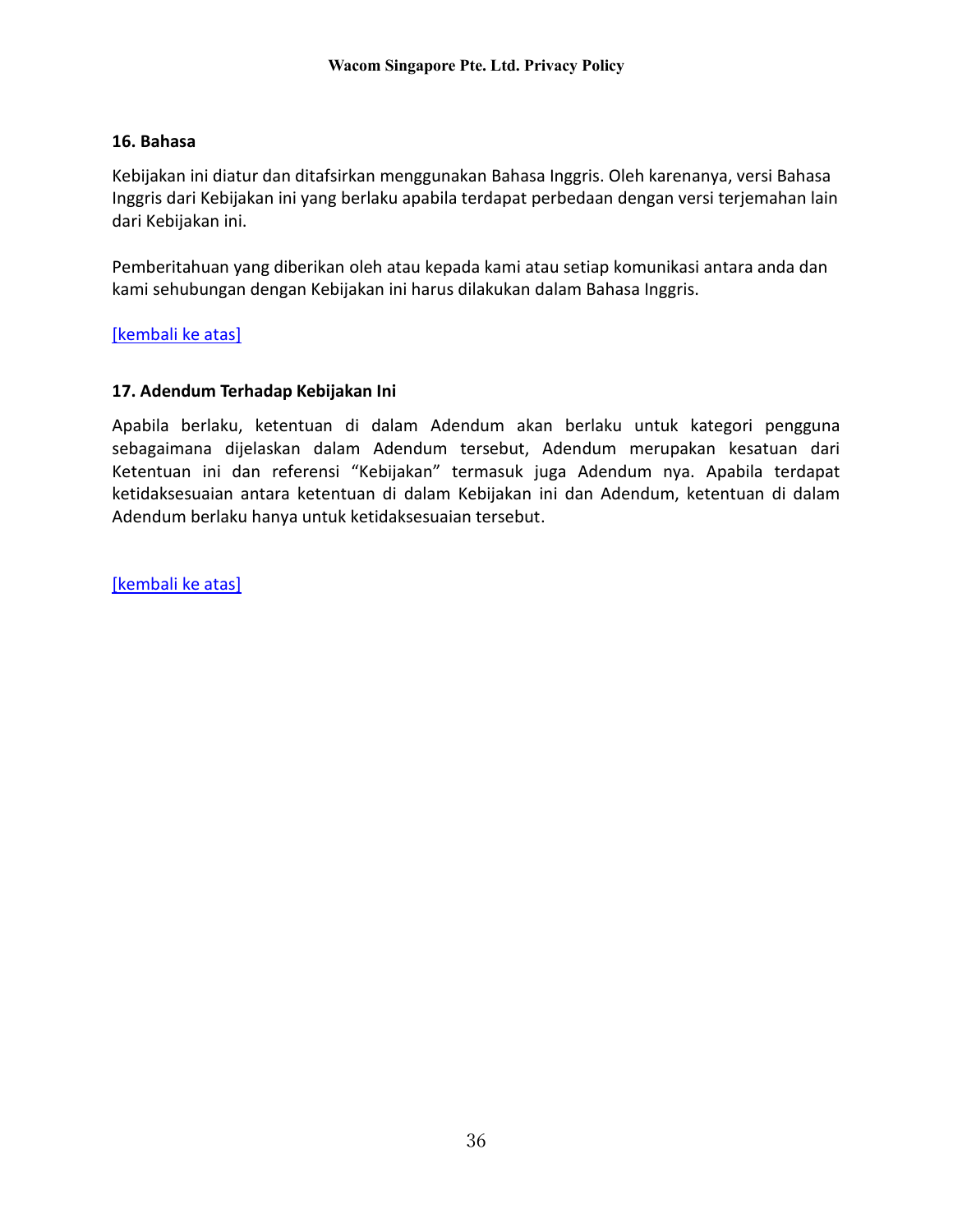# **ADENDUM**

## **A. Tambahan Ketentuan Yang Hanya Berlaku Untuk Malaysia**

- 1. Ketentuan Bagian A Adendum ini hanya berlaku untuk pengguna yang mengakses atau menggunakan Layanan dari Malaysia.
- 2. Untuk tujuan Bagian 5 dari Kebijakan ini, informasi pribadi yang sensitif merujuk pada setiap data pribadi, terdiri dari informasi mengenai kondisi fisik atau mental pemilik data, pendapat politik, agama kepercayaan atau kepercayaan lainnya, pelanggaran atau dugaan pelanggaran yang dilakukan oleh pemilik data atau data pribadi lainnya sebagaimana diatur berdasarkan Undang-Undang Perlindungan Data Pribadi 2010.
- 3. Bagian 14 Kebijakan ini diubah dengan mengganti "13" menjadi "18".

# **B. Tambahan Ketentuan Yang Hanya Berlaku Untuk Thailand**

- 1. Ketentuan Bagian B Adendum ini hanya berlaku untuk pengguna yang mengakses atau menggunakan Layanan dari Thailand**.**
- 2. Bagian 14 Kebijakan ini diubah dengan mengganti "13" menjadi "20"**.**
- 3. Sebagai pemilik data, anda memiliki hak-hak di bawah ini sehubungan dengan informasi pribadi berdasarkan Undang-Undang Perlindungan Data Pribadi B.E. 2562 (2019):
	- a. Hak untuk menarik kembali persetujuan;
	- b. Hak untuk mengakses dan meminta salinan;
	- c. Hak atas portabilitas data;
	- d. Hak untuk berkeberatan atas pengumpulan, penggunaan atau pengungkapan**;**
	- e. Hak untuk menghapus, memusnahkan atau membuat anonim;
	- f. Hak untuk membatasi penggunaan;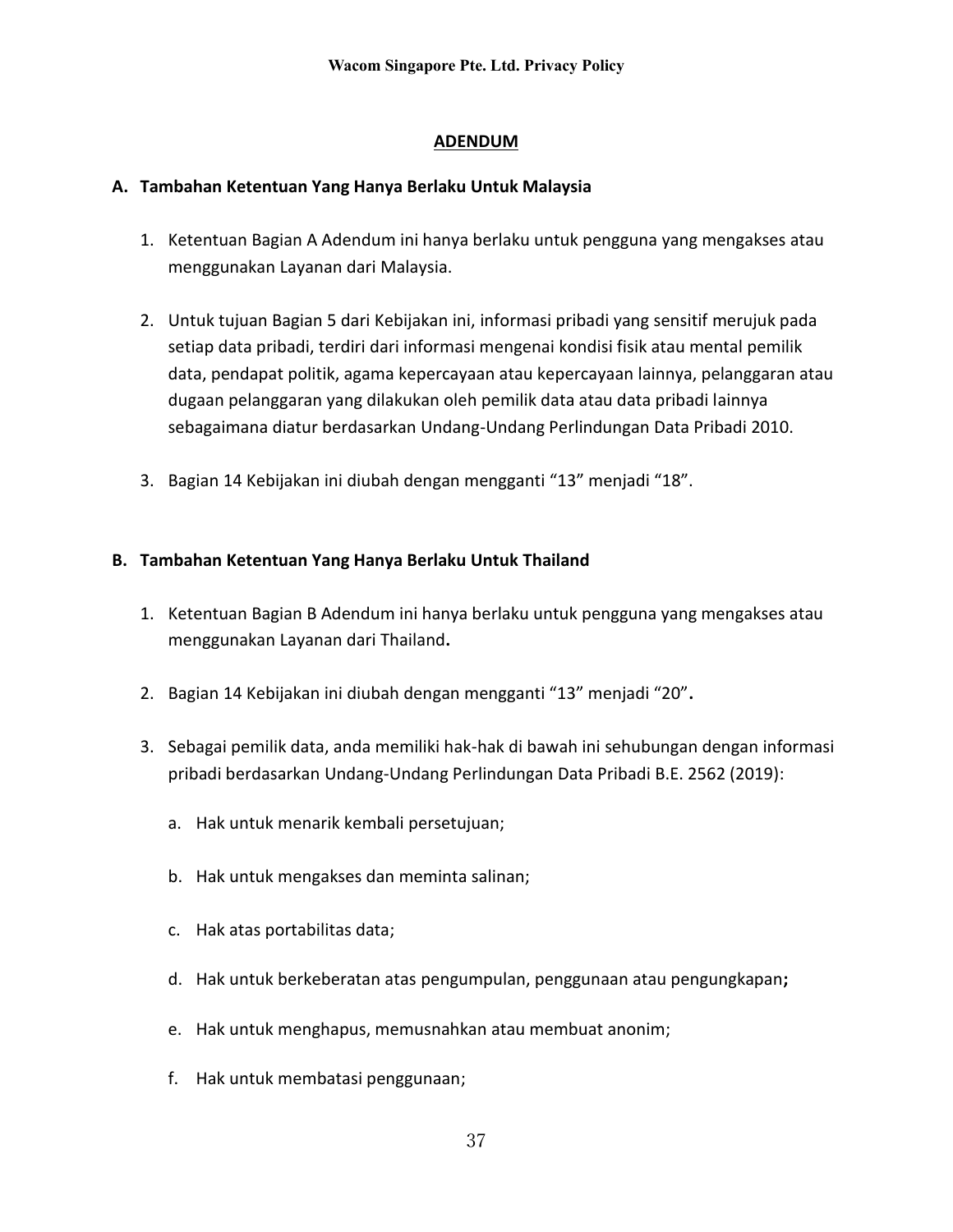- g. Hak untuk membetulkan, memperbarui, melengkapi dan membuat informasi tidak menyesatkan; dan
- h. Hak untuk menyampaikan keluhan atas pelanggaran PDPA kepada pejabat yang berwenang.

Apabila anda memiliki kekhawatiran atau berkeinginan untuk melaksanakan hak-hak anda di atas selain (h), anda dapat menghubungi kami pada alamat yang tercantum di Bagian 1 Kebijakan ini.

### **C. Tambahan Ketentuan Yang Hanya Berlaku Untuk Indonesia**

- 1. Ketentuan Bagian C Adendum ini hanya berlaku untuk pengguna yang mengakses atau menggunakan Layanan dari Indonesia atau pemilik data yang merupakan warga negara Indonesia atau bertempat tinggal di Indonesia.
- 2. Bagian 14 Kebijakan ini diubah dengan mengganti "13" menjadi "21"**.**
- 3. Sebagai pemenuhan atas Undang-Undang No. 24 Tahun 2009 tentang Bendera, bahasa, dan Lambang Negara serta Lagu Kebangsaan, Kebijakan ini dibuat dalam versi Bahasa Indonesia dan Bahasa Inggris yang keduanya berlaku efektif. Apabila terdapat ketidaksesuaian antara teks Bahasa Indonesia dan Bahasa Inggris atau apabila terjadi sengketa mengenai pengertian atau penafsiran suatu ketentuan tertentu, maka teks Bahasa Inggris yang berlaku dan teks Bahasa Indonesia dianggap diubah untuk membuat teks Bahasa Indonesia yang relevan sesuai dengan teks Bahasa Inggris yang relevan.

#### **D. Tambahan Ketentuan Yang Hanya Berlaku Untuk Vietnam**

- 1. Ketentuan Bagian D Adendum ini hanya berlaku untuk pengguna yang mengakses atau menggunakan Layanan dari Vietnam.
- 2. Sehubungan dengan "Informasi Pengguna" pada Bagian 5 Kebijakan ini, anda menyatakan dan menjamin bahwa Konten Pengguna bukan merupakan rahasia negara.
- 3. Bagian 14 Kebijakan ini diubah dengan mengganti "13" menjadi "16". Di samping itu, apabila Anak berusia 7 tahun atau lebih, anda mengkonfirmasi bahwa Anak juga memberikan persetujuan atas ketentuan Kebijakan ini.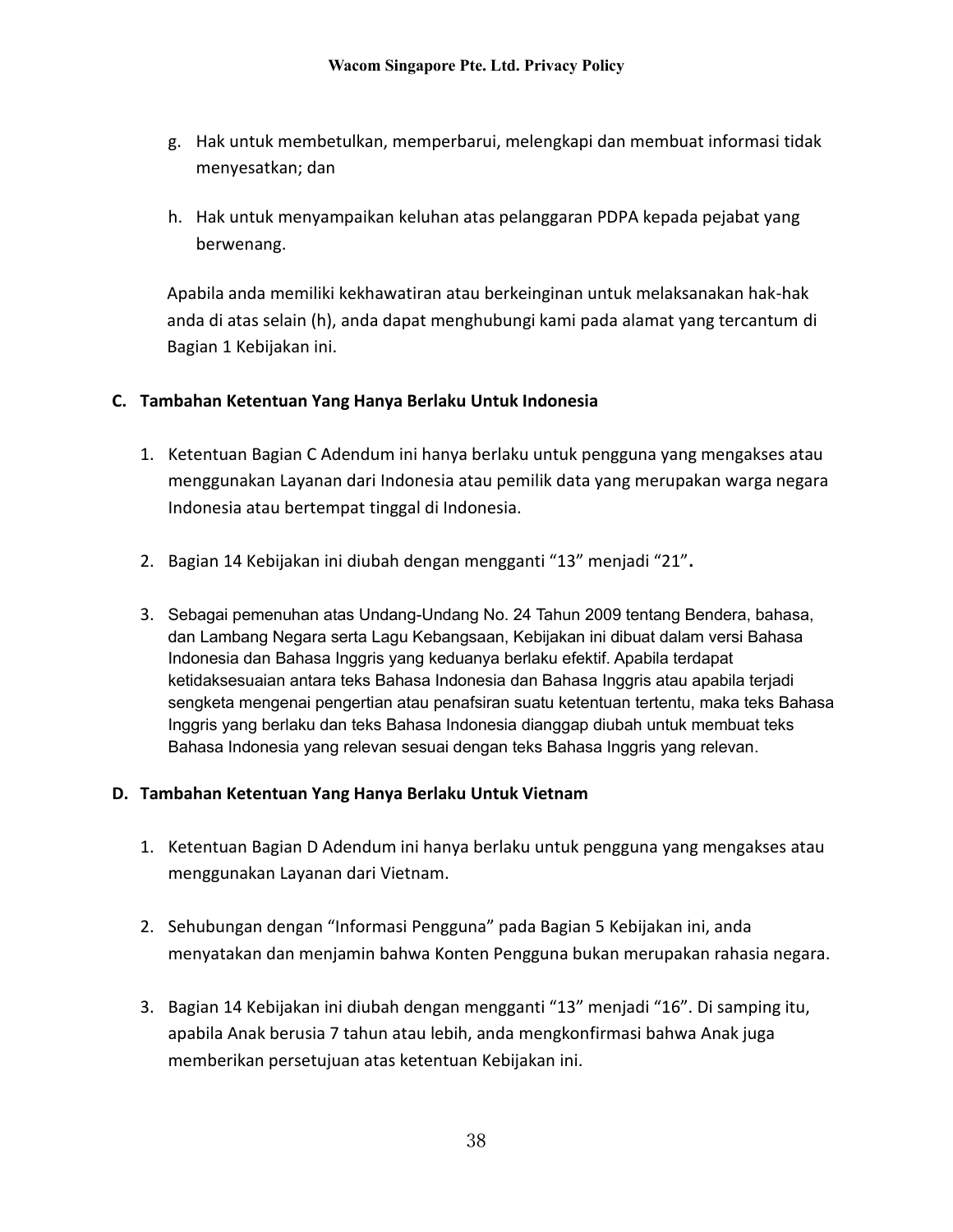## [kembali ke atas]

### **E. Tambahan Ketentuan Yang Hanya Berlaku Untuk Filipina**

- 1. Ketentuan Bagian E Adendum ini hanya berlaku untuk pengguna yang mengakses atau menggunakan Layanan dari Filipina atau pemilik data yang merupakan warga negara Filipina atau bertempat tinggal di Filipina.
- 2. Untuk tujuan Bagian 5 Kebijakan ini, informasi pribadi yang sensitif merujuk kepada informasi pribadi yang antara lain:
	- a. Mengenai ras, etnis, status perkawinan, usia, warna kulit dan agama, serta afiliasi filosofis atau politik seseorang;
	- b. Mengenai informasi kesehatan, pendidikan, keturunan atau orientasi seksual, atau mengenai pelanggaran atau dugaan pelanggaran yang dilakukan oleh seseorang**;** atau
	- c. Diberikan oleh badan pemerintah khusus kepada seseorang tersebut.

Kami hanya akan memproses informasi pribadi sensitif anda dengan persetujuan eksplitis oleh anda dan untuk tujuan yang secara tegas dinyatakan dalam Kebijakan ini, atau sesuai dengan peraturan perundang-undangan yang berlaku.

- 3. Bagian 14 Kebijakan ini diubah dengan mengganti "13" menjadi "18".
- 4. Sebagai pemilik data, anda memiliki hak-hak di bawah ini berdasarkan Undang-Undang Data Pribadi Filipina 2012 (R.A. No. 10173):
	- a. Hak untuk diberikan informasi;
	- b. Hak untuk berkeberatan;
	- c. Hak untuk mengakses;
	- d. Hak untuk membetulkan data yang salah;
	- e. Hak untuk menghapus informasi pribadi anda;
	- f. Hak untuk diberikan ganti rugi atas kerugian;